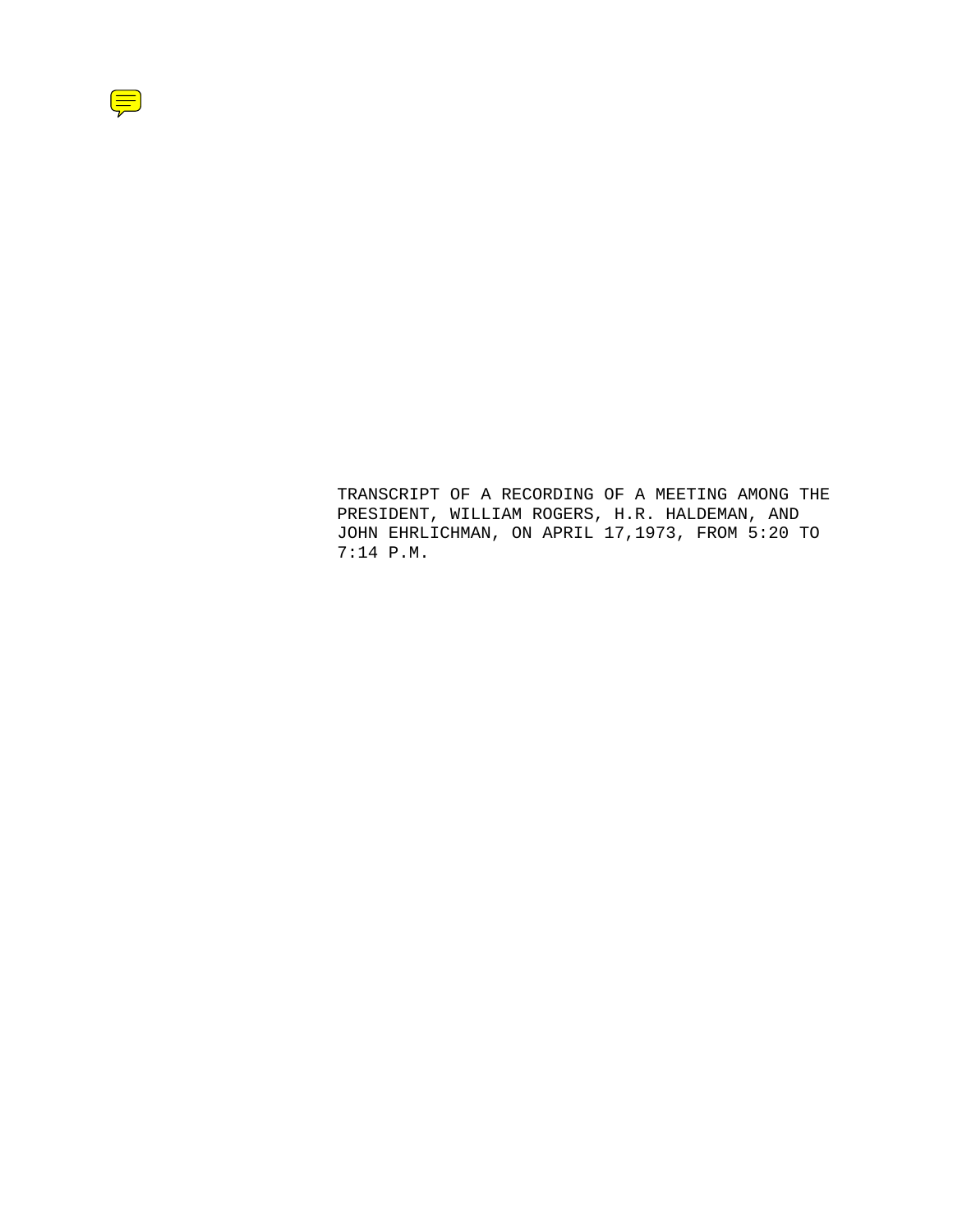TRANSCRIPT OF A RECORDING OF A MEETING AMONG THE PRESIDENT, WILLIAM ROGERS, H.R. HALDEMAN, AIND JOHN EHRLICHMAN, ON APRIL 17, 1973, FROM 5:20 TO 7:14 P.M.

- PRESIDENT: Come in.
- ROGERS: Mr. President.

PRESIDENT: Yeah.

ROGERS: Well, have you made the announcement?

PRESIDENT: Yeah.

ROGERS: Sounds good, (unintelligible). See if I, see I've heard it on--when you did it.

PRESIDENT: (Unintelligible)

ROGERS: Yeah. I think it was the right move.

PRESIDENT: Yeah, right. After our talk yesterday, I referred to—I was aiming at the Ervin Committee at that point (unintelligible) discussed. Figures though—I mean--Len Garment's (unintelligible). Talked to Petersen again today and, uh, he was down here at the White House. And whatever he's charged with, lie's got (unintelligible) Just figures you can't keep them (tape noise)--walked out in the sun (unintelligible) and put them, and put them, ahead of Mitchell. But I just don't think (tape noise). Did you have any different views today?

ROGERS: No, I didn't.

PRESIDENT: Do you think this is the right step (unintelligible)?

ROGERS: I do.

(Tape Noise)

PRESIDENT: …can occur -- It's going to be--it's going to be bloody…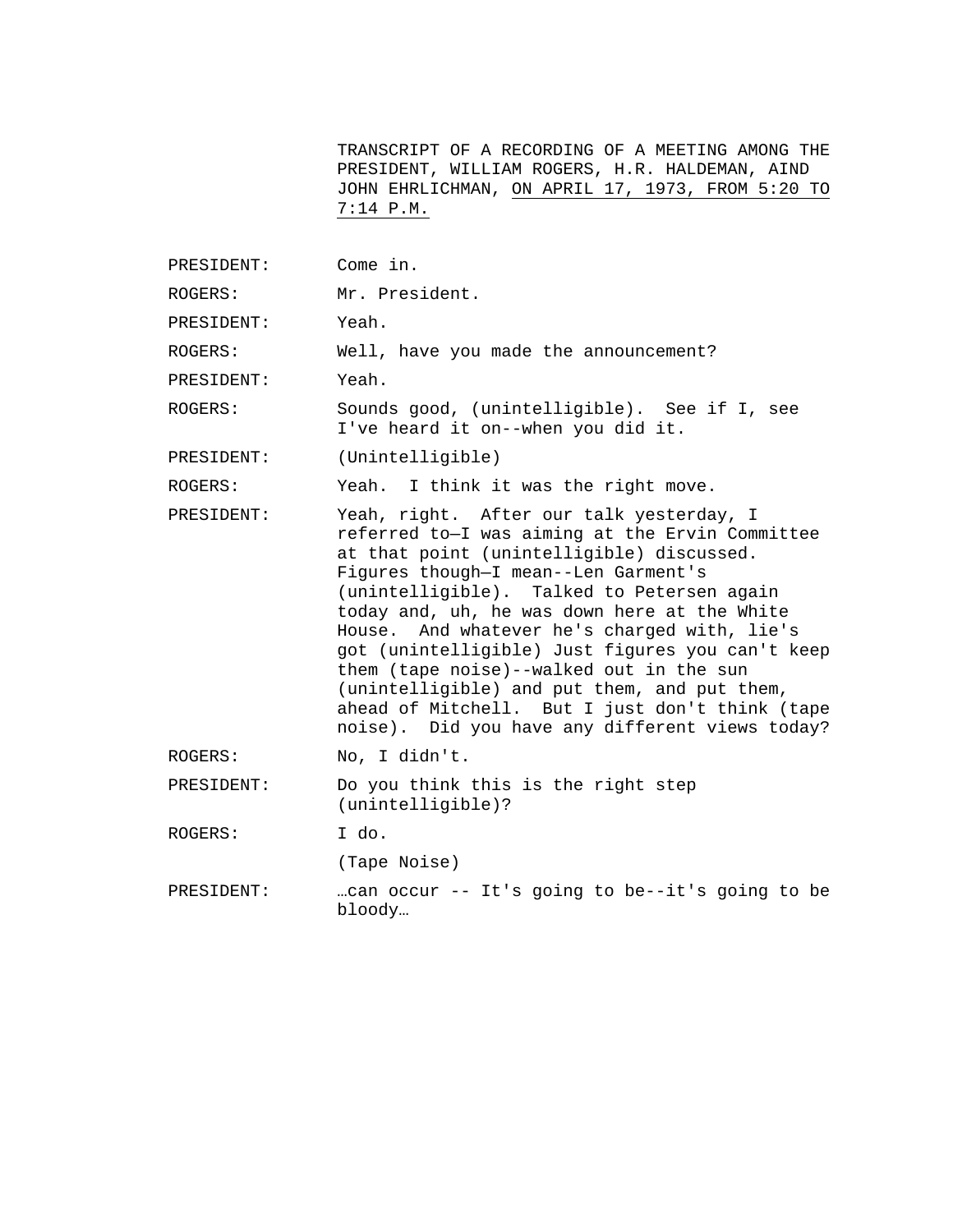| ROGERS      | I think that                                                                                                                                                                                                                                                                                              |
|-------------|-----------------------------------------------------------------------------------------------------------------------------------------------------------------------------------------------------------------------------------------------------------------------------------------------------------|
| PRESIDENT:  | "believe me.                                                                                                                                                                                                                                                                                              |
| ROGERS:     | .the top people in government deserve the same<br>consideration                                                                                                                                                                                                                                           |
| PRESIDENT:  | as a Communi-…                                                                                                                                                                                                                                                                                            |
| ROGERS:     | as anybody else.                                                                                                                                                                                                                                                                                          |
| PRESIDENT:  | Our damn rights.                                                                                                                                                                                                                                                                                          |
| ROGERS      | Not any more, but just as much, and, uh                                                                                                                                                                                                                                                                   |
| PRESIDENT:  | But the idea that a top person in government is,<br>uh-- uh, it isn't the question beyond reproach,<br>you know. A person could be beyond reproach.<br>Take me--I should have been fired many times--<br>because I've been so heavily critized in the<br>press, many (unintelligible) things I didn't do. |
| ROGERS:     | Yeah                                                                                                                                                                                                                                                                                                      |
| PRESIDENT:  | You remember.                                                                                                                                                                                                                                                                                             |
| ROGERS:     | Well, as a matter of fact, it's a, a little bit<br>the same attitude that, uh, Lucius Clay had<br>about you and the fund.                                                                                                                                                                                 |
| PRESIDENT:  | Right.                                                                                                                                                                                                                                                                                                    |
| ROGERS:     | In comparison with Eisenhower, you should get<br>Well, that was really what he said.<br>off.                                                                                                                                                                                                              |
| PRESIDIENT: | I think the people will probably-- they will<br>have a view that -the New York Times will have a<br>cheap editorial tomorrow that the President<br>should fire the whole White House staff                                                                                                                |
| ROGERS:     | Oh well, that isn't--(unintelligible)                                                                                                                                                                                                                                                                     |
| PRESIDENT:  | Anybody who did it. But I think the people-I<br>don't know, correct me if I am wrong, I think<br>they'd like a man who'd stand up to--not to<br>condemn people before they're proven<br>(unintelligible)                                                                                                  |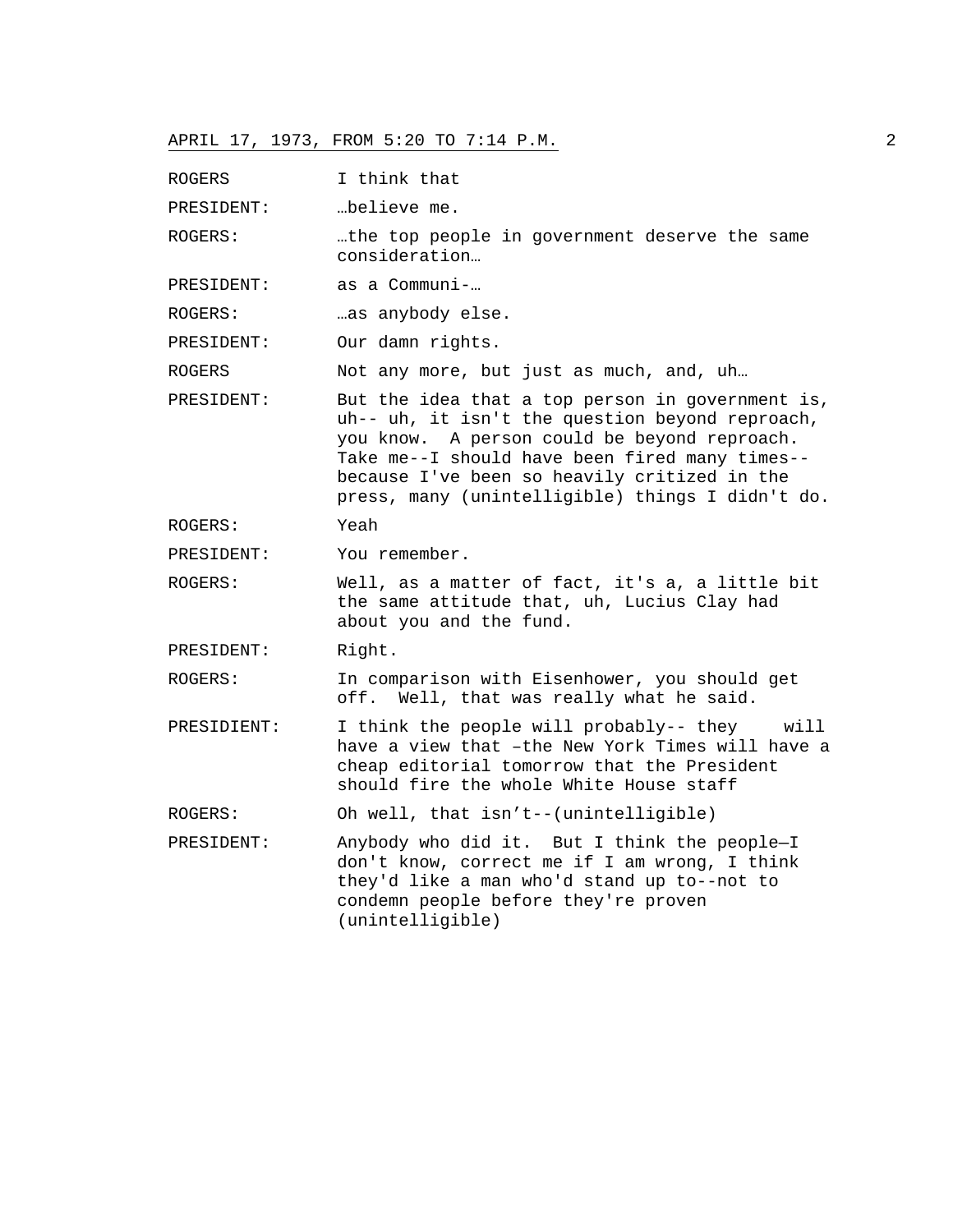ROGERS: Yeah.

PRESIDENT: (Unintelligible).

ROGERS: Well, I think that…

PRESIDENT: And I don't…

ROGERS: …that, what did, what did Petersen say on Ehrlichman? Does he have any other evidence except what's in that piece of paper? Because if he doesn't…

PRESIDENT: Nope.

ROGERS: …there wasn't…

PRESIDENT: Nope.

ROGERS: …anything in there.

PRESIDENT: Nope. Well, it's, ah, it's hardly anything. Except that Pat Gray; and, now recollects he did get the God damn piece of paper and, he destroyed it, because he was told it was political material, and had nothing to do with Watergate. He says (unintelligible). There's no place in the FBI to (unintelligible) it--it's an unbelievable story.

ROGERS: Well, Ehrlichman didn't tell him to destroy it?

PRESIDENT: Hell no. Gray went back--Dean didn't give it to him. (unintelligible) Ehrlichman's--and, incidentally, I, ah, I put it hard to Petersen. (Unintelligible) Used your name, and uh, (tape noise) I talked to Bill Rogers about it yesterday and I had a very (unintelligible) (tape noise) I said, "He looked over this and he said you don' t have much of a case on Ehrlichman." (Unintelligible/**REMOVED**) (Tape Noise)

ROGERS: That piece of paper didn't have anything on Ehrlichman.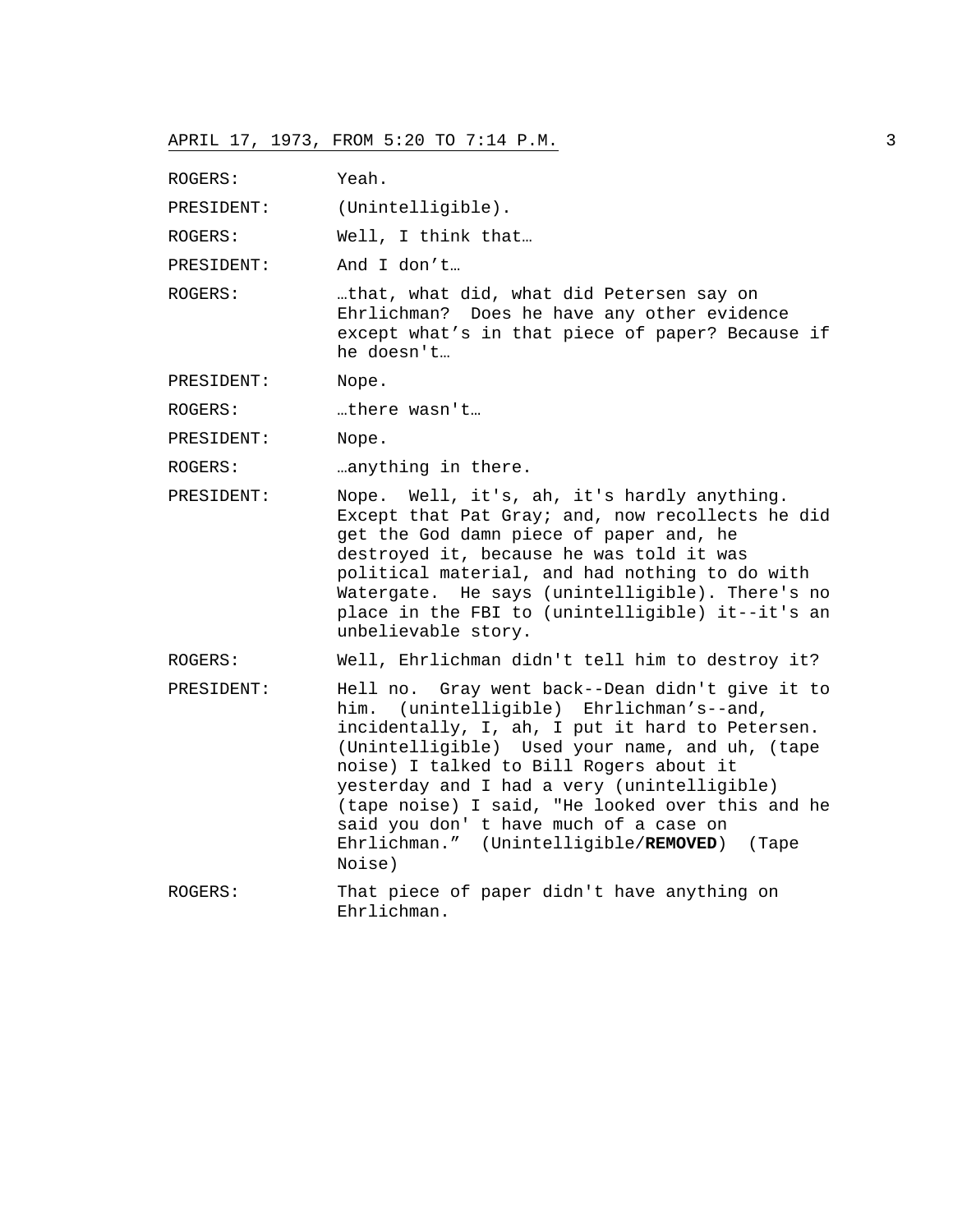- PRESIDENT: Yeah. (Unintelligible). They're trying like hell to just frighten people to death. (Unintelligible) to send `em to jail and so forth. Strachan--they're trying to break him. I don't (unintelligible) telling him he can either be a witness or a defendant. So uh,-- well, uh, the other thing—and I told Haldeman, I said, "Tell him to be a witness."
- ROGERS: What's happened to Dean?
- PRESIDENT: They may deal with him. And that's, why I put in that statement, I hope--that's the point. I said, "Look, I talked to Rogers." I said, "We think we have a grave problem in giving immunity to the President's Counsel. He said "But, suppose that it's Dean's testimony that we need to get Haldeman and Ehrlichman. Then should we give him imm--, shouldn't we give him immunity?" I said, "No-- not unless you have corroboration."
- ROGERS: Well, (unintelligible), what you do, Mr. President on things like that, is you, you say to a fellow, " Well, you've got to--you violated the law. You've got to be indicted. Well consider the help you've given us when it comes to the question of sentence." In other words, you…
- PRESIDENT: Yeah.

ROGERS: …hold out the prospect to him, you see.

PRESIDENT: Um hmm. But how could you give John Dean, the President's Counsel, total immunity--when he's involved? He, he admits involvement throughout.

ROGERS: Of course, if, if you gave him immunity…

PRESIDENT: But I...

ROGERS You—you get…

PRESIDENT: I (unintelligible) said, by no means. I'd take the rap (unintelligible).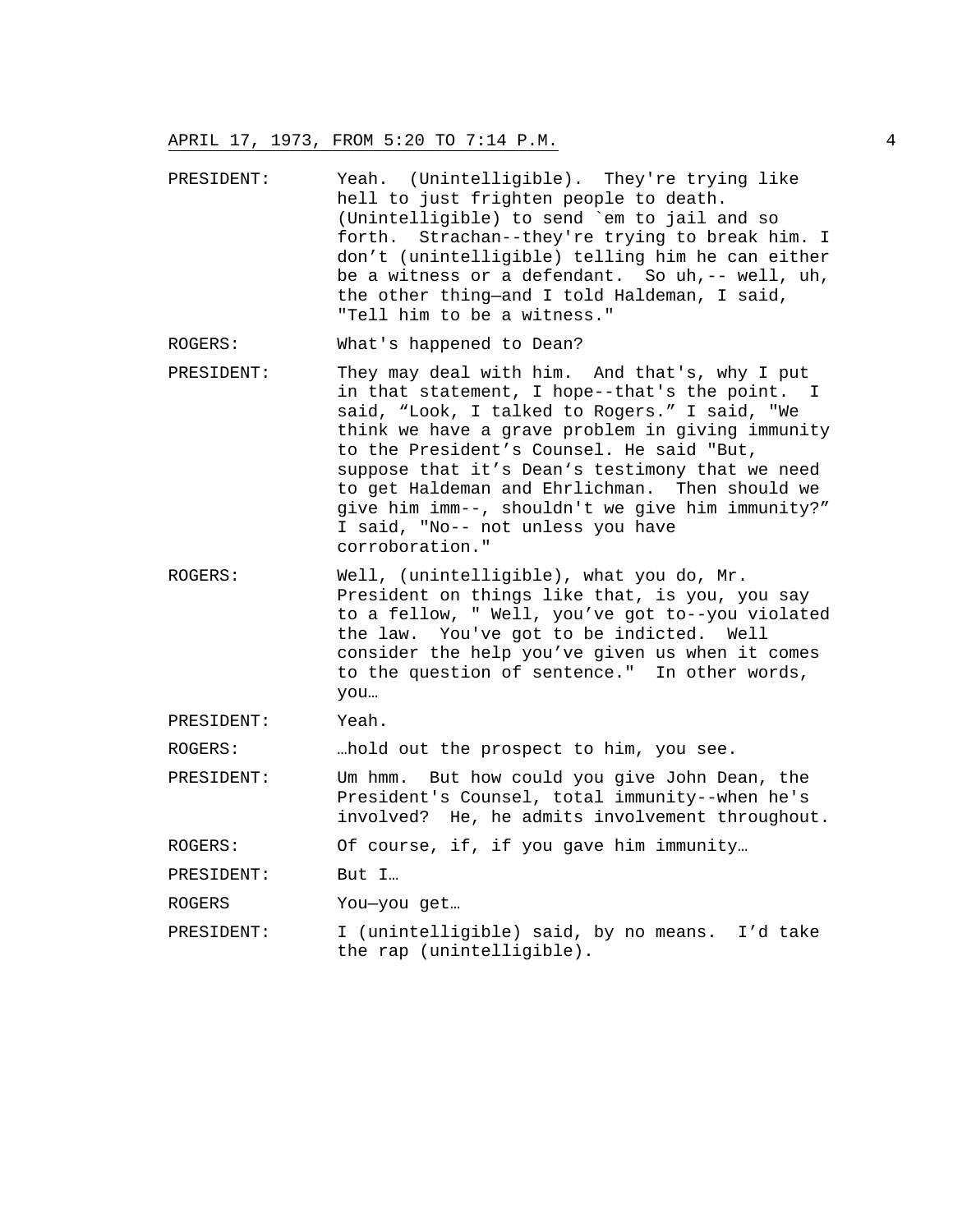ROGERS: They'd think that you worked it out so Dean

PRESIDENT: Well, they're going to s--, Then the other way the way that Dean's people, the U.S. Attorney's people—but, Peterson said he agreed with that. "He was trying to convince the U.S. Attorneys of that. But they were hot on trying to give him immunity (unintelligible). And they want to get Haldeman and Ehrlichman, frankly. As and, and, and they said, and then, I, I--and then (unintelligible) cop out there (unintelligible) (Tape Noise) Why do you think they should go? (unintelligible) on what basis? Here's what we have in mind. I'll tell you what this statement was on They're gonna have Magruder in open court eventually. Haven't made the deal with him, either, but they will. (Unintelligible). The question's simply this (unintelligible) plead guity. They're gonna put out a statement in which they will name other, (unintelligible) what they call non-indictable co-conspirators the names of people that Dean has charged.

ROGERS: Yes.

PRESIDEIT: That's all (unintelligible with Tape Noise). He said Sirica, otherwise, will ask him questions and he's gonna testify publicly in open court about other people. I think that is a hell of a prejudicial thing to do to the rights of an individual--but I don't (unintelligible).

ROGERS: (Unintelligible)

PRESIDENT: And I, and I said—and then they said, "Haldeman and Ehrlichman will not be on that list if you, uh, if they take a leave—if you fire them." I said, "Are you telling me if I fire them, you won't prosecute 'em?" "Oh, no, no, but I mean they won't be on that list." "Because", he said," if they're on that list they'll have to-- " And then they said--Ah, ah, I said, "Well, what are you saying?" He said, "Well, we just felt we. giving you an option, that, that you could ahead of the herd basically, by just letting them go." But on the other hand, Bill, I think,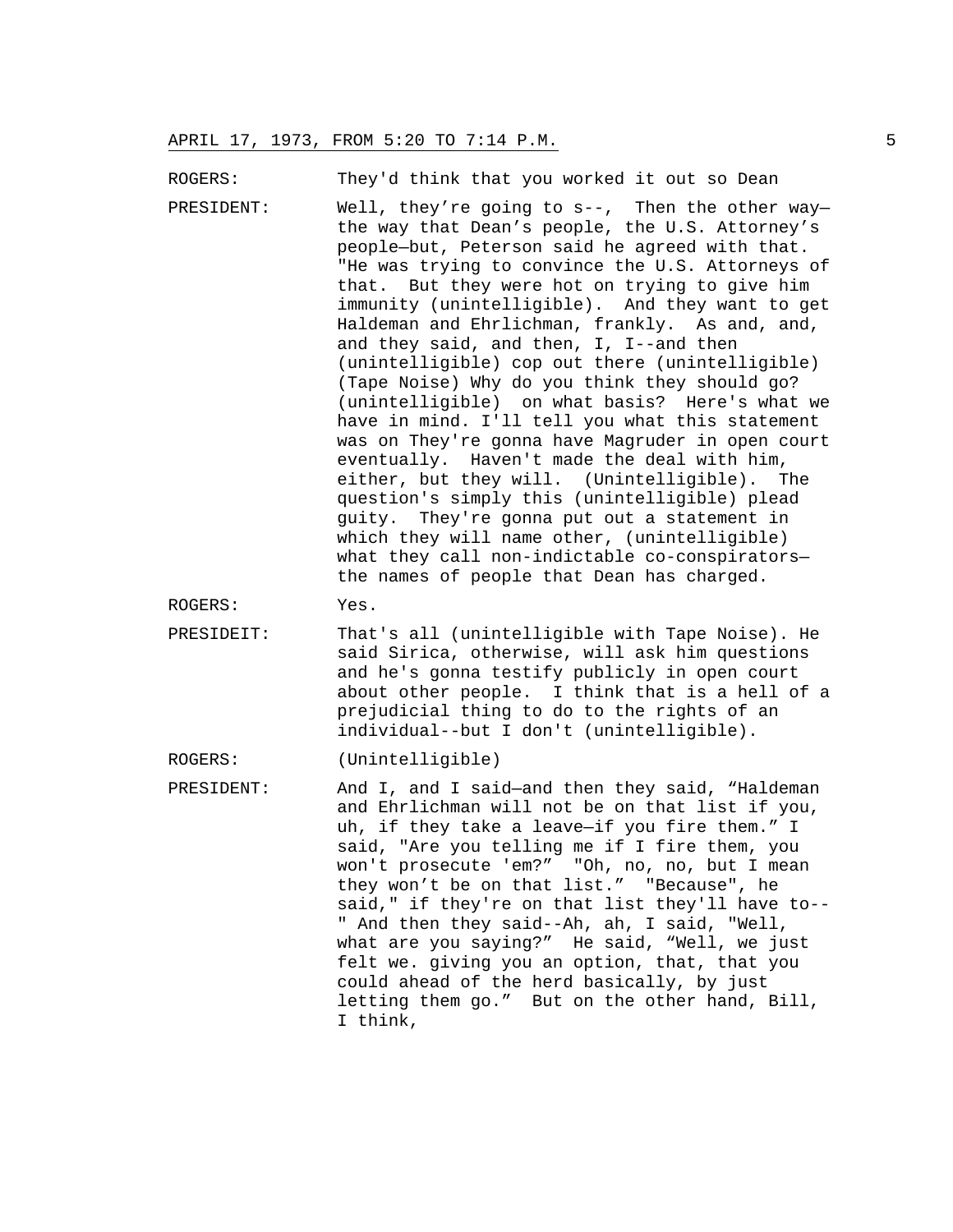PRESIDENT: I think that whether they're on the list or-CONT.: if I let `em go, they're on the list anyway. It appears that I just--I heard they were going to be on the list and I fired them and they were on

- it. Then, then it looks as if we're not prosecuting. That's my problem. We're, not prosecuting my two top people and I let `em go. I don't think that makes sense at all--or do you agree? I, am I missing something here?
- ROGERS: You don't seem to.

PPESIDENT: Well tell me that—Well, wouldn't it look bad?

ROGERS Oh, sure.

PRESIDENT: Bad.

ROGERS: From your standpoint. Yeah.

- PRESIDENT: If I let Haldeman and Ehrlichman go and they didn't have them on the list, they will call them before the Grand Jury and then indict them if they get information. Jesus Christ-
- ROGERS: But if you see, Mr. President, the, the only reason a judge questions a defendant when there's a plea of guilty…

PRESIDENT: Yeah.

ROGERS: …is to make sure that he's pleading voluntarily...

PRESIDENT: Yeah.

ROGERS …and that he knows the nature of his plea.

PRESIDENT: Now then-- right, right. But Sirica has exceeded that hasn't he, Bill? That's the point.

ROGERS: Well…

PRESIDENT: He's asking now who else was involved. See that's what he's gonna ask. "Was he involved?"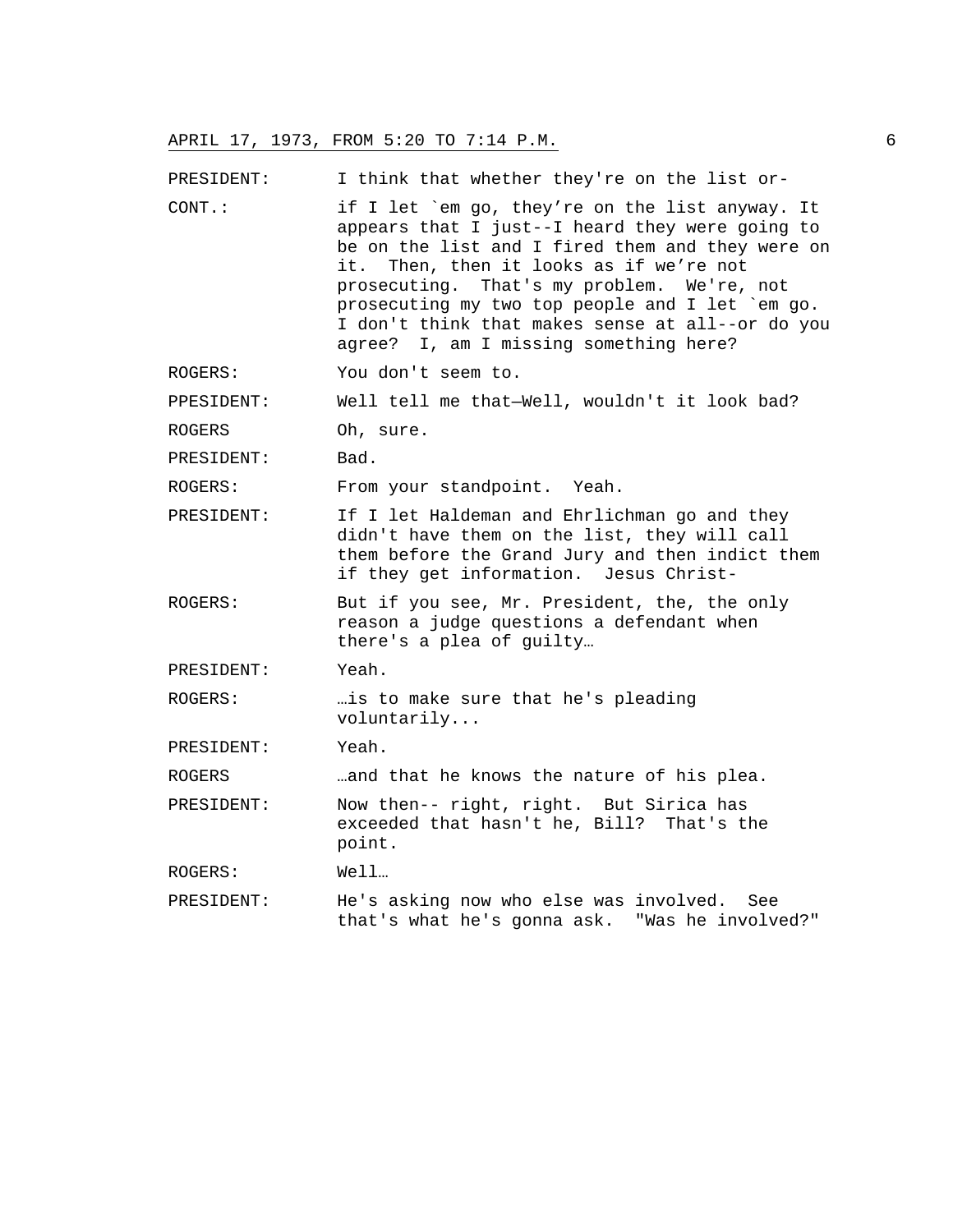ROGERS: It, it seems to me that if he's doing that—-I think he'll (unintelligible) McCord.

PRESIDENT: That's that's what they're saying.

ROGERS Well, if, he does that, that's a perversion of the Grand Jury process. The whole idea of the Grand Jury process is to protect people…

PRESIDENT: Yeah.

- ROGERS: …until they're indicted. And once they are indicted, then they are presumed to be innocent and then they go to trial. One of the reasons you have a Grand Jury proceeding is so you don't have innocent names made news (unintelligible) to the public.
- PRESIDENT: Well, I'll tell you. Let me put it this way. (Unintelligible/**REMOVED**). Uh, frankly, I think he's going to beat it. I don't think it's going to help him, if, if by letting him go I know that he's, he's gone to the prosecution.

ROGERS: (Unintelligible)

PRESIDENT: I told him--

ROGERS: You shouldn't--you shouldn't be faced with those problems.

PRESIDENT: I know I don't have anybody (unintelligible). Don't you agree with me that, that, that, that was—-that you know, I am concerned about my people. I know that Haldeman and Ehrlichman are not guilty of a God-damn thing. You know what I mean. It's only tangential on that, Bill- tangential. Sure they knew they were raising money for these God-damn defendants, but they, here they were busy in the campaign. They, I mean, I mean with me, with me…

ROGERS: Yeah.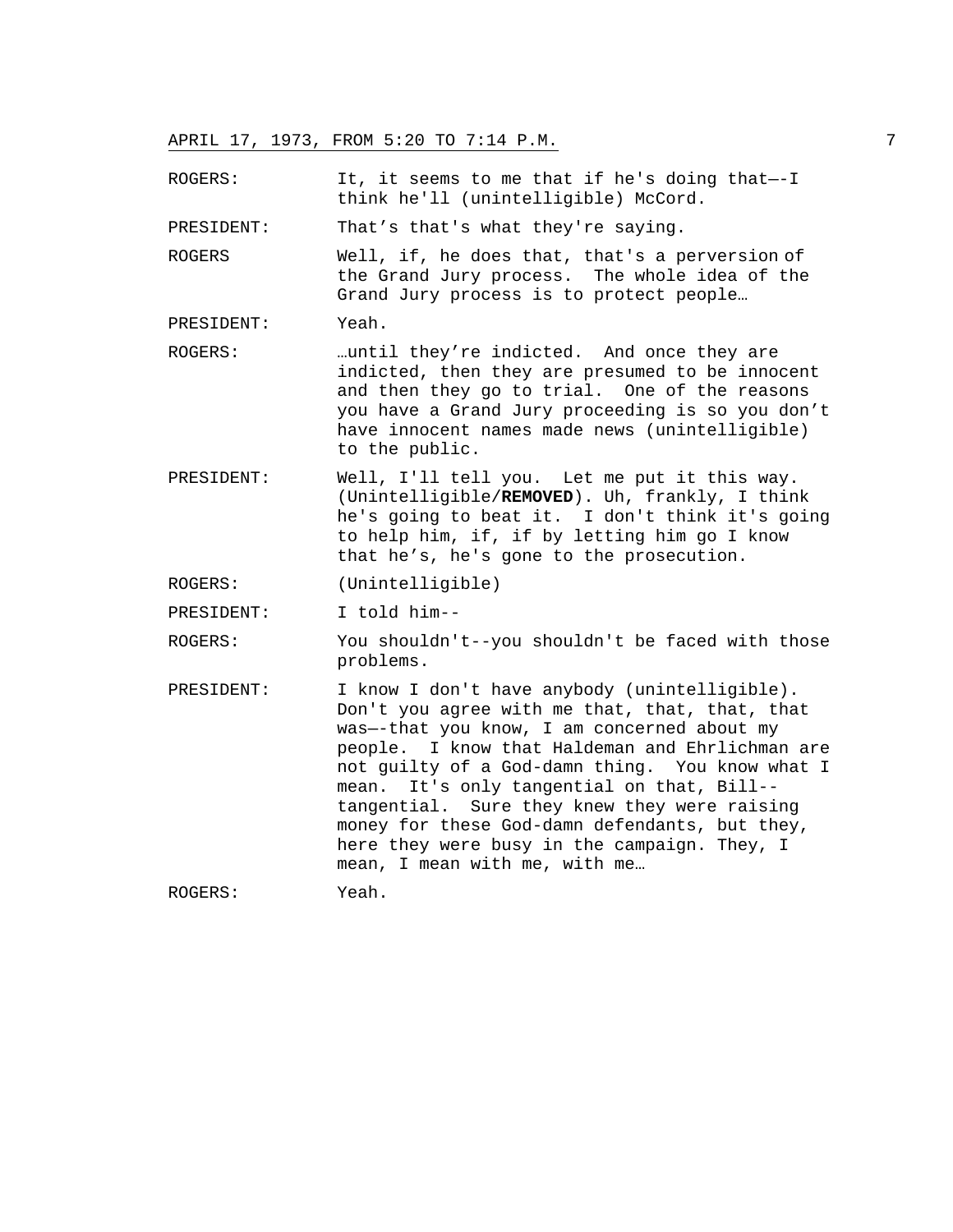- PRESIDENT: Ehrlichman was handling the whole domestic thing and Haldeman was with me all the time. Christ he must have worked (unintelligible). It was all over with Mitchell. Mitchell is the son-of-abitch in this whole thing--and frankly, Dean was handling it for White House. (Unintelligible). Our people were aware that he was. We were aware (unintelligible).
- ROGERS: How, how did you leave it with Petersen? I don't know whether--I think from now on you better let him run with the ball. I don't know…
- PRESIDENT: I have. I left it with Petersen. He's gonna report to me and I said, "If you get any corroborative testimony, I'd like to know." I think that's better.
- ROGERS: Sure.
- PRESIDENT: And, and if I get some corroborative testimony, I said, "I'd like to be warned and I can call in my people and say, "Look, I found this out and I've got information and you, and you-- Therefore, you ought to consider whether you shouldn't resign." That's all I told him. Well, I'm not going yo talk to him any more about that. After all, I'm the President of the Goddamn country--and I'm going to get on with it and meet Italians and Germans and all these other

#### **RESTRICTED-"B"**

- ROGERS: Oh, you do that. I-think you; I think that, uh...
- PRESIDENT: I've been living with this for, since around the 30th of March that's all I've been doing for half the time now, you know. Having all these (unintelligible) that I can trust. What trust. I trust Ehrlichnan. I had him working on it. I must say he completed the job. We got to the bottom of the thinq. (Unintelligible) Mitchell and questioned (unintelligible). This is before Magruder (unintelligible). And he said there is a possible, possible, uh, situation of the, of the aftermath, of the--what do you call it? Uh-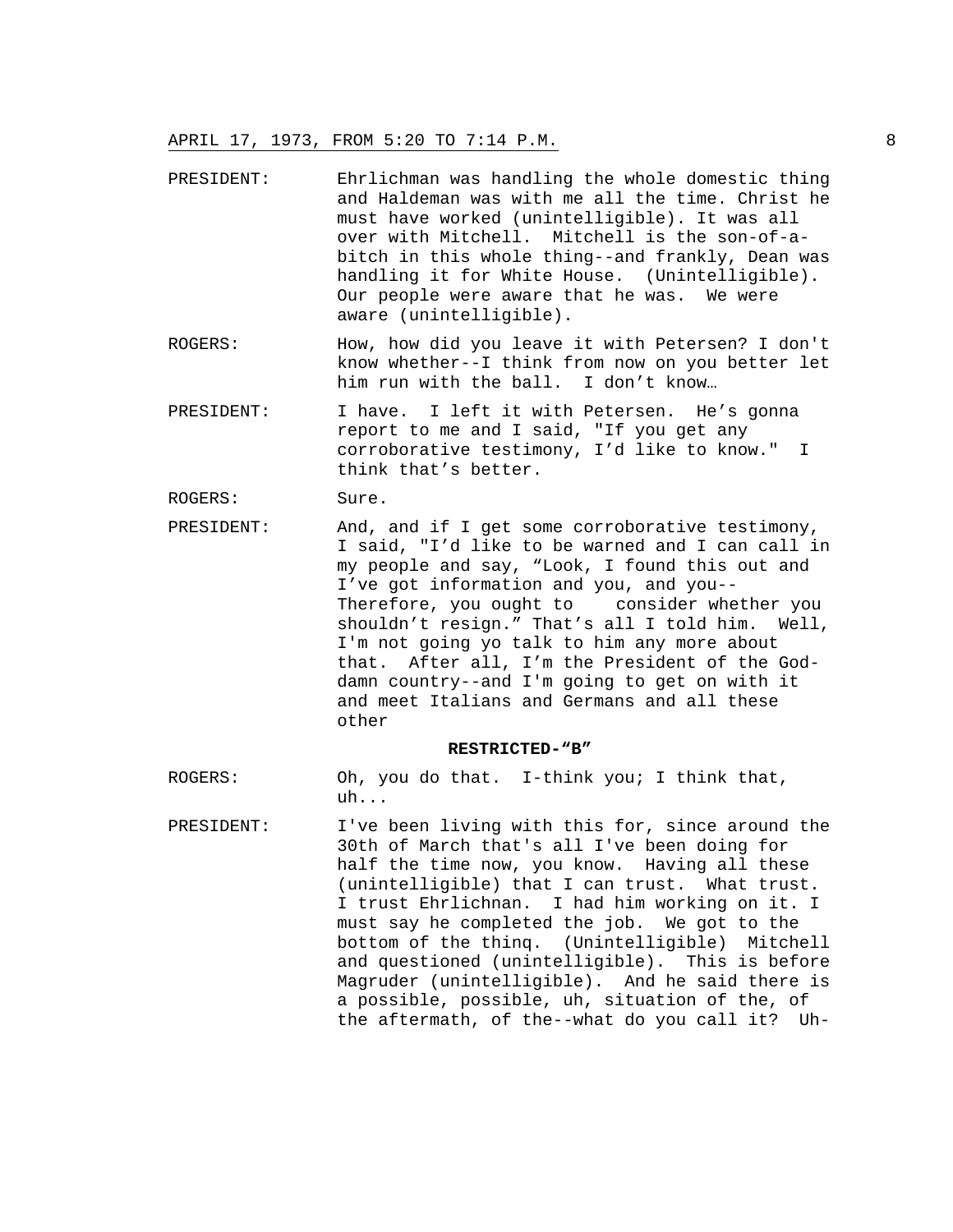ROGERS: (Unintelligible).

PRESIDENT if the individuals knew that the purpose was to keep people from talking in, in court…

ROGERS: In court…

- PRESMENT: Not openly. Apparently, it's, uh--You might wanta keep 'em from talking--but he said, "Anyway", he said, "that's the problem." So what the hell. (Unintelligible/**REMOVED**) Haldeman and his kids, Ehrlichman and Dean and his kids. You know what I mean? You go home at night (unintelliqible). I'm thinking of the possibility of their mocking their great career. They've served, this Administration--marvelously for 4 years. Then all of a sudden, shit they're (Unintelligible). I'll tell you, they, if they aren't convicted, Bill, they'll, they'll come out, you know what I mean. (Unintelligible) charge, and everbody's gonna understand. This'll be in better perspective in a year, I think.
- ROGERS: I think so. I think once that the—well, the first brush will be--it, uh…

PRESIDENT: …terrible

ROGERS: …will be terrible.

PRESIDENT: Yes, sir,

ROGERS: No doubt about that.

PRESIDENT: Oh, Christ yes.

ROGERS: Uh, and it will—it has so many little ramifications

PRESIDENT: Yeah.

ROGERS: …to the story,

PRESIDENT: Yeah. Right, right.

ROGERS: But when it's all finished...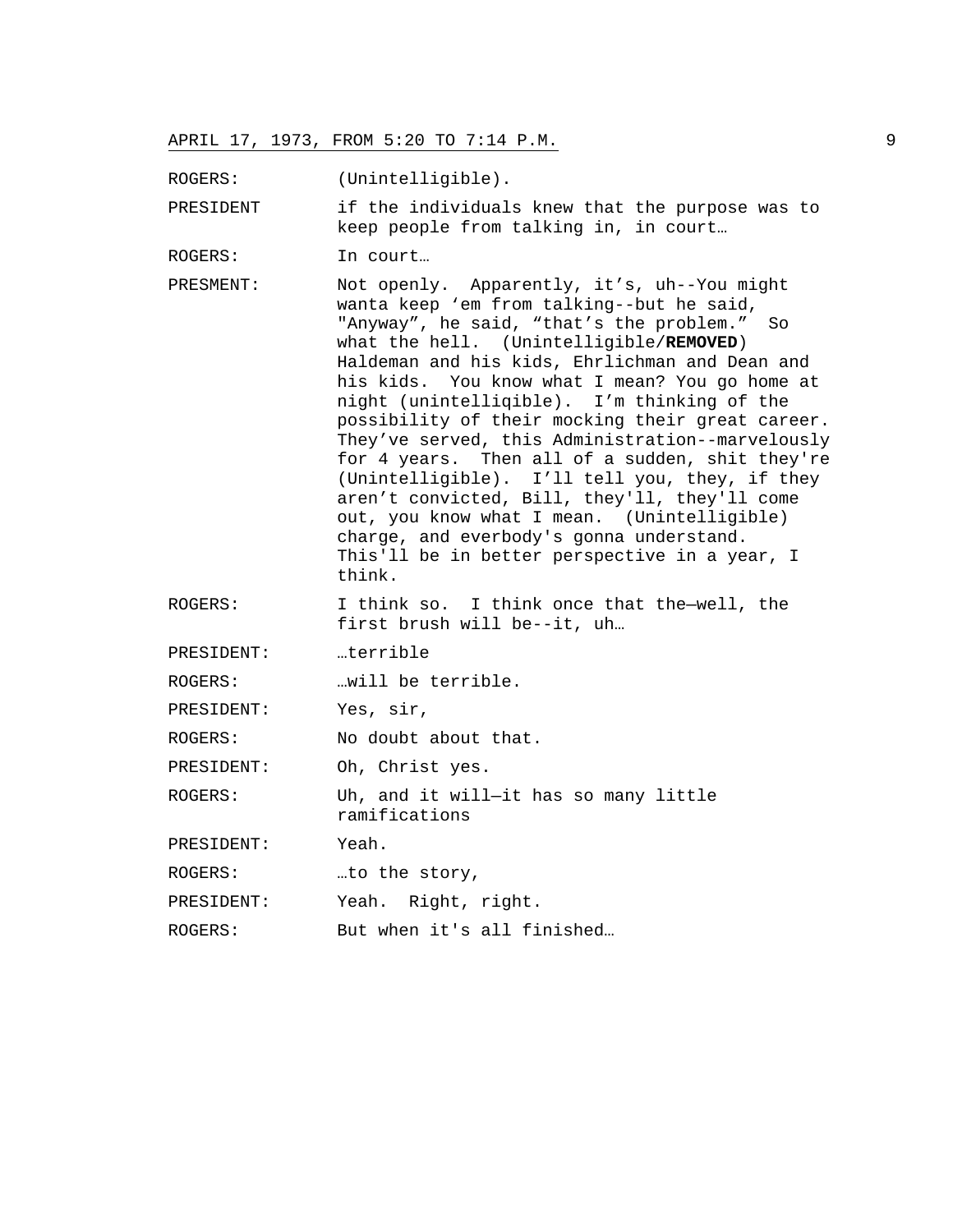PRESIDENT: Watergate mess, that's what it is.

ROGERS: …when it's all finished--I don't know…

- PRESIDENT: (Unintelligible). The Jury indicts, moves. We're going to get on with (unintelligible) this country. A lot of people in the country have, uh—we may find they, they do know the President's doing the best he can. God damn thing. If I wanted to cover-up—they probably think the President can't cover-up. If I wanted to, I sure haven't done it very well, have I? You can see it…
- ROGERS: Not only that (unintelligible) prosecute (unintelligible) your own people.

PRESIDENT: (Unintelligible) prosecuted Mitchell.

ROGERS: At any of these times, did he give you any indication of what he's going to do with (Unintelligible)?

PRSIDENT: Make a deal, with both--make a deal with Dean. Yeah, make a deal. I would think with Dean they would just say, "Look son, if you're indicted, you're coming along." "Gee, fellows, what the hell is (unintelligible)" and any of (unintelligible). But he's going to try this whole "Administration I would expect. And my view on that is let him try the whole Administration. Ron Ziegler makes an interesting point. He said, "Dean had, in February, had said, I, for nine months conducted this investigation. Now he comes in and charges co inaction." God dammit, why didn't he come in earlier and tell me these things, Bill? Why didn't he do it? If he knew I would think that…

ROGERS: It's one of those things that I just--(Tape Noise) if they have Mitchell.

PRESIDENT: Oh, shit.

```
ROGERS: Well, these things happened.
```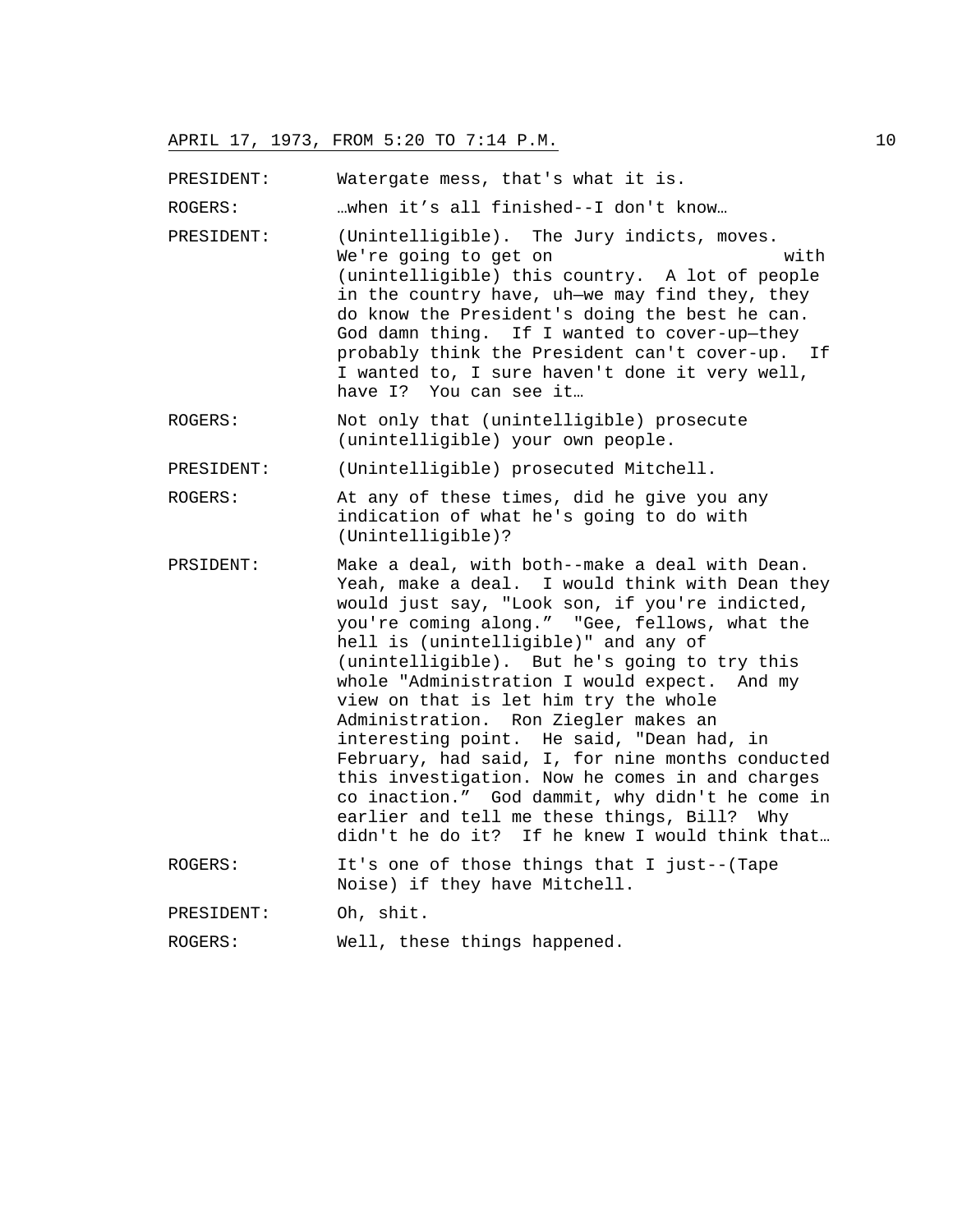- PRESIDENT: And once it did happen, not cutting it off right then--stepping forward and saying, "I flubbed this. These kids shouldn't have done this and that's not really best judge." Good God Almighty, uh, (unintelligible). They just thought that might hurt the election, shit. ROGERS: Same thing is true in Vesco. That case he's involved in-- PRESIDENT: Belongs to the courts I'd rather have it there than in the Committee. ROGERS: Oh, sure. PRESIDENT: Wouldn't you? At least the court doesn't try to… ROGERS: Well, that's the way it's supposed to be. That's the system. The system is… PRESIDENT: It sure shows the system works, though, doesn't it? I mean, I get Petersen, had him in here all day on Sunday, had him on Monday, I had him here today. I fired out my statement, and I said… RROGERS: What'd he say about your statement? PRESIDENT: Petersen? Oh, he thought it was fine. I, I, I got to thank him for it. ROGERS: Is he willing to (unintelligible) accuse other people in open court? PRESIDENT: A judge like Sirica. (unintelligible). ROGERS: Well, I could see it, I could see--Sirica was, he was suspicious there was a cover-up. PRESIDENT: That's right. Right. ROGERS: He was trying to, he was trying to put pressure
- on the ones who knew so he could move to…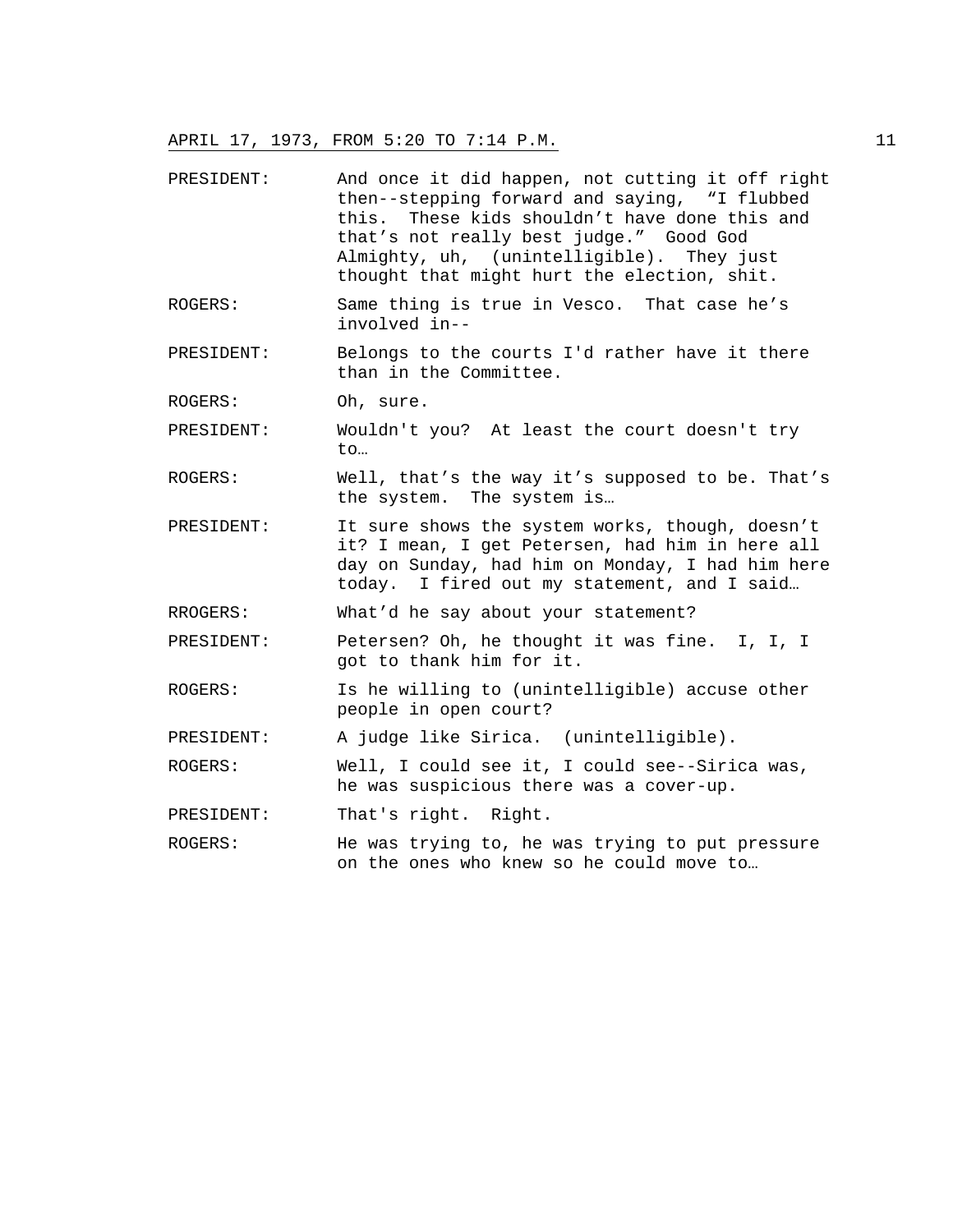- PRESIDENT: No only to confess about themselves, but about other ones. On that point, of course, they'd say that Magruder has acknowledged, Magruder has confessed--but what about others? What about (unintelligible)?
- ROGERS: What I mean is here you've got a willing witness. Before he was doing it to reluctant defendants. Here you got a willing, as I understand it, a willing witness.
- PRESIDENT: Who will testify.
- ROGERS: Who will testify, who's been working with the prosecutor and who's going to, going to, will be called before the Grand Jury. Why the hell he's--that (unintelligible) open court. That's the—that's what the Grand Jury's for. Makes a nice little backdrop for your Italian dinner, doesn't it?
- PRESIDENT: Oh, it'll be alright. They'll have a fine dinner (intelligible). They just heard the story. (Unintelligible) "Thank God, the President's finally said something about Watergate." That, I think, is going to he the partial reaction.

ROGERS: I do too.

PRESIDENT: I don't know. I m not taking any...

ROGERS: No. (Unintelligible).

PRESIDENT: …comfort out of it, because for a period of time it's going to be painful. "Mitchell gets (unintelligible). When possibly Haldeman and Ehrlichman gets…

ROGERS: (Unintelligible)

PRESIDENT: They're talking to them now. I've asked them both to come over here for a minute when they get (unintelligible). I feel frankly that we should. And a question that he makes now which is still open, you see, he still left it open. They, they'll leave if evidence that Dean brought to my attention…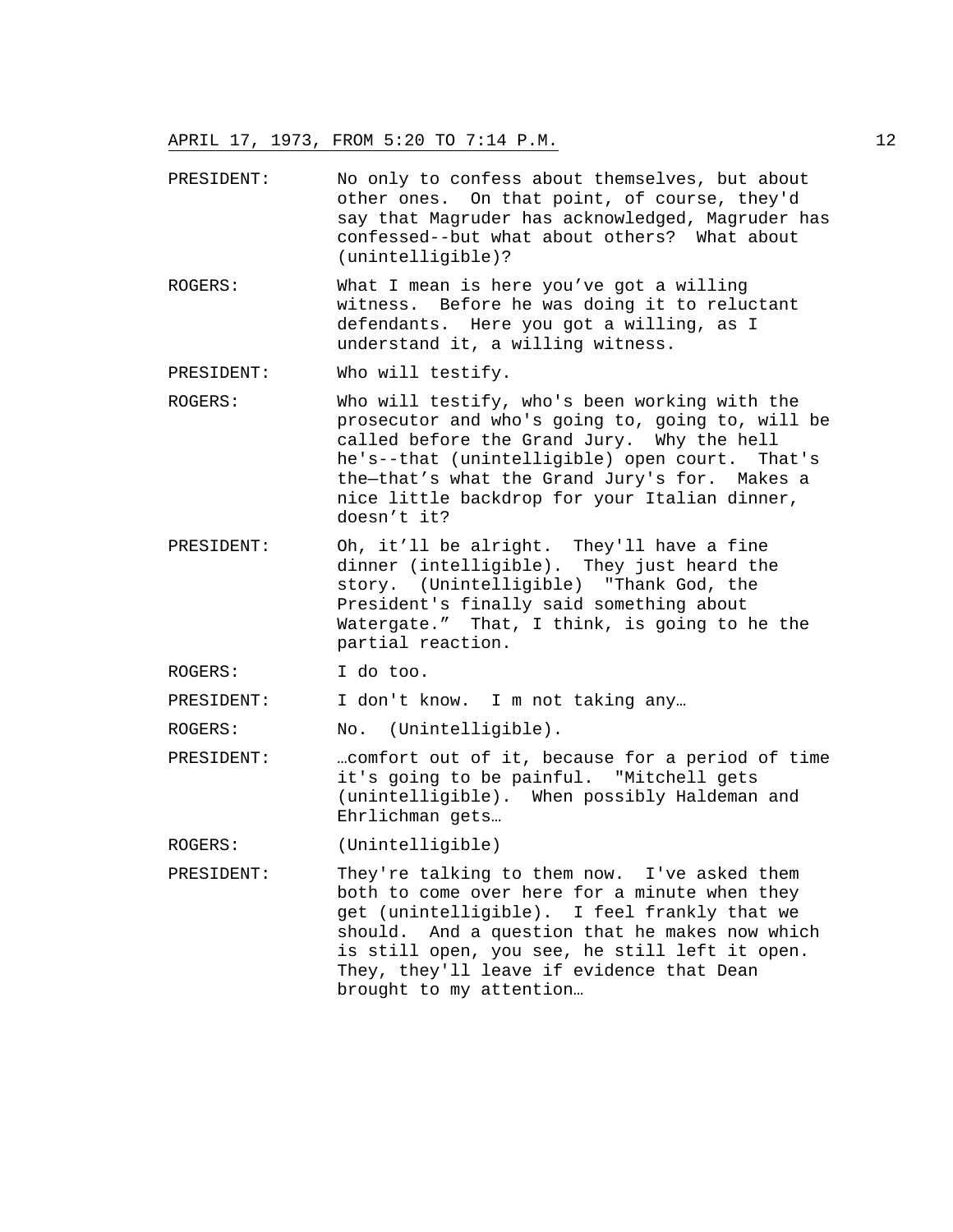ROGERS: Yeah.

- PRESIDENT: Of course, if I have other sources. Now, if he doesn't have enough to sink 'em, but he makes these, he's doing enough to sink them, in order to get (unintelligible). Whether or not Haldeman and Ehrlichman ought to wait until their names are publicly brought into this. Magruder shouldn't. He said he'd give us twelve hours notice on that, but I—I think that probably it's going to be tomorrow.
- ROGERS: I think John and Bob should have more time to talk to their lawyer first (unintelligible).

PRESIDENT: Your immediate reaction, though, is--

ROGERS: (Unintelligible) my reaction is I don't understand

PRESIDENT: What should I do?

ROGERS: …what the hell they're going to--what, what Magruder's going to do? I don't, uh, it seems to me if Dean has mentioned them that way that they ought to them, uh, take a leave of absence.

PRESIDENT: Yeah.

ROGERS: I don't see how…

PRESIDENT: But you would wait until their names were mentioned? That's the whole point.

ROGERS: Yeah. I don't see on what basis can you, you can do it. Now in the case of…

PRESIDENT: Well, on this basis now. Let's say that the President had knowledge from the U.S. Attorney that charges had been made against them. But, that me emphasize, I nailed him hard. I said, "Now let's—" I said, "Rogers and I read this whole thing over. But they're uncorroborated." He says, "I agree." But he wants me to sack 'em.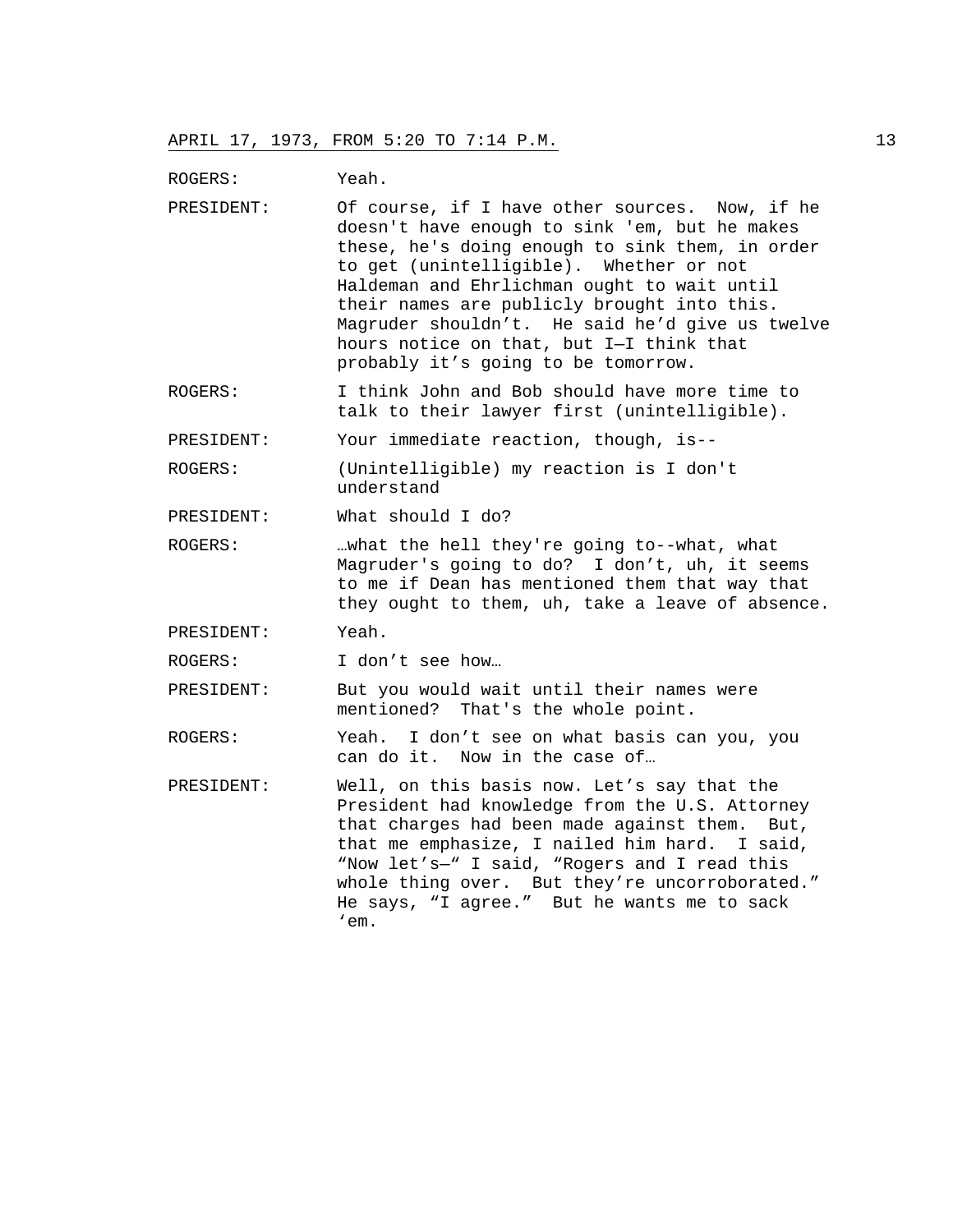ROGERS: He can't corroborate it?

- PRESIDENT: And I have a feeling for a, for a guy that's supposed to uphold the right of innocent before (unintelligible) guilty. Well, let me say this. I've got to live with my self. I don't want to<br>do it in that (unintelligible). That isn't do it in that (unintelligible). fair. On the other hand, I'm trying to think of their standpoint. If they're going to get--if they could get some advantage, either—-any advantage by not thereby being named in. in this statement and then, of course not even being indicted. Maybe that's something.
- ROGERS: That's a decision...

PRESIDENT: But they re gonna…

ROGERS: That's a decision they almost have to make.

- PRESIDENT: They, they, on the other, hand, they're going to be called. They'll be indicted and called. Although, I guess really appearing as nonindictable co-conspirators—what the hell ever that means (unintelligible).
- ROGERS: When you have a, a case that's serious and you have people who are on the periphery, and you want to name them, ah, in order to have them available as a witness, you name them as a coconspirator without indicting them. Well, well, for the common person…

PRESIDENT: …these guys are available.

ROGERS: …for the common person--that s just as bad as being indicted. Expecially, er, (unintelligible)

PRESIDENT: (Unintelligible)

ROGERS: You can't clear you name. Uh, in other words, if you're indicated, uh, then you have the opportunity to clear the record. Go to trial, get an acquittal, that you (unintelligible) just as if it didn't happen. If you're named as a co-conspirator and forced to resign, then you're convicted without a trial.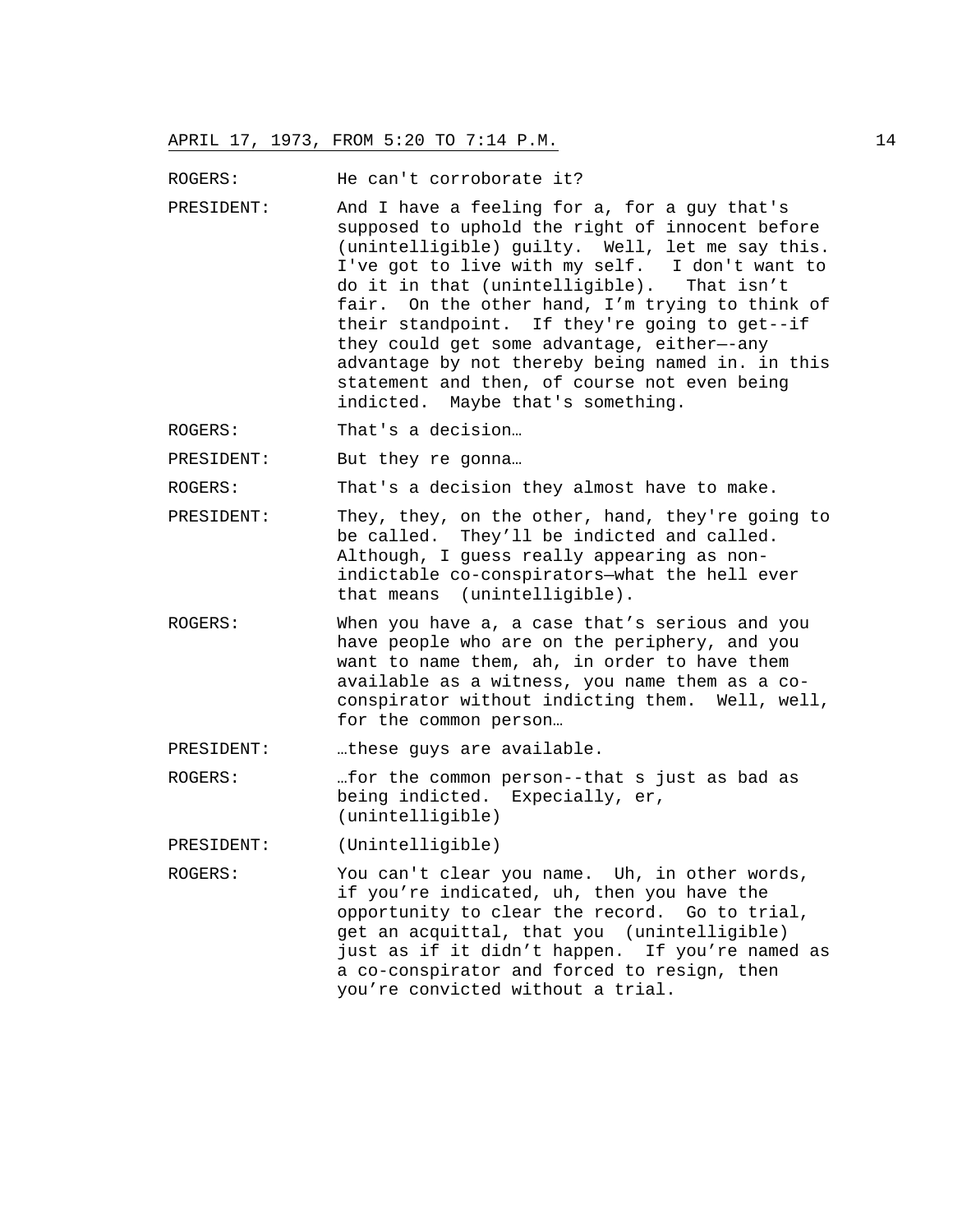ROGERS: In case I'm not really--you got to protect

- (CONT'D) them because I don't--I think probably in the final analysis they--I'm afraid, I'm, afraid Bob is probably in…
- PRESIDENT: …gonna be indicted?

ROGERS: …in trouble. But, ah…

PRESIDENT: I'm not sure he's indictable.

ROGERS: I'm not sure he'll be indicted but his...

- PRESIDENT: Well, staying too close to the money. He never can explain that. In terms of legal, uh, involvement though but he could never explain to the people (unintelligible) by Mitchell, by, by Dean, (unintelligible) of the defense?
- ROGERS: Why don't, why don't we do this? (Unintelligible)—or, they're just talking to lawyers. Well you won't have a chance to, to assimilate it. (Unintelligible).

PPESIDENT: We11.

ROGERS: And if you're going to have tweleve hours.

- PRESIDENT: Yeah twelve. I would like for you to put your mind to, to the problem, if you would, because I really think we've got to start helping 'em. Help advise them. They're, they're in the eye of the hurricane.
- ROGERS: All right. It gives us a little time to see how your, how your statement plays.
- PRESIDENT: Always had a suspicion Mitchell had done it (unintelligible) every God-damn thing. (Unintelligible). Always.
- ROGERS: Oh.
- PRESIDENT: But that he probably didn't know about—know what I mean? My feeling was that Mitchell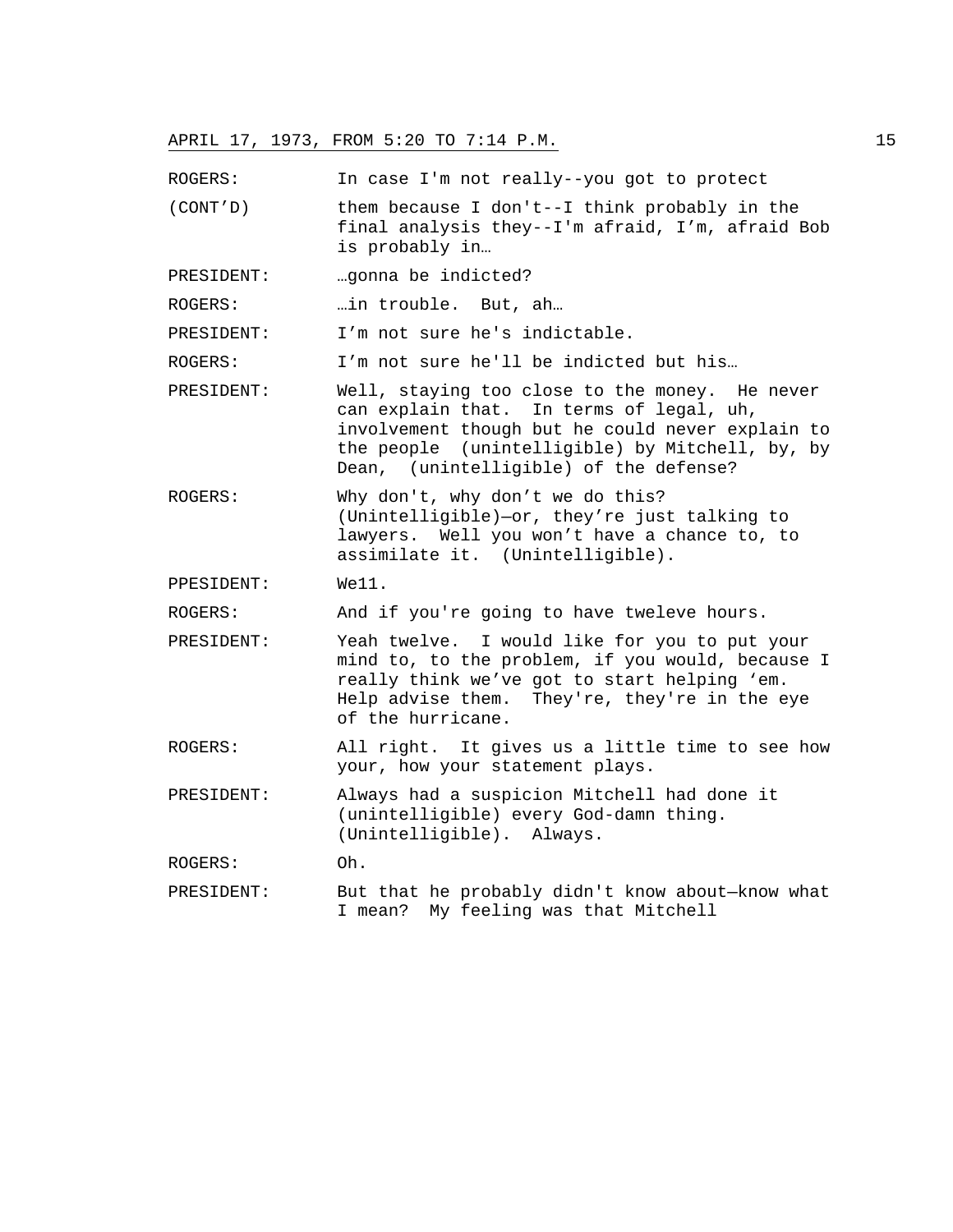PRESIDENT:

| (CONTINUED): | basically always thought Magruder              |
|--------------|------------------------------------------------|
|              | (unintelligible) God-damn thing. Mitchell just |
|              | wasn't tending the shop. That's what I         |
|              | understand.                                    |

ROGERS: I'm surprised about Dean. I thought, I thought— Well from the beginning, I thought Magruder lied and I thought Mitchell, Mitchell probably—he may well have given the go ahead and said, "Oh yeah, to hell with this," and the damn thing was then approved.

PRESIDENT: Yeah. "Don't tell me about it."

ROGERS "Go ahead. "Don't tell me. Go ahead and do it." Ah, well I'm surprised about Dean because I didn't think…

- PRESIDENT: Dean claims that he didn't have anything to do with having them, with having them go ahead. Understand that—After that Dean came in in terms of the obstruction of justice. There's where he's vulnerable. That's all. He's not, he's not vulnerable on the first part in my opinion. I think he…
- ROGERS: From the same position if he's gotten two people he's trying to bargain with—Deana dd, and Magruder—and he—did he say he got the written statements from both of them?
- PRESIDENT: I think what they've done is they've sat down and debriefed. That's what they call it. (Unintelligible) with an agreement certainly, though. Where Dean is concerned, nothing they can do to shake him. On that one he stands firm.
- ROGERS: (Unintelligible) I would think that the one fellow that had to know about this and, uh, should take a leave of absence is Dean.
- PRESIDENT: (Unintelligible) what about his (unintelligible)? It looks like he's the scapegoat (unintelligible) set him off.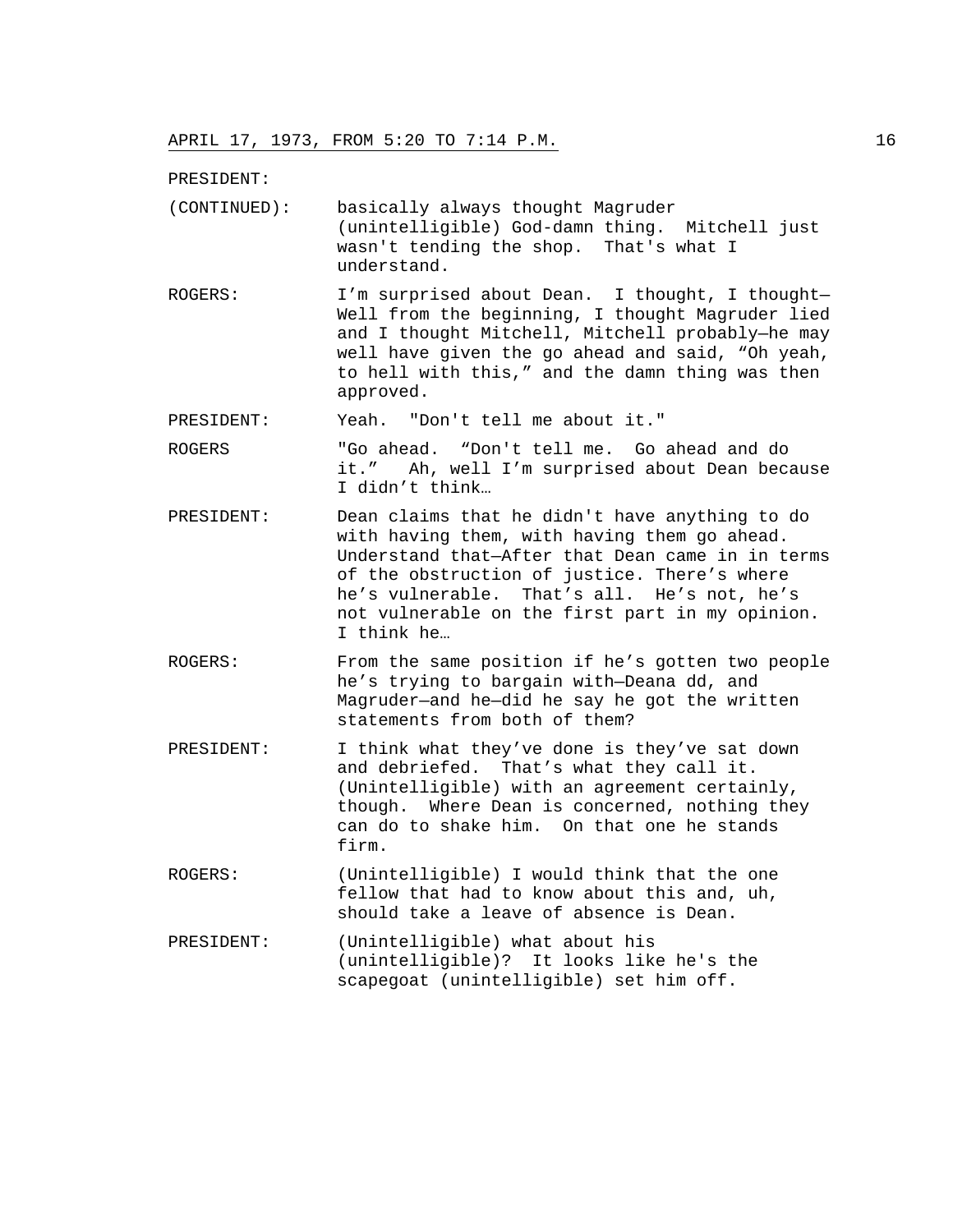ROGERS: We don't.

PRESIDENT: …worse than he is.

ROGERS: Well I think your point is true enough. He appears to be an underling, although he…

PRESIDENT: He was the one.

ROGERS: Pretty hard to, pretty hard to say, the lawyers for the…

PRSIDENT: Well he was--he was not. Not in this matter, I can assure you. He handled the whole thing. He was depending upon--directing, in fact, when I started my investigation on the 21<sup>st</sup> of March. I saw Dean at least three times. At Camp David, he was to write the son-of-a-bitch up so we could put out a statement. He said, "I really can't write a statement that you can put out." That's, so I must say, I've done everything I can to get to the bottom, Bill, as you can see. I said, I said, "John, you got to let it all hang out--now find out--you got to tell me what the hell the score is so we'll know how to deal with this. We're not going to be nibbled to death by a thousand, you know, uh, hurts." That's, that's exactly what we've done. So we've got just as--the time when McCord, which I, I (unintelligible). There are--at least, he's made a lot of allegations hat he--are not true. But there's enough there that would put anybody on notice that without a doubt there's something wrong.

ROGERS: Yeah.

- PRESIDENT: That's why I had to move and I have—at least I produced—good-- I thought the statement should reveal that I have been working on the son-of-abitch since the twenty-first of March.
- ROGERS: What are we doing? "(Unintelligible) why don't we—why don't we not meet any more tonight and then…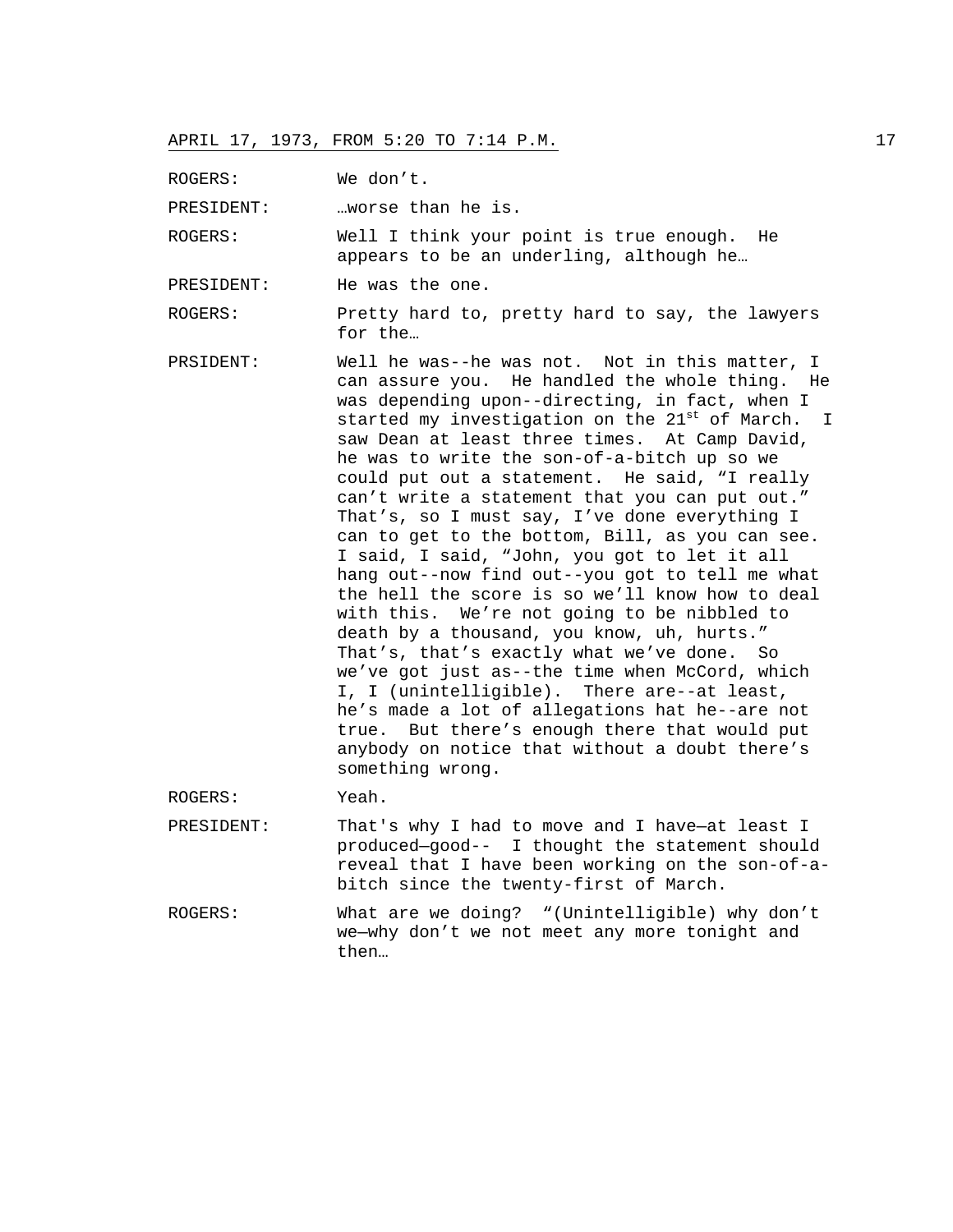ROGERS: (Unintelligible). In the, in the, in the real sense, it's up to the—it's up to John and Bob.

PRESIDENT: Yeah.

- ROGERS: It's damn difficult for anybody else who doesn't know what the hell he's talking about. For example, I don't really know. you know, what the facts are.
- PRESIDENT: Yeah.

ROGERS: I, I, I...

PRESIDENT: I'm not sure that I know.

- ROGERS: You don't either. So it's very difficult for others whose judgement tends to be superficial. Although those are sophisticated fellows--John, after all, is a lawyer, so he claims that he's (unintelligible), a thoughtful kind of a fellow, and he isn't, isn't shaken now, isn't a fellow that's just a rambling idiot.
- PRESIDENT: Yeah--he's taking hold. Had everybody over this morning. Going to fight, discredit Dean- discredit the prosecutor, you know, ah, going to fight. That'll be one hell of a little fight but (unintelligible) the Administration (Unintelligible).

ROGERS (Unintelligible).

PRESIDENT: Dean's pissed off.

(Tape Noise)

- ROGERS: (Unintelligible). You don't expect the head of the FBI to pick up and burn the God-damn stuff. You can put it in your safe and say it is unrelated to the investigation. But, burn it, makes you look like a common crook.
- PRESIDENT: We're working as hard as we can. The guy we're thinking of, Bill (unintelligible) a Democrat, Irish, Catholic, bachelor, 42 years of age.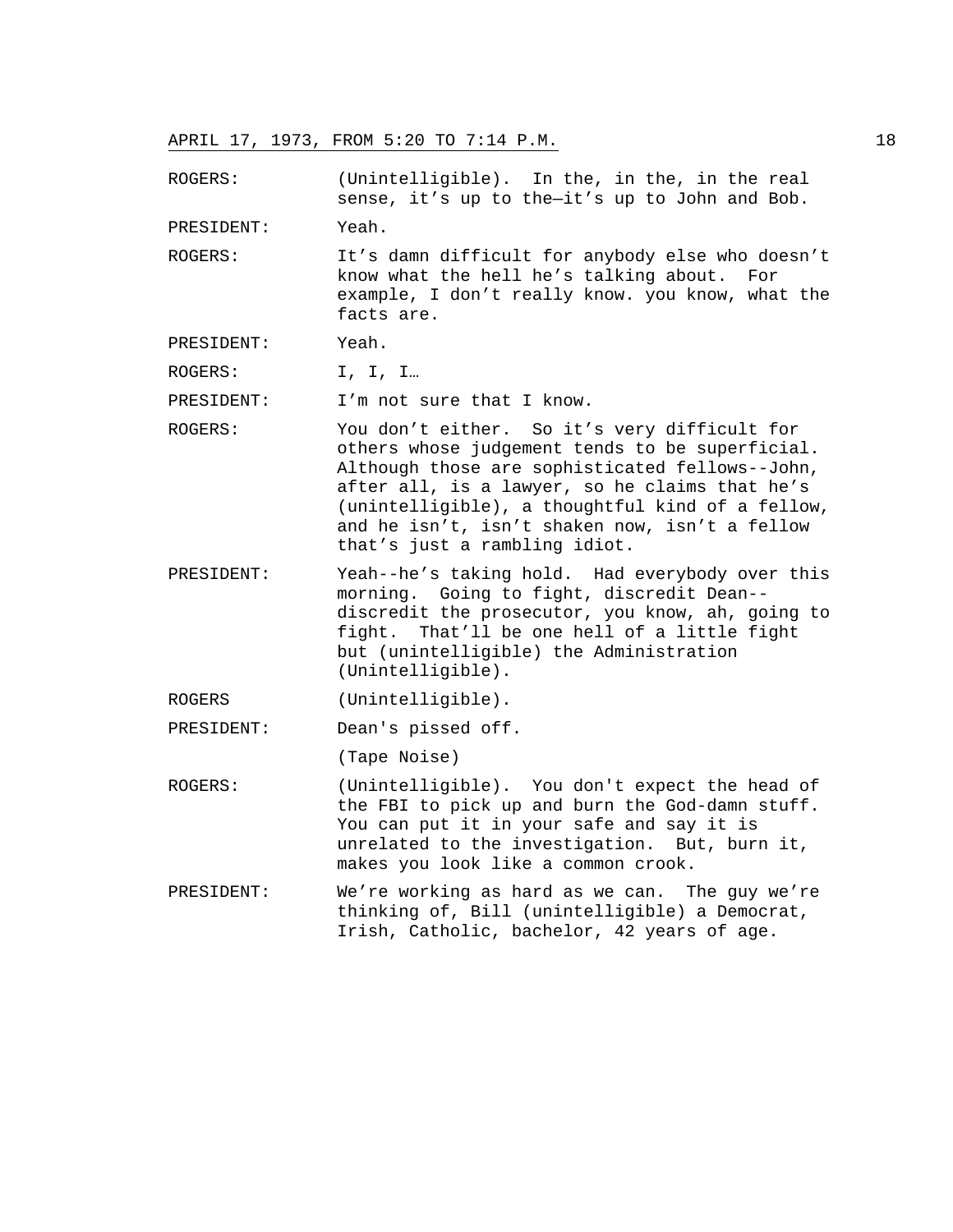PRESIDENT:

(CONTINUED): He's finishing the Ellsberg case and received plaudits for being just as fair as he can. Thank God there's a jurist of that kind. And based on (unintelligible). And I did, I think he'd get a hundred percent because he has, ah, he has investigative experience. A great man for the job.

ROGERS: (Unintelligible)

- PRESIDENT: He'll get a hundred votes in the Senate. (Unintelligible). "Why did you burn it?" Wouldn't you say, "There's no place in the FBI. We have nothing to do with politics. This is political material. Turned it over to us, showed it to us because they wanted to be sure they weren't suppressing anything it (unintelligible). (Unintelligible) Thought the best thing to do was the--FBI first."
- HALDEMAN: Do you want us or not?

PRESIDENT: Ah—-sure, come on in, then.

- ROGERS: I was just saying to the President I thought maybe we oughta wait until overnight. (Unintelligible) the two of you (unintelligible) just not feeling (unintelligible).
- EHRLICHMAN: We talked to your Mr. Wilson. He's a fine chap. (Unintelligible)

UNIDENTIFIED: Wilson? An old-timer?

HALDEMAN: Nothing like—contrary to your feeling that we wouldn't want to work with him, I, I think we'll find him very good…

ROGERS: and tough.

EHRLICHMAN: He's very knowledgeable.

HALDEMAN: Sharp as hell. Technically, he's, he's old, but, but mentally he's, he's…

EHRLICHMAN: …very bright.

PRESIDENT: Just let me say, I'm so glad that you have a- somebody to talk to. I definitely…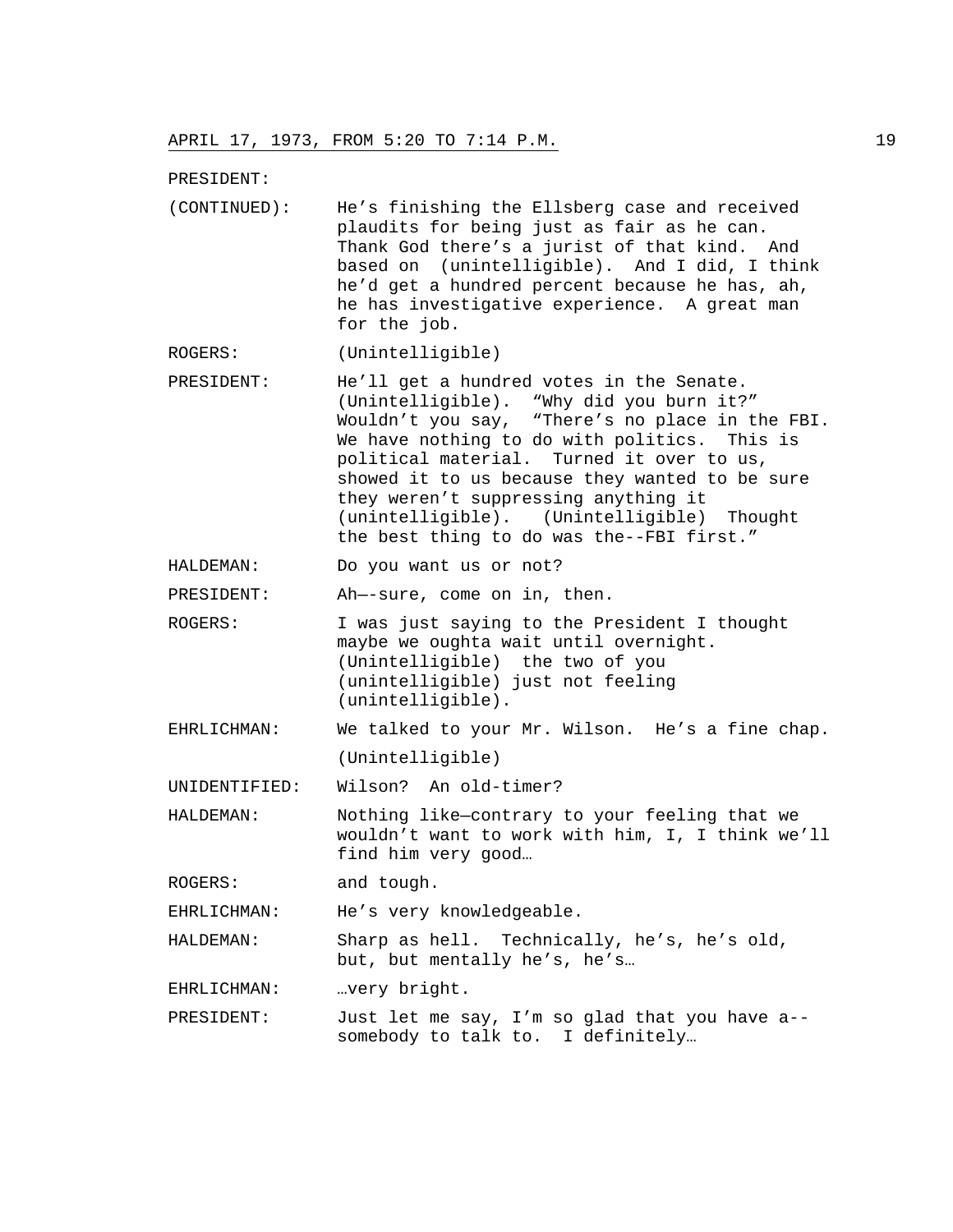ROGERS: My only reservation would be (unintelligible).

HALDEMAN: Well, that's a problem. If we go to trial, he's gonna be able—he's got a heart problem and all that so you can't…

PRESIDENT: You, you don't need a trial lawyer…

HALDEMAN: We need brains right now.

PRESIDENT: What you need is brains, judgement.

EHRLICMMAN: Well, he knows the cast of characters. He knows Petersen. He knows Glanzer. He knows all these people and, uh...

HALDEMAN: …and he already despises them.

EHRLICHMAN: All the people we don't like.

(Laughter)

- HALDEMAN: Maybe he started out that way before we said, anything.
- ROGERS: Well, I'm glad because I was worried about his (unintelligible). I gave…
- PRESIDENT: Bill has a, Bill brought—incidentally, ah, I asked him about it again, how he liked the Garment approach. And he said, "No problem." We should go with him. I told him this is the only question you see, (unintelligible), I don't have anybody to talk to. I'm not gonna talk to Petersen any more. That's done, and I except, except to suck all, all the information I often got from him. You know what I mean.
- EHRLICHMAN: Wilson said to us, he said, "Be ware of Petersen. He talks." He said, uh, he cited a case that he had that Petersen was involved in…
- HALDEMAN: And he said that one problem in dealing with him was that every point he makes is accompained by a story, and that (unintelligible).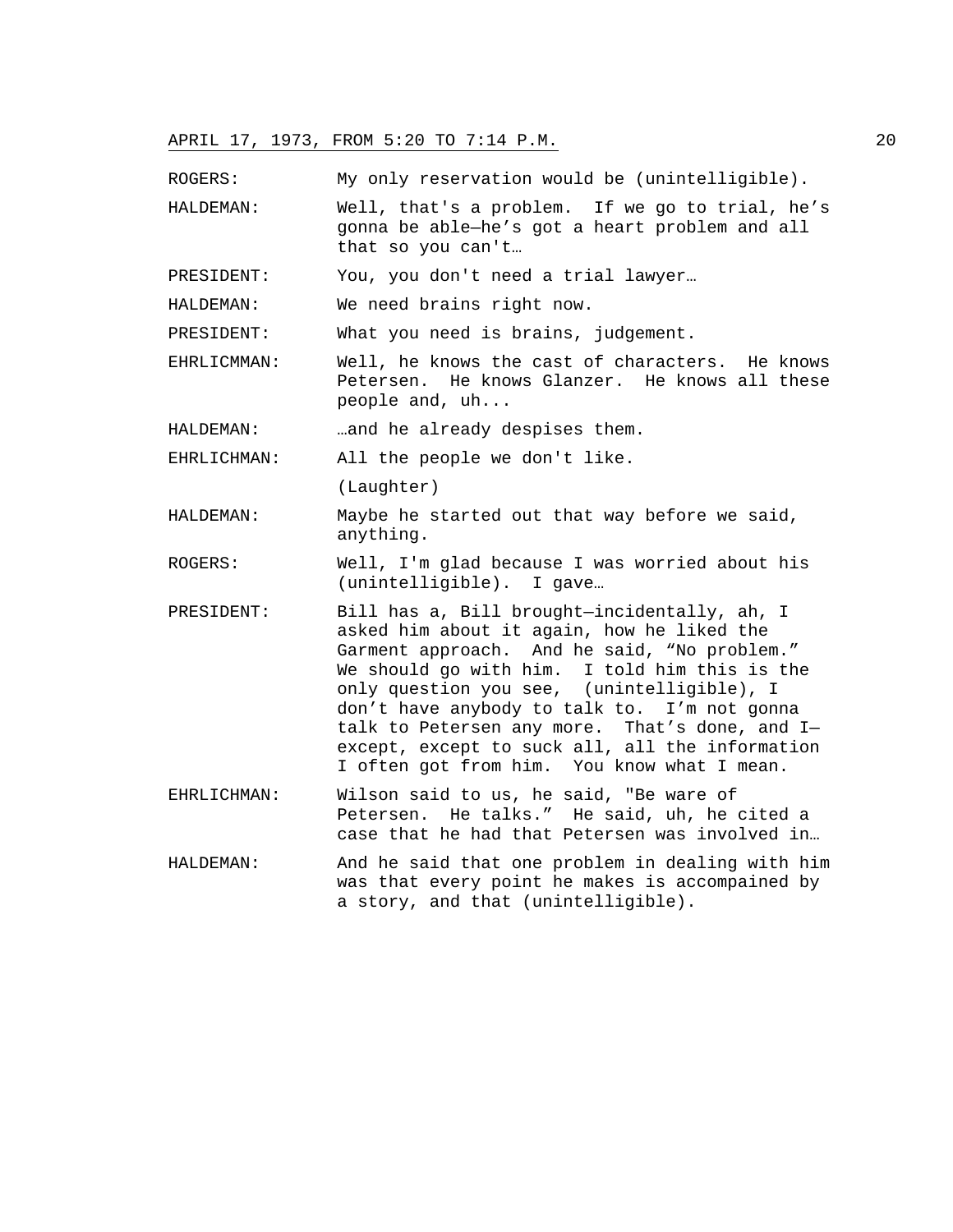- PRESIDENT: (Unintelligible). Well, then maybe I'll, all I'll do with Petersen--he said that he'd give me 12 hours notice with regard to the Magruder thing and I think I want that.
- HALDEMAN: Yeah, okay.

PRESIDENT: Bill doesn't know what the hell that, how that procedure works…

EHRLICHMAN: Let me tell you what that is. Wilson explained that to us, too. He said that where a man goes in on an information, and pleads guilty, in this District, it is customary for the judge to interrogate if he wishes to. And also for there to be filed a, a statement of the case, uh, in the nature of the information. Now the information which they will file, instead of an indictment, names co-conspirators in the conspiracy charge who are not indicted. That does not mean that you won't be indicted later. It means for the purpose of that information which is then filed, your are not indicted. And so this is a list of people who in, in a description of a conspiracy pattern are coconspirators. His analysis of the pros and cons of this are--that for the prosecutor to come forward and say, "If you'll suspend these birds, I will name them in the list of coconspirators," gets the prosecutor off a difficult political hook. Because when the judge asks, "Where there any other coconspirators and, and so on?" He can say, Well, they have already been suspended, ah,…

PRESIDENT: B-but...

EHRLICHMAN: …and may be indicted." Now, we reserve the right to indict them but we are going to have them before the Grand Jury.

ROGERS: So, are they going to help a bit?

EHRLICHMAN: Well, this is, it doesn't help us.

PRESIDENT: That's -the point...

EHRLICHMAN: It helps the prosecutor with his problem. On the other hand, he says there's a, there is a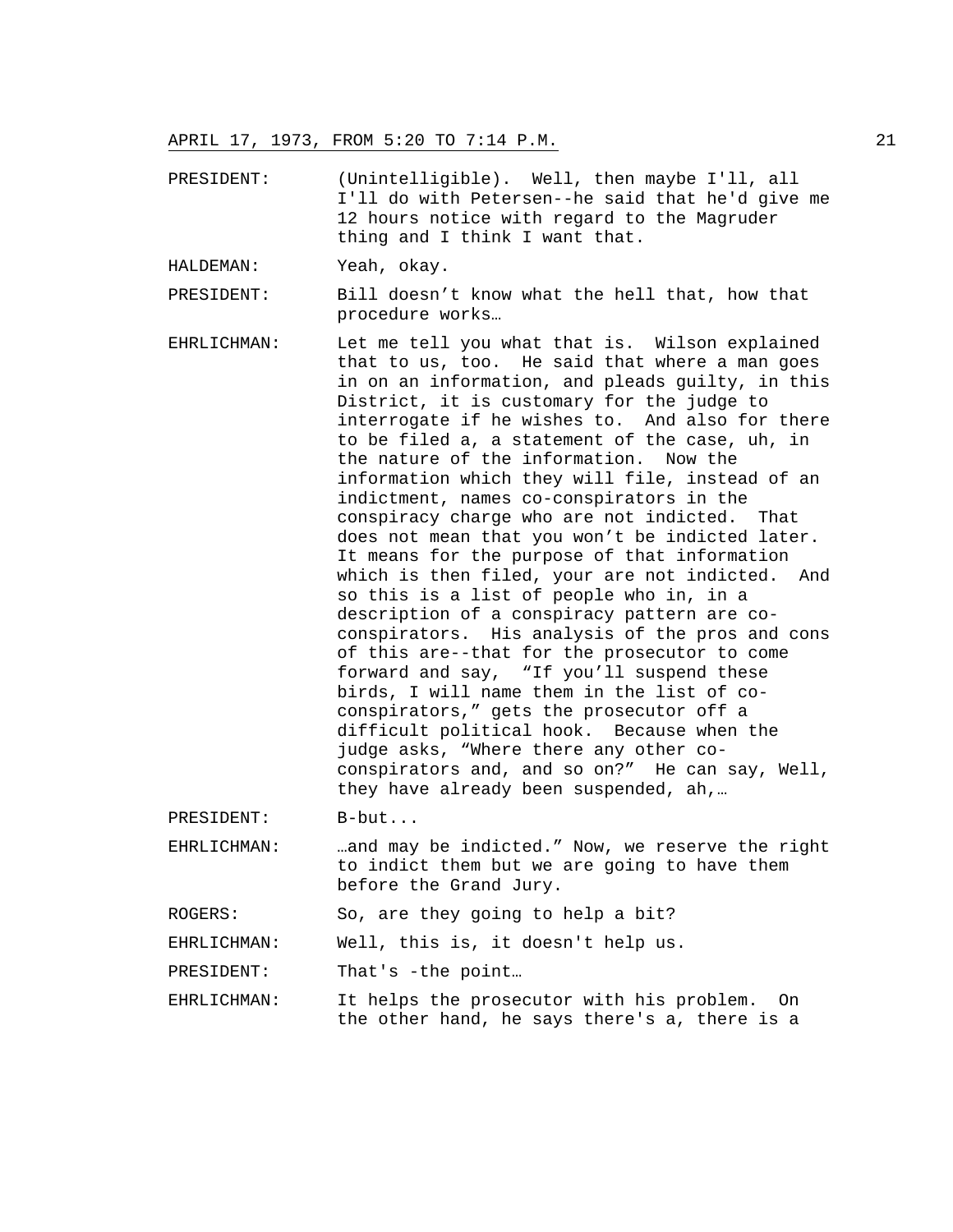EHRLICHMAN:

(CONTINUED): certain negative in it, from a political: standpoint for the Administration in that the question will arise, "Well, why weren't their names on there if they're co-conspirators?" PRESIDENT: Right. EHRLICHMAN: Somebody's covering up. ROGERS: Yes. That's, it. HALDEMAN: That's, that' s worse than puttin' them on the list.

EHRLICHMAN: Yeah, and so, uh, he said…

ROGERS: I don't know, John. And let me go back, for just a moment on this procedure. The information a is filed by the prosecutor himself, without a, without a Grand Jury action?

HALDEMAN: Yeah.

ROGERS: Ah, if, if the, prosecutor names, for all practical purposes, he's convicted 'en.

PRESIDENT: That's right.

ROGERS: …particularly in the…

PRESIDENT: …in the public mind.

ROGERS: Particularly that you are going to leave public services…

EHRLICHMAN: That's what Wilson said.

HALDEMAN: That's what Wilson said.

PRESIDENT: If they are indicted.

ROGERS: Well, you've been indicted.

PRESIDENT: That's right.

ROGERS: Of course.

EHRLICHMAN: They could list you as, list you as a coconspirator, don't call you to the Grand Jury, don't file, ah, don't take an indictment against you...

HALDEMAN: …force the President to suspend you and…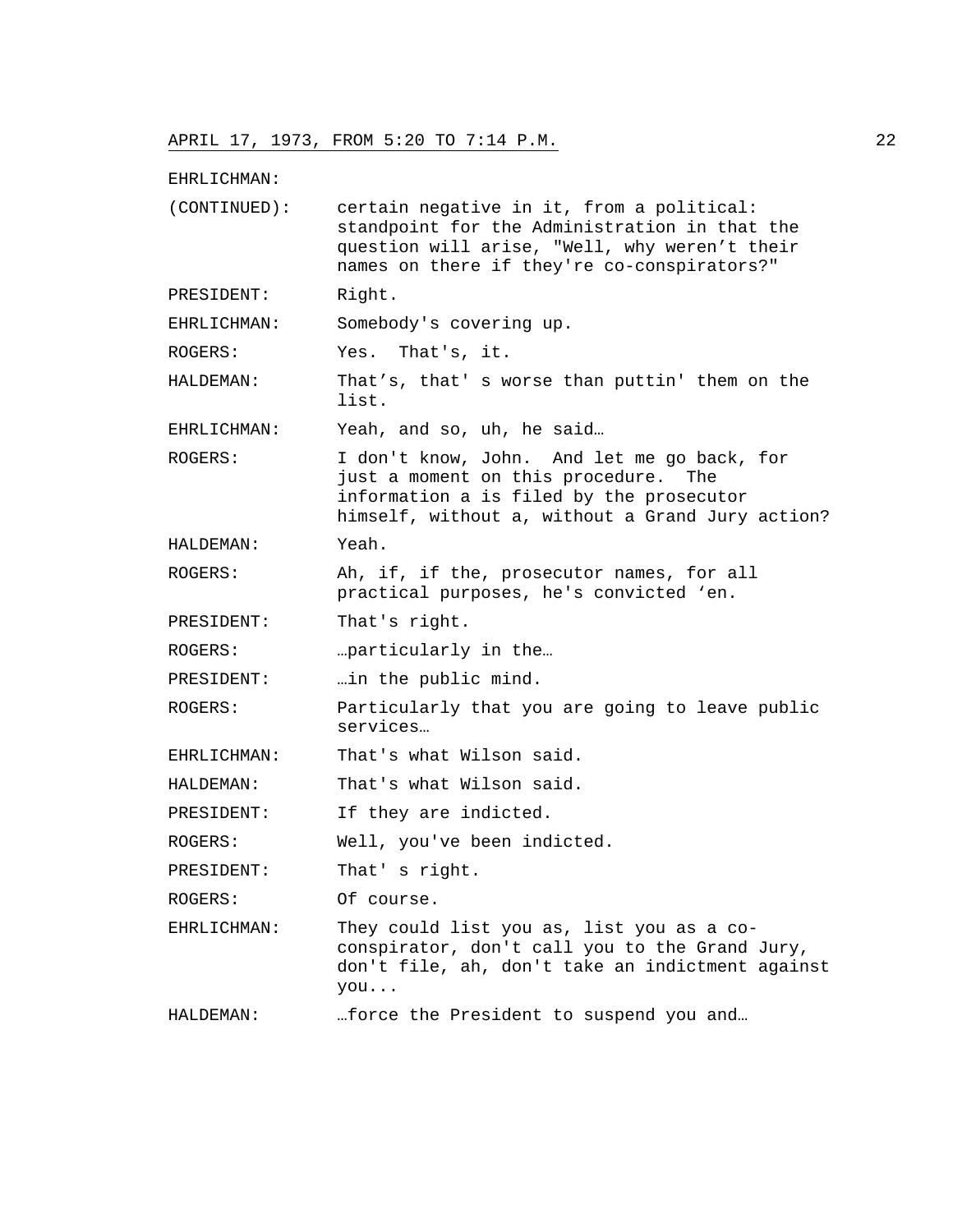ROGERS: Yeah. PRESIDENT: Let's face it. ROGERS: The indictment, Bob, is a charge--the indictment… PRESIDENT: It 'doesn't convict anybody. ROGERS: What the Constitution provides is that before charges (unintelligible) a group of citizens can view the evidence. EHRLICHMAN: …in secret. ROGERS: In secret. To see if there is sufficient evidence to make a public charge against them. PRESIDENT: Yup. ROGERS: That's the protection that everybody has. Ah, if there is an exception and I guess there is in this case, the lesser crime would be this case, the lesser crime would be the result. But, I think, in this case the gravity is such that that's all baloney. That's alright for somebody stealing automobile (unintelligible) from the sidewalk or something but, know, people in, in public positions (uninte11ligible) are entitled to the protection of the Grand Jury. Because if they, they want to make a public charge against an individual-- present it to the Grand Jury. (Unintelligible). That's, the system. But here you have a perversion of the system. EHURLICHMAN: Sure. ROGERS: If you're named in an information... PRESIDENT: Bill,… ROGERS: …defintely keeps the government, hell, as far as you're concerned, you're both concerned you're… EHRLICHMAN: Bill,... ROGERS: …guilty. EHRLICHMAN: Yeah. They have this, they have this capacity by using that process. They could ruin you

and never give you a day in court.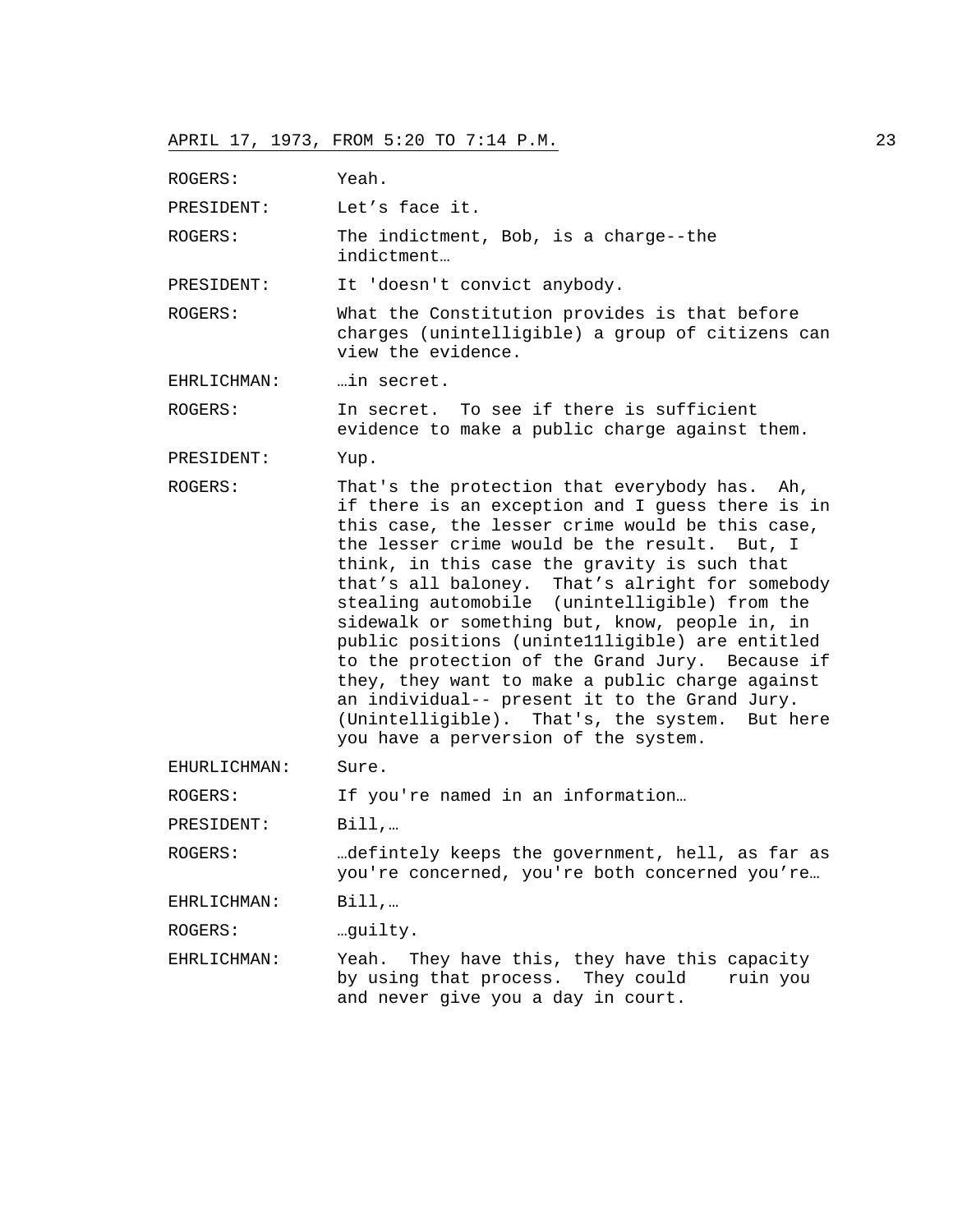ROGERS: Of course

EHRLICHMAN: They could list you as, list you as a coconspirator, don't call you to the Grand Jury, don't file, ah, don't take an indictment against you….

HALDEMAN: …force the President to suspend you and…

EHRLICHMAN: …and you're cooked forever. You're a conspirator in the Watergate case.

ROGERS: Publicly, as far as the public is concerned, you are indicted even if they don't call it that.

EHRLICHMAN: That's right.

ROGERS: The president has been forced to have you leave.

EHRLICHMAN: It's non-actionable. It's privileged. You can't sue for slander.

- HALDEMAN: We do have a public record in that regard though, in that we have a public position which commands substantial attention.
- ROGERS: (Unintelligible) you see that—see, Bob, see, the protection of the Grand Jury gives the citizen is that first the charge is heard in public.

HALDEMAN: That's right. To turn this around.

ROGERS: And then the charge--then, then everybody shuts up. The evidence is not disclosed. Nobody says a word and the Judge cautions everybody to take the responsibility (unintelligible) you go to trial. And everything is then controlled by the rules of evidence. The, then the, the Jury makes a decision based on the evidence. That's the system. Now if you do it the other way, you don't get the trial. You both would be indicted and convicted in public, by the public, beforehand.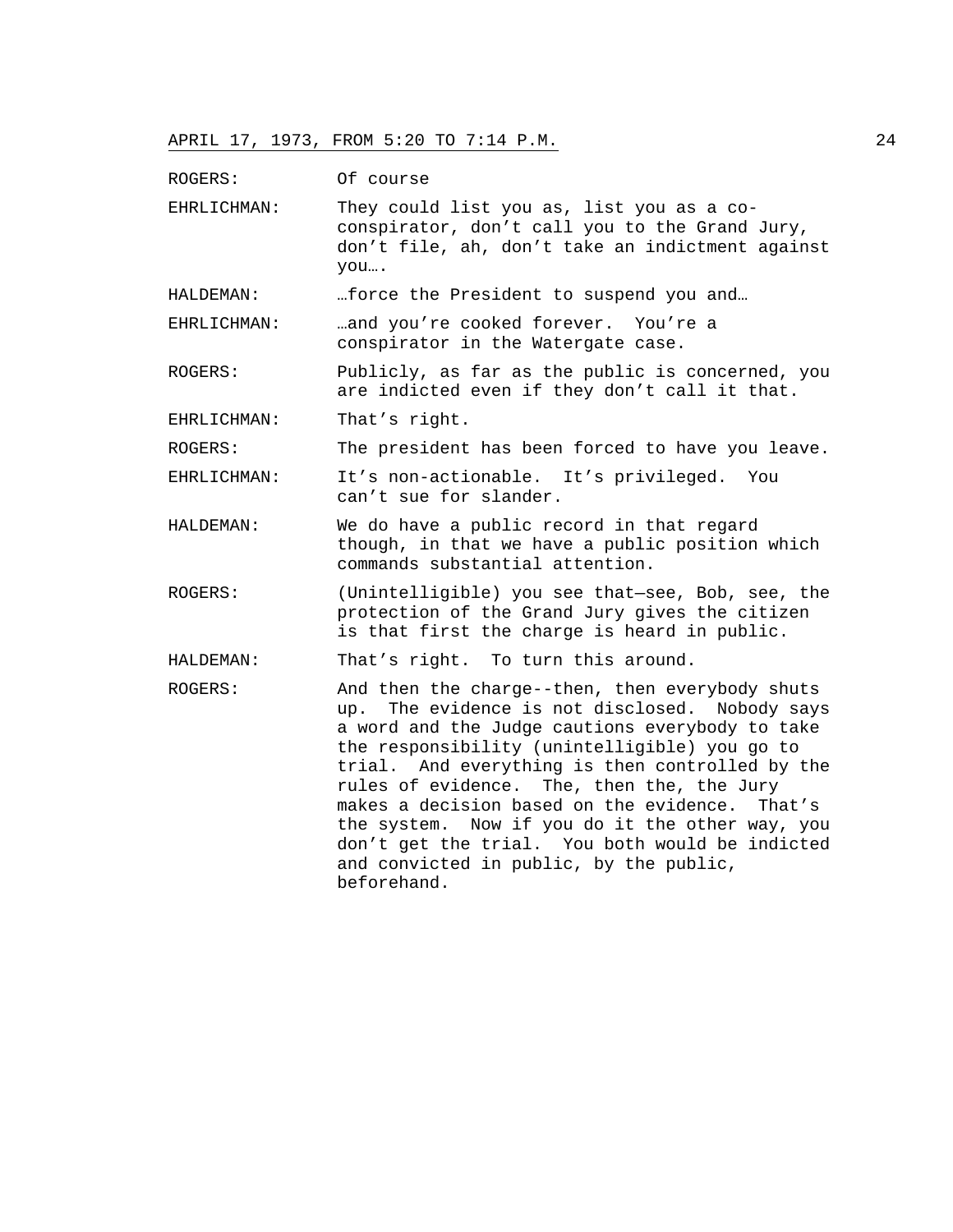EHRLICHMAN: That's a tough political call--that we framed up there in this conversation, we don't need to decide here beyond mentioning it, but it's something that will have to be decided. Our relationship to Dean probably was client to attorney. Because we were already doing some- present in all these transactions. What I said to Dean and what Dean said to me in private conversation with no third party present--could be a (Unintelligible) of privilege. The question is, if requested to by the prosecutor, would we waive the privilege? It is that Dean conversation where he says he came and told me that Liddy had confessed.

PRESIDENT: But he did it in California, didn't he?

- EHRLICHMAN: Well, the, the only reason to tell me was not for me as me but because I was one of the two conduits that he had to his boss. He didn't have, I mean, the organizational set-up was that way.
- HALDEMAN: The President's log is very interesting. I've only gotten through August, but from the time of the Watergate break-in until the end of August when he signed your bills, uh, signed your notes, in the office, you never saw John Dean.
- PRESIDENT: So that's, of courser something that (unintelligible).
- HALDEMAN During July and August the President had no communication with Dean at all.
- EHRLICHMAN: Now, he gave a lot of legal advice about this case. (Unintelligible) and all that, but there's also, uh, uh—developed a poor relationship and sooner or later the President is going to have to decide whether he wants to assert his privilege-—if Dean becomes…
- PRESIDENT: My privilege—uh, lawyer-client privilege?
- EHRLICHMAN: Yes. In Dean's communications to me and my communications to him. And the same with Bob. I think that's a tough problem. You probably won't want to reserve it.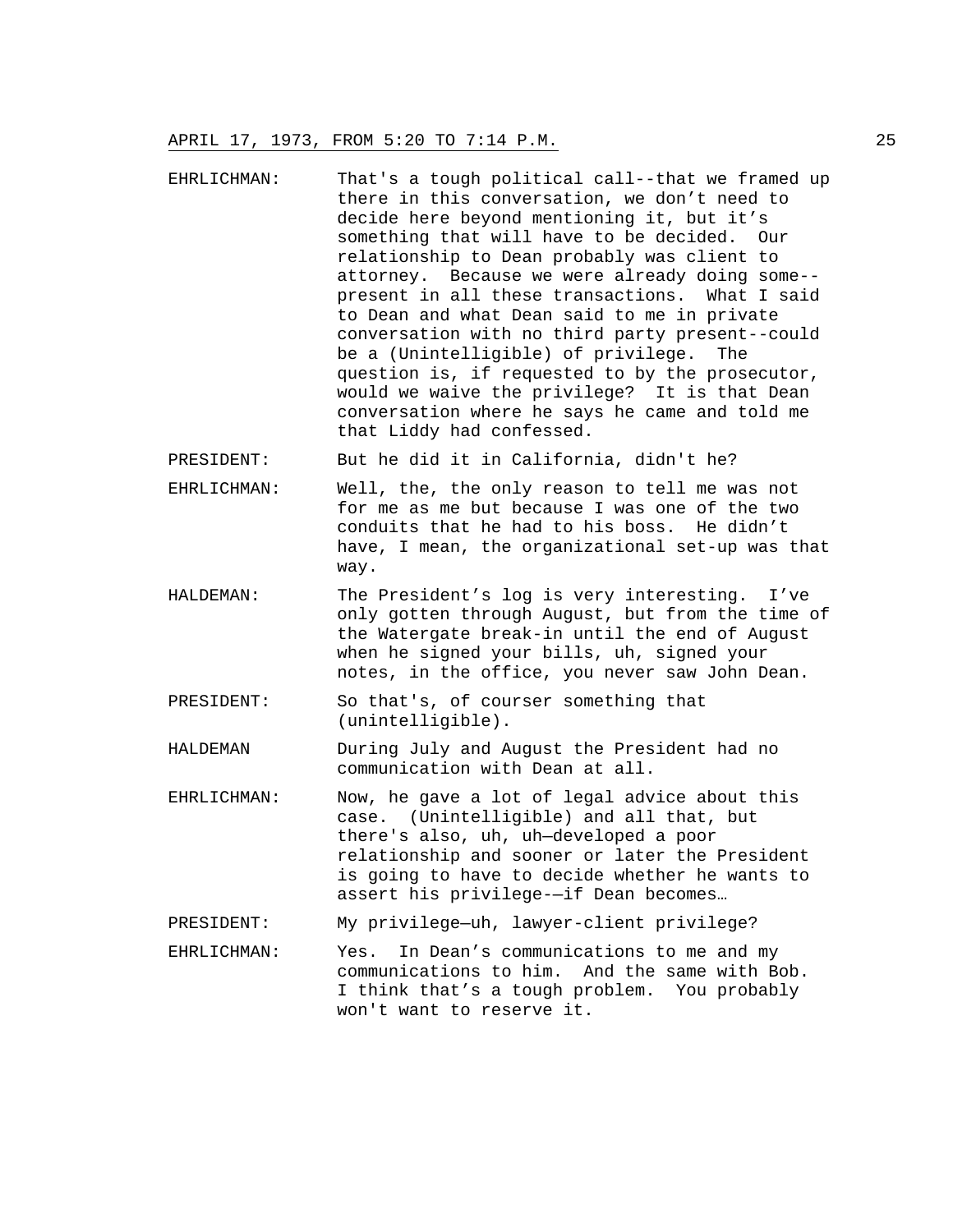PRESIDENT: I'll take a look. (Unintelligible). What to you think about that?

ROGERS: (Unintelligible)

EHRLICHMAN: It's probably the first time it's come up (unintelligible) (laughter) in this setting (unintelligible) uh, Mr. Wilson (unintelligible) think about that awhile.

HALDEMAN: Great old guy.

EHRLICHMAN: He was at the White a House once before.

PRESIDENT: (Unintelligible)

EHRLICHMAN: The Dixon-Yates thing.

HALDEMAN: (Unintelligible) budget (unintelligible) He refused (unintelligible)

EHRLICHMAN Canal is open.

HALDEMAN: (Unintelligible) he stayed at the White House for several months.

- ROGERS: My only, thought on (unintelligible/**REMOVED**) at all. (Unintelligible/**REMOVED**)
- EHRLICHMAN: I, I, I, I think--

ROGERS: (Unintelligible)

PRESIDENT: Yeah.

ROGERS: Well, what it, what it really means is—it is hard to understand, but, uh, he was Counsel to you as well as to the President.

EHRLICHMAN: Yeah, yeah. I, I appreciate what you're saying and that's that is important, and I understand.

ROGERS: (Unintelligible)

```
HALDEMAN: Dean? He dealt with one of us.
```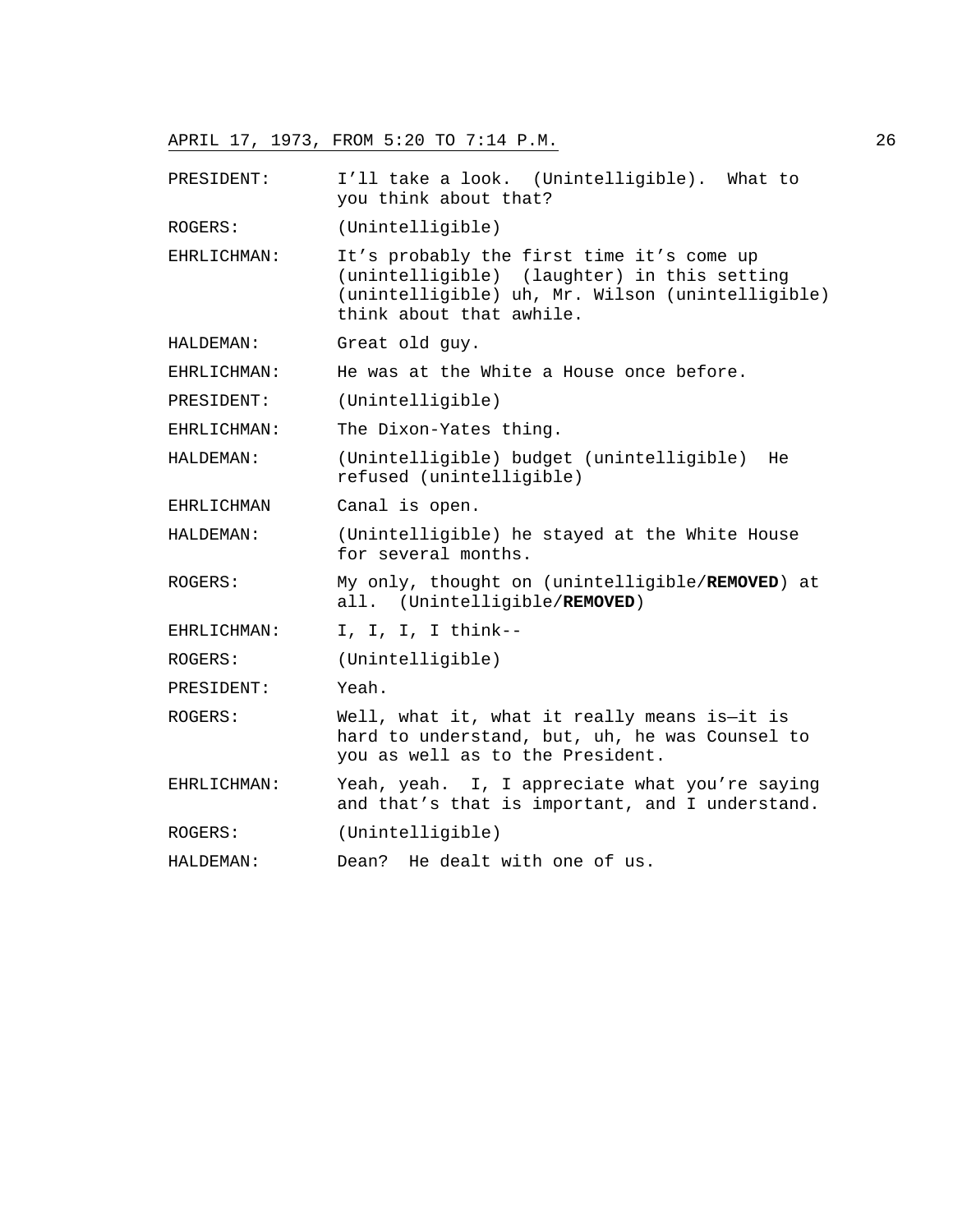EHRLICHMAN: It's our capacity to make decision. (Unintelligible/**REMOVED**) an advisor in that situation. (Unintelligible) an advisor in that situation. (Unintelligible) and sometimes he followed and sometimes he didn't.

PRESIDENT: That's common. (Unintelligible) place.

HALDEMAN: Yeah.

- ROGERS: Trouble is, (unintelligible). Although (unintelligible)
- EHRLICHMAN: (Unintelligible)

ROGERS: (Unintelligible)

EHRLICHMAN: Sure that's right and I deferred to him.

- UNIDENTIFIED: (Unintelligible)
- PRESIDENT: Well hell, I deferred to him in this damned investigation. (Tape Noise) I remember you said, "I think you ought to talk to John Dean." Remember. And I hauled him in here. And, Christ, I (unintelligible) ad infinitum and carted him off to Camp David.
- HALDEMAN: (Unintelligible) I deferred to him on mostoccasions.

ROGERS: Well, don't think it over tonight? I, I,…

PRESIDENT: Well, let's, let's part with one thing. I don't see anything to be gained be the, uh, procedure of Haldeman and Ehrlichman. You see, here's the problem (unintelligible). Kleindienst, Bill, on Sunday—they both came in and said, "Because of Haldeman and Ehrlichman—-just the fact that, they're (unintelligible) ah, both of these clowns, uh, you know implicated that they ought to resign. They haven't served you well, Mr. President," and (unintelligible).

ROGERS: (Unintelligible)

PRESIDENT: They said, Make them resign, resign, resign," I said, Well, God damn it, I can't do it on uncorroborated testimony." The point is--think- a moment of truth for them when they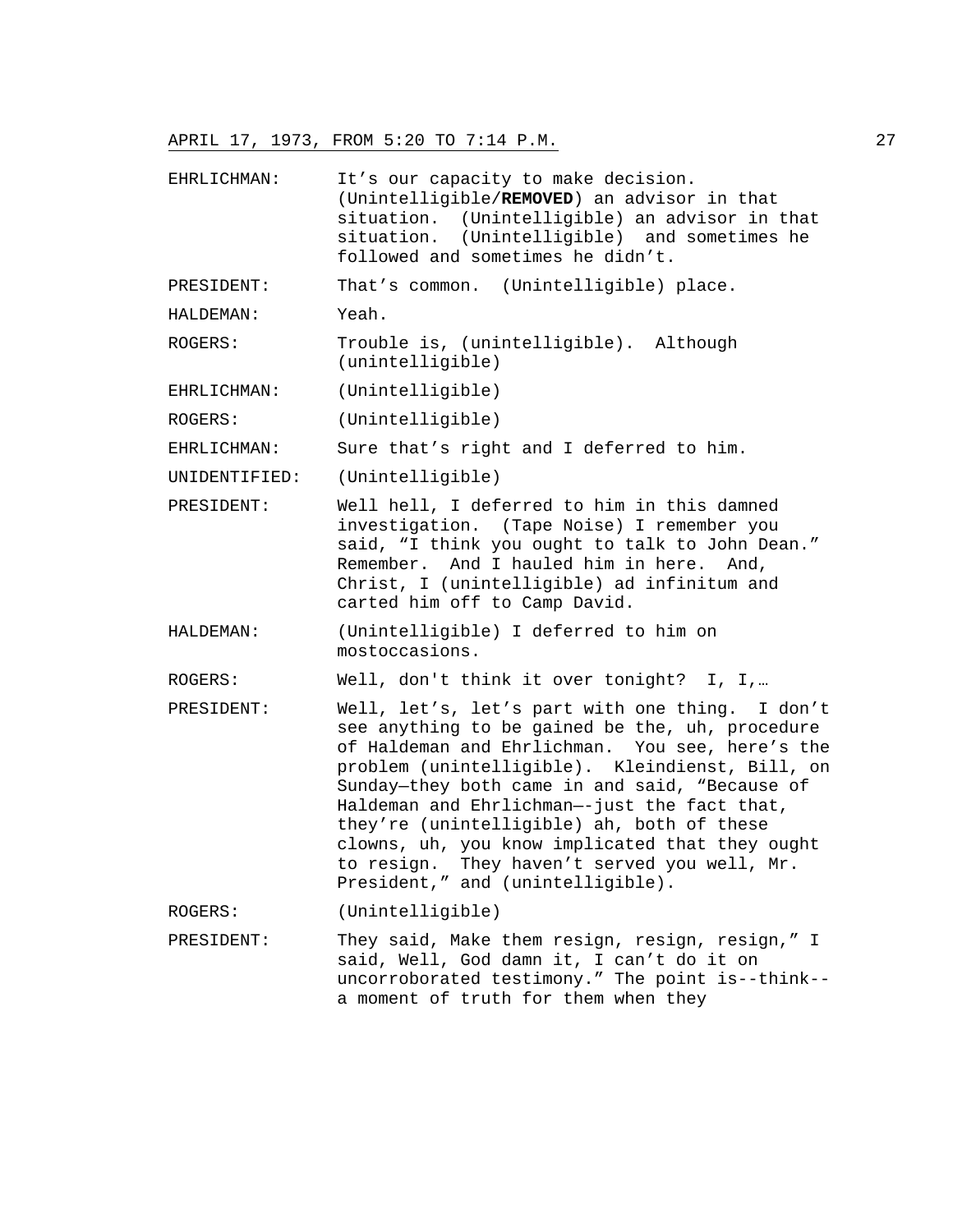PRESIDENT:

- (CONTINUED): come "in--and say they've got corroborative testimony. Do I have to examine the God-damned testimony? I say "Look, fellows, I think under these circumstances, you had better voluntarily say that, uh--." See what I mean? That's what I, that's my concern, I don't (Tape Noise) Bill made the point that a-person in public office should have no more and no less rights than a person out of a public office. That's, that's my theory. Right, Bill?
- HALDEMAN: Well, there is a good counter argument which is that a person in public office has a higher obligation than a person not in public office. This is (unintelligible).
- ROGERS: I think, though, that matter is for the individual to decide (unintelligible). That in effect (unintelligible).
- EHRLICHMAN: I think that if we turned up in this crazy information—junk--even though we are not charged with a crime, and in the ultimate sense--I could write you a letter and say that due to these charges, that obviously I don't want to impair your situation and I am going to take a leave.
- PRESIDENT: You con1d say I have asked you to put me on leave until the charges are cleared up.
- EHRLICHMAN: Sure, and I think that is the way, direction from which it ought to come.
- PRESIDENT: I personally think that, that's really the course of action we should take and let them, let them, let them put it out if they want to be that way. And if they do, because you're angry you immediately say, "I am, ah, I am confident that these charges will not stand up and that I, that I, and so forth." That I--and, "My usefulness, of course, will be seriously impaired and I therefore request a leave until the matter is cleared up." I think that's--I think we can all agree on the respect.
- ERLICHMAN: I might put a…

PRESIDENT: It's like an indictment.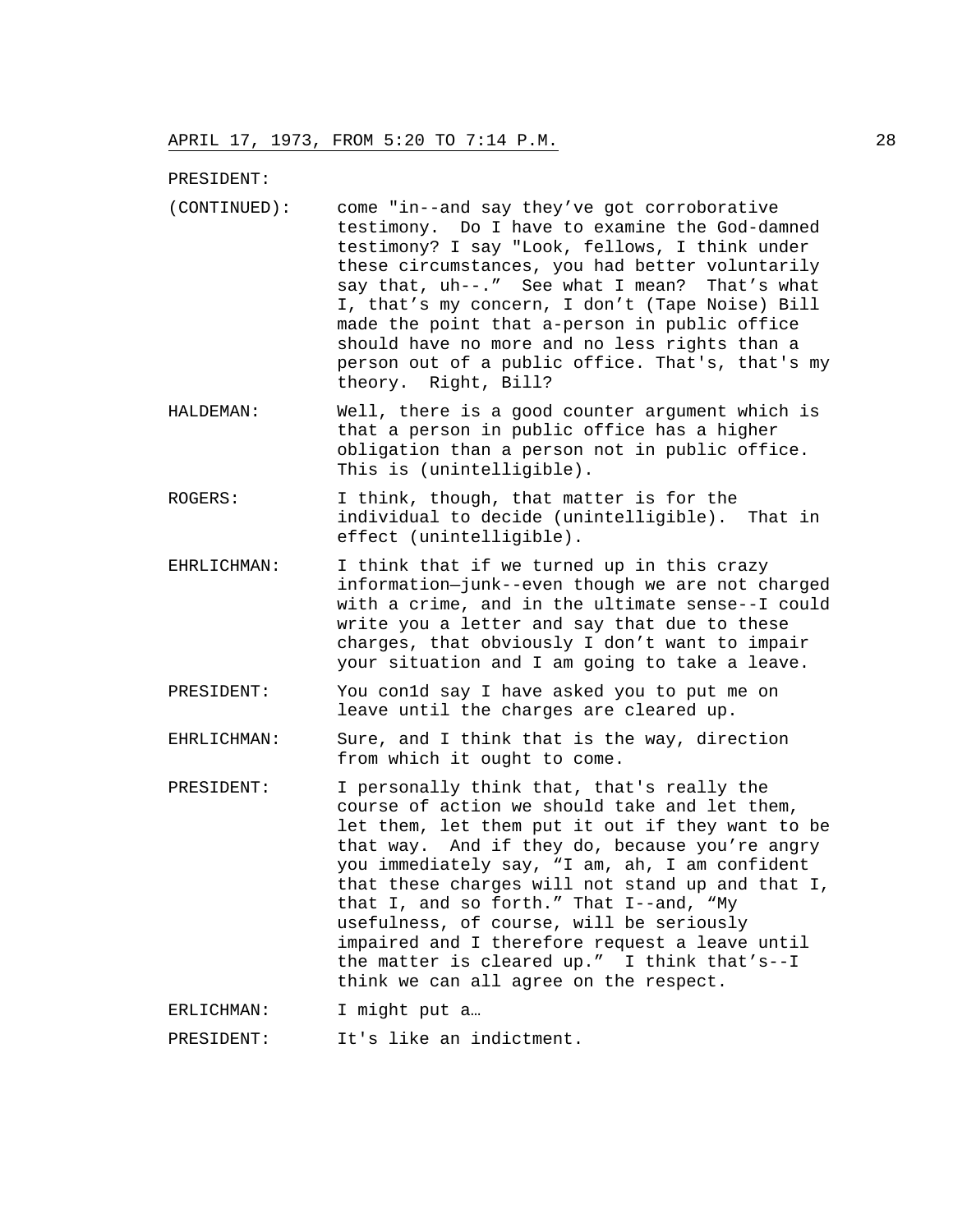- EHRLICHMAN: ...put a P.S. on there and say, "I am shocked with the procedure followed and when I am reinstated I am going to see to it that the Justice Department changes its procedure."
- ROGERS: If, if the prosecutor came to the President (unintelligible) and advanced sufficient evidence, for you to ask then to resign, and he looks at that evidence and says, "I, I agree" (unintelligible). But in this kind of a case, not that, normally, that kind of a judgement wouldn't, wouldn't mean indictment—that's all we have (unintelligible) in effect, Dean would be doing a greater disservice to you than a bonafide Grand Jury indictment.

PRESIDENT: That's right, he would.

ROGERS: He's working for and was already decided before (unintelligible)

PRESIDENT: think that...

ROGERS: …could come on the case.

PRESIDENT: …I think that before you have your day in court. That really means something to me.

- ROGERS: Well, if, if you were to resolve, pick the result (unintelligible) Attorney General, that's a different matter, Mr. President. I don't--the thing I think is--based on what Petersen gave to the President, which I looked at, I don't, I don't think there's sufficient there. There may be something I don't know about. (Unintelligible).
- EHRLICHMAN: Well, I put those to Wilson and, uh, he said, "Well (unintelligible)." You know, his reaction was…

PRESIDENT: (Unintelligible).

ROGERS: (Unintelligible/**REMOVED**) said that you had meetings (unintelligible).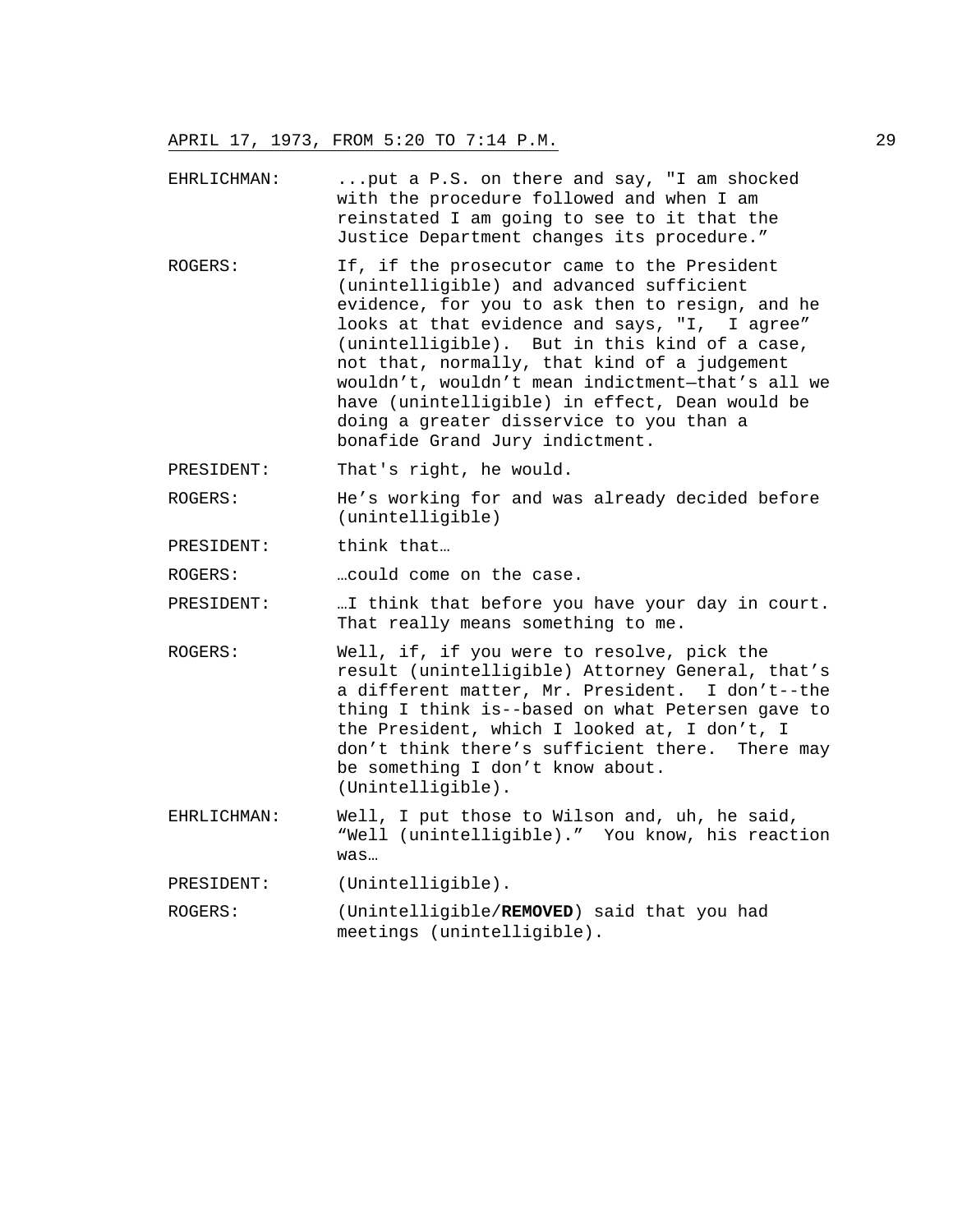PRESIDENT: Yeah.

ROGERS: (Unintelligible)

PRESIDENT: That's what Dean's saying.

ROGERS: And then, after that...

PRESIDENT: That cannot be (unintelligible), Bill.

ROGERS: Well even, supposing you had said that. Suppose you said that. Then, then there wasn't—then, it isn't what ya say, it's what, it's what ya did that's…

PRESIDENT: Yeah.

ROGERS: So, what, what did they do? Well, they turned all, everything in the safe over to the FBI. They turned over the materials dealing with the Watergate to the agents that were investigating it, they turned over other material that did not relate to the Watergate and was not under investigation to the dead of the FBI. Now how in hell can you say that's obstruction of justice, to turn over all the evidence to the FBI?

PRESIDENT: Except that when Pat Gray burned it, it makes it look it…

EHRLICHMAN: (Unintelligible) "Deep Six."

PRESIDENT: And (unintelligible)

ROGERS: Well not, Pat Gray, I mean (unintelligible) Pat Gray was told to do that. He said that that's (unintelligible)--

PRESIDENT: He was not told to do that.

(REEL 2 BEGINS)

ROGERS: (Unintelligible)

EHRLICHMAN: On the other business, which is very suspicious and that's the business of "should he leave the country," I've checked with everybody in that meeting and they don't remember anything like that. It turns out Dean called Liddy and told him to have Hunt leave the country. Colson recalls Dean mentioning this to him, no in my office,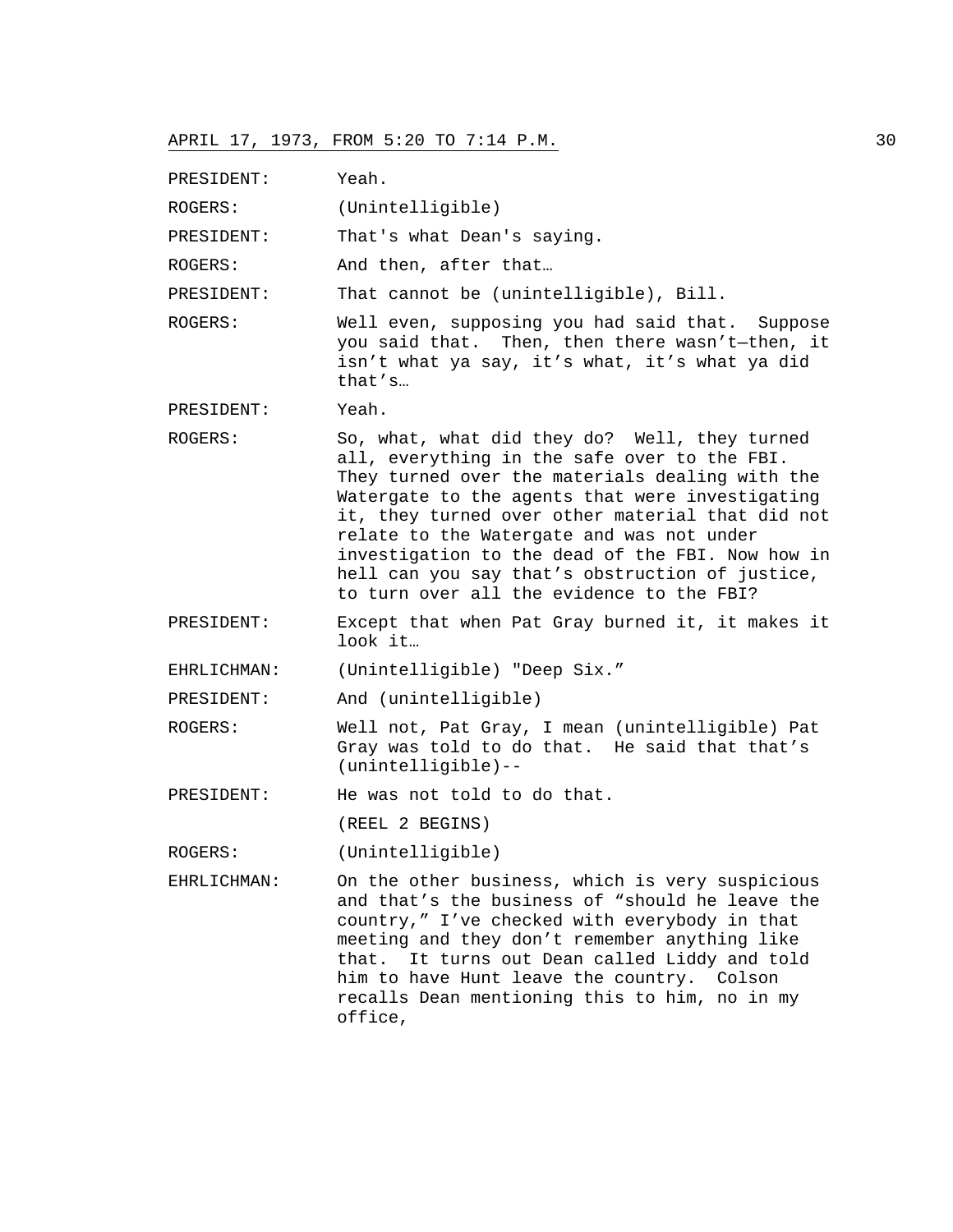EHRLICHMAN: and Colson saying to Dean, "The stupid bastard,

(CONTINUED) what a terrible mistake." And then it was countermanded, so I…

(END of REEL 1)

HALDEMAN: …and he didn't leave the country.

EHRLICHMAN: …and he didn't leave the country. And so I suspect that Dean may have acted unilaterally on that.

PRESIDENT: Here again…

HALDEMAN: Colson brought him up short.

PRESIDENT: Here he's trying to pass this up to Ehrlichman, too.

- EHRLICHMAN: Well, he's going to have an explanation for why he did it.
- PRESIDENT: But is that going to come out from the others if they said, "He was told to leave the country?"—Oh, look, Hunt's already said it.
- EHRLICHMAN: Well, yeah. There's no, there's no question that he got orders from Liddy who said that, "my principals?" and he said, "John Dean."

PRESIDENT: John Dean said, "Oh no, it's Ehrlichman."

- EHRLICHMAN: Yeah. (Tape Noise) get into one of these "he said", "I said" (unintelligible). It's going to be miserable. But the probabilities (unintelligible) surrounding circumstances at least as of now--look (unintelligible) Now I now I (unintelligible) illusions about this process, when you get a test of credibilities. Everybody gets used up. There is nothing left at the end of that. So you just have to, you just have to expect that, that, that's the end of the ball game.
- PRESIDENT: Well, it is for this time, (unintelligible/**REMOVED**). The three, the threefifty thing is the toughest thing, Bob, (unintelligible). Mainly, to me there's no question about it, whether it's been just basically, that, that they had knowledge that it was going to go to the defendants and so forth. They wanted it for that purpose. And the question is what you thought it was. And then, then they'll say that they don't believe you. That's what it- down to that.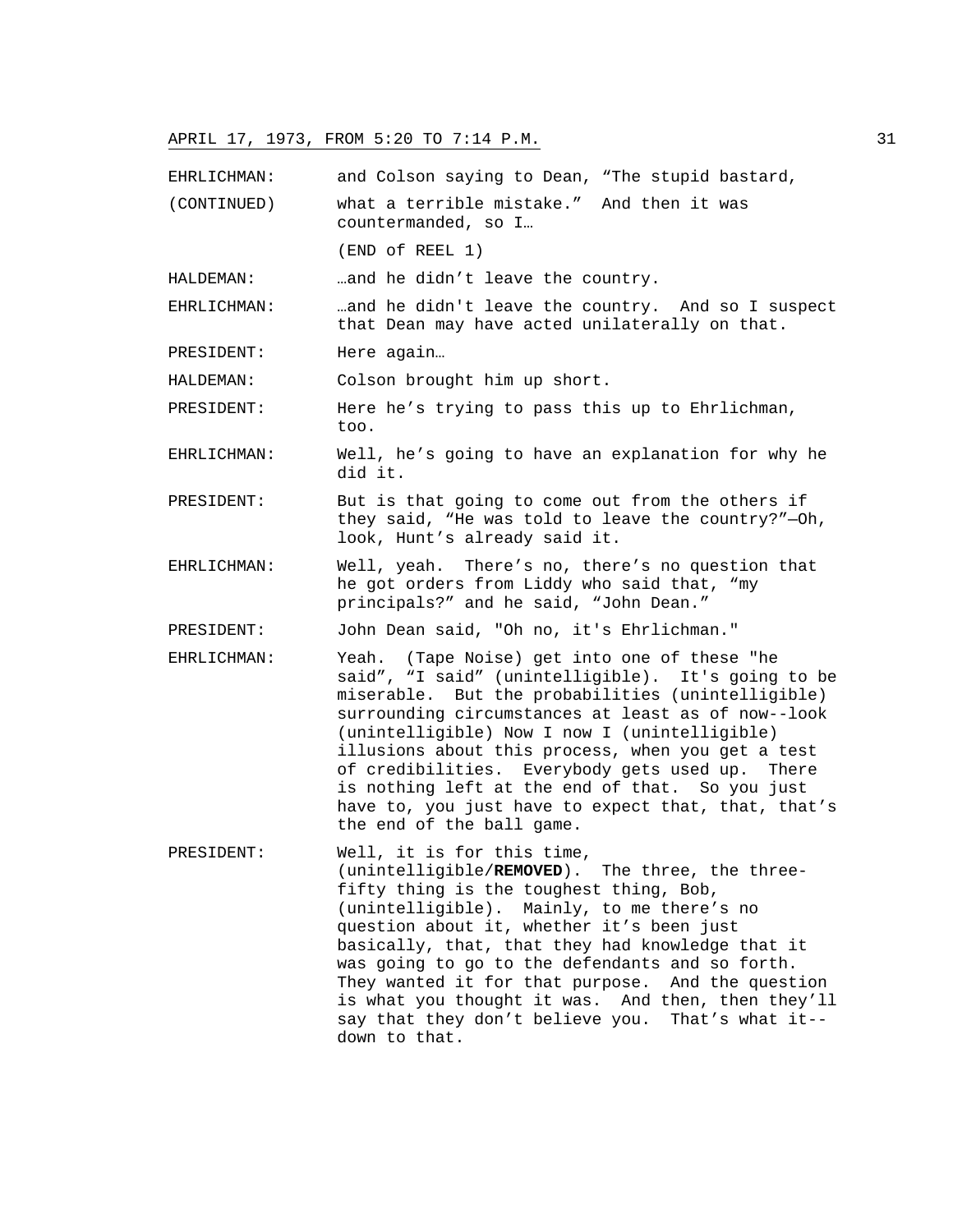(10 Seconds Unintelligible/**REMOVED**)

- PRESIDENT: There again, though, course they have a route through this (unintelligible/**REMOVED**). He broke down and cried, (unintelligible/**REMOVED**)
- ROGERS: (Unintelligible)
- EHRLICHMAN: That's a-right. Are you going to have spaghetti tonight?

UNIDENTIFIED: Spaghetti and singing Toscanini.

PRESIDENT: Well, Bill. You go ahead I'll, I'll (unintelligible). Let them go home. It's - possibly we may ask your advice tomorrow with all…

ROGERS: I have reason to feel that you got John Wilson.

HALDEMAN: We sure appreciate your help.

ROGERS: Yeah.

EHRLICHMAN: He was enormously gratified to hear that you had recommended him.

HALDEMAN: We told him that you had suggested him and it was the only name you could suggest and he said, that, "Well, Bill and I have been on the same side and on opposite sides. He wouldn't speak to me on one matter."

EHRLICHMAN: It was on the Swiss deal--

HALDEMAN: That's right it, something he wouldn't speak to me (unintelligible) never (unintelligible) worked over here three days a week and never saw President Eisenhower. Never got an authographed picture and so we said, "We thought maybe in this case that could be arranged.

(Laughter)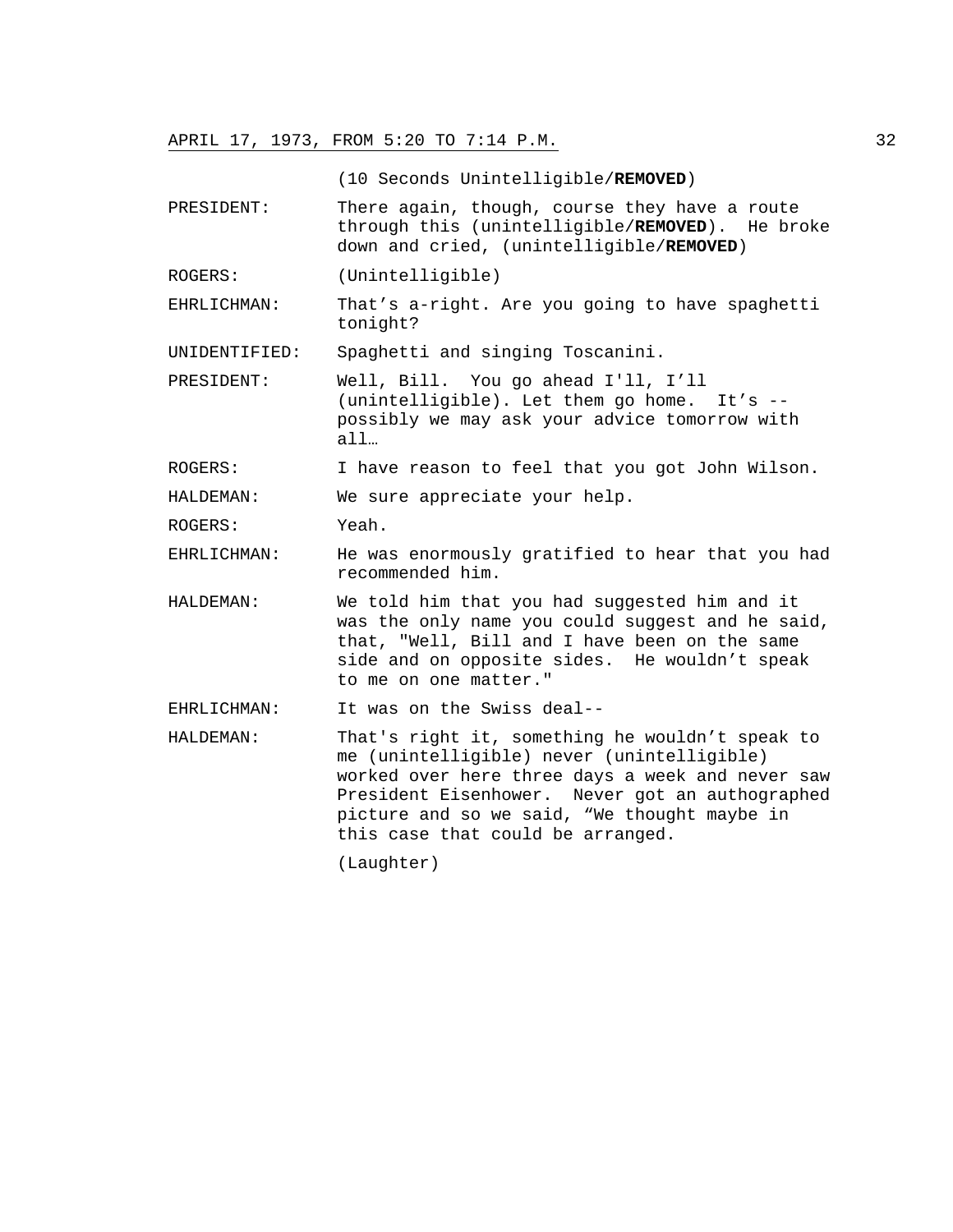PRESIDENT: Provided he had nothing to do with Watergate! (Laughter) EHRLICHMAN: Well obviously this guy is very clean. HALDEMAN: By the looks of it. PRESIDENT: Yeah. Well, so are you, God damn it. ROGERS: Okay. Good bye, Mr. President. EHRLICHMAN: See you a little later. Thank, you, bye. PRESIDENT: I'm glad he feels good about having the lawyer-- HALDEMAN: Yeah. PRESIDENT: Very good lawyer. HALDEMAN: Yeah. I, I don't know about John. I don't know anything about lawyers. I never had one before, so. For exactly the reasons that, Bill thought we wouldn't like him—he's on old man and we won't like working—I do like him. PRESIDENT: Now o1d is he? Seventy? HALDEMAN: Seventy-two. PRESIDENT: Well, he's well-preserved. HALDEMAN: He's, he's had some, you know, he has difficulties (unintelligible). PRESIDENT: Very exceptional mind. HALDEMAN: But I'll tell you the guy has got--his mind isn't slow at all. He does have the problem of having to go back and tell ya stories. PRESIDENT: (Unintelligible) HALDEMAN: (Unintelligible). Yeah. I don't, I don't -- I feel very good about him. PRESIDENT: Well, it's good to have him. Very good. This is a fight. HALDEMAN: I need—a--he is so devoted to the other things. He's just devoted to the cause. He said, he said, "It's a great honor to meet, meet you men." (Unintelligible)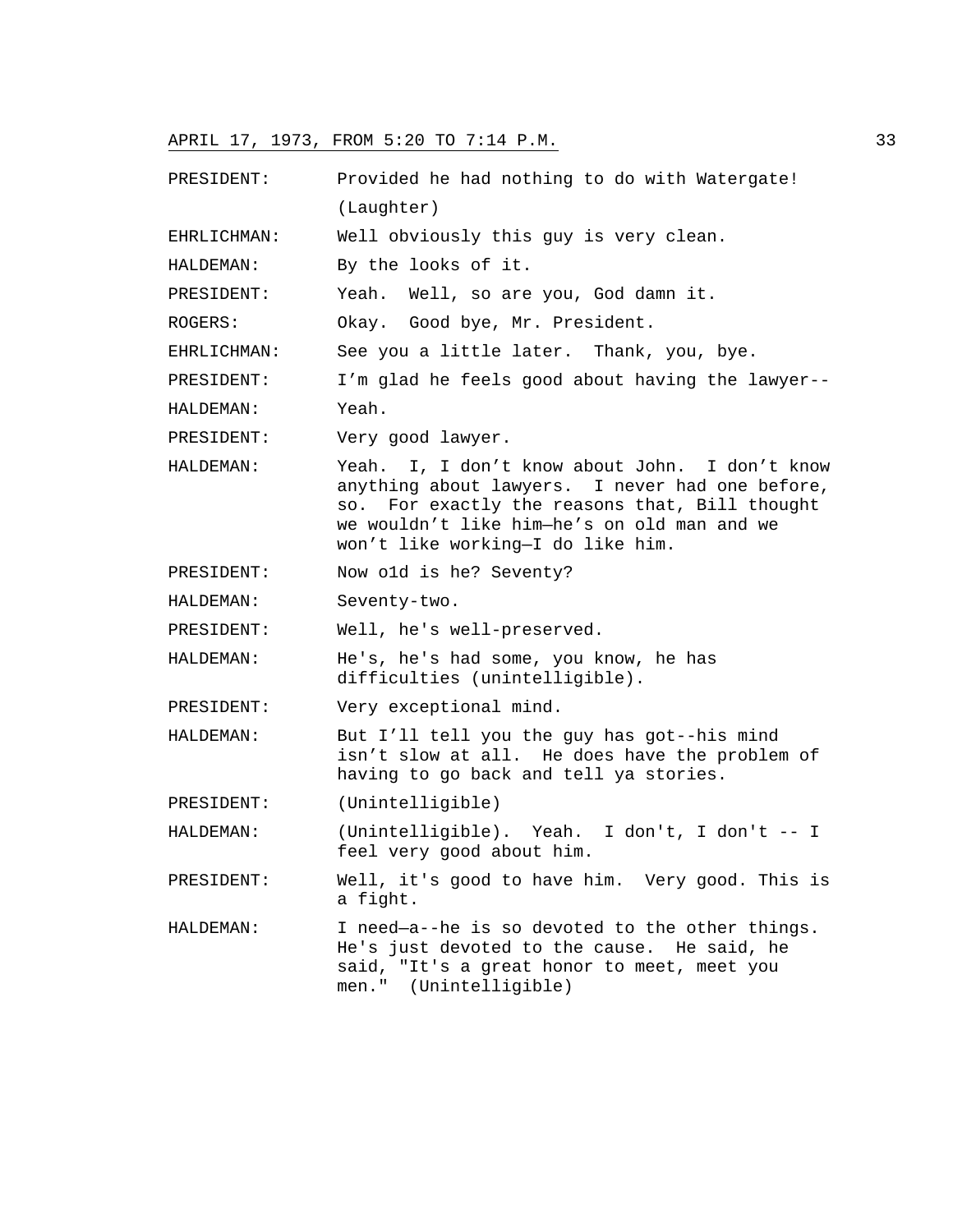PRESIDENT: What is his reaction to the whole God-damn thing? Comedy, tragedy? Tragedy of errors?

- HALDEMAN: He didn't, he didn't, he didn't characterize it. (Telephone rings) He didn't, ah--
- PRESIDENT: (Pick up phone) Hello. Oh you've been busy? Yeah. How's, how'd it go? The  $21^{st}$ , rather. Yeah. Yeah. Yeah, for later. That's right. Either way. That's right. (Unintelligible) Well, get a question about whether, it matters, whether I talked to Mitchell. Huh? Yeah, that's right, Mitchell. But there was a, there was a time, they'll say, did ya ever, during this period, from the  $21^{st}$  on, did you talk to Mitchell? Very good. (Unintelligible). Very good, good answer-- All right, Ron Good luck. (Hangs up phone). Well (unintelligible). I just feel that, that, I feel that, I mean I just couldn't do that. Now they may (unintelligible).
- EHRLICHMAN: I tell ya. I think you've put him in a, you've put him in a box on that. They are going to have to have some damn good reason for that, that Sirica thing.
- PRESIDENT: Dean's credibility is totally destroyed, you know.
- HALDEMAN: Dean (unintelligible)

PRESIDENT: Sure, Dean (unintelligible) charge of the investigation.

EHRLICHMAN: Did they ask him that?

PRESIDENT: Yes. I put it up to Ron and (unintelligible). I made this point to Ron. I said, "You know Dean unintelligible) the White House, the Administration, and so forth." (Unintelligible).

EHRLICHMAN: That's a good statement, if I say so.

HALEDMAN: It is good. It puts you, no, it puts you exactly in the position that you should be in now.

PRESIDENT: We'll get the shit kicked out of us by the press on it.

HALDEMAN: …for giving in on and so forth.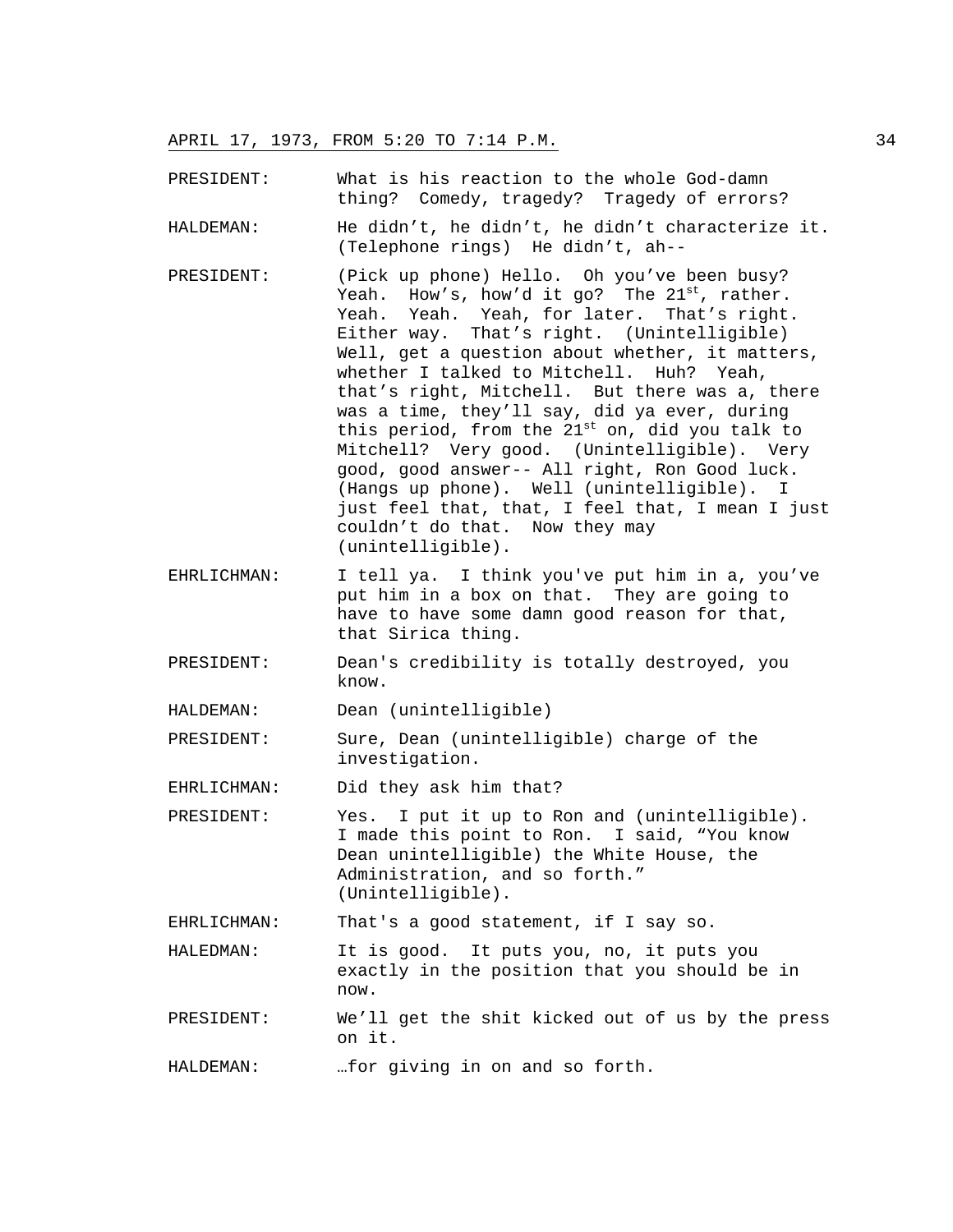PRESIDENT: Oh, giving in on Ervin, well, oh Ervin…

HALDEMAN: Why do you think they'll kick…

PRESIDENT: Oh Ervin, oh, no, oh Ervin's great—hell, that doesn't that doesn't bother me a bit. I was always ready to give in on Ervin and I said, "This is very satisfactory now. I think we've now accomplished our purpose. This is a good deal." I said, "It not only applies to this case but it can apply to other (unintelligible).

HALDEMAN: Yeah.

- PRESIDENT: I ad libbed that when I said it. I worked it in. But, no, I meant to get the shit kicked out of the press. But, uh, "why did the president act so late on this case? Why didn't he act earlier on this matter? He had the charges floating around." The answer is that they are, they were charges that were just floating, I think. I mean, really, that's true, there were newspaper charges and so forth.
- EHRLICHMAN: Well, (unintelligible).

PRESIDENT: (Unintelligible) relying on Dean, frankly.

- HALDEMAN: Well, then speed was not of the essence in this case. It wasn't a matter of where whereby moving quickly you would stop something. It was done. It was a matter now of doing it properly.
- PRESIDENT: Yeah.

HALDEMAN: Not quickly. (Unintelligible)

- PRESIDENT: (Unintelligible) do what's right fellas. You know, that's the point, on that, the whole Garment thing. But, ah, there is this tendency John, to talk, and basically I, I thought (unintelligible).
- HALDEMAN: Totally non-plussed by that. He said, "Where's the Attorney General?" He's taken himself out of it. (Unintelligible) the Deputy Attorney General? He's not involved in it. Where's the Chief District Attorney? Where's Titus who should be on top of this? Why did Silbert call me instead of Titus? (Unintelligible) There's a (unintelligible) of old boys from the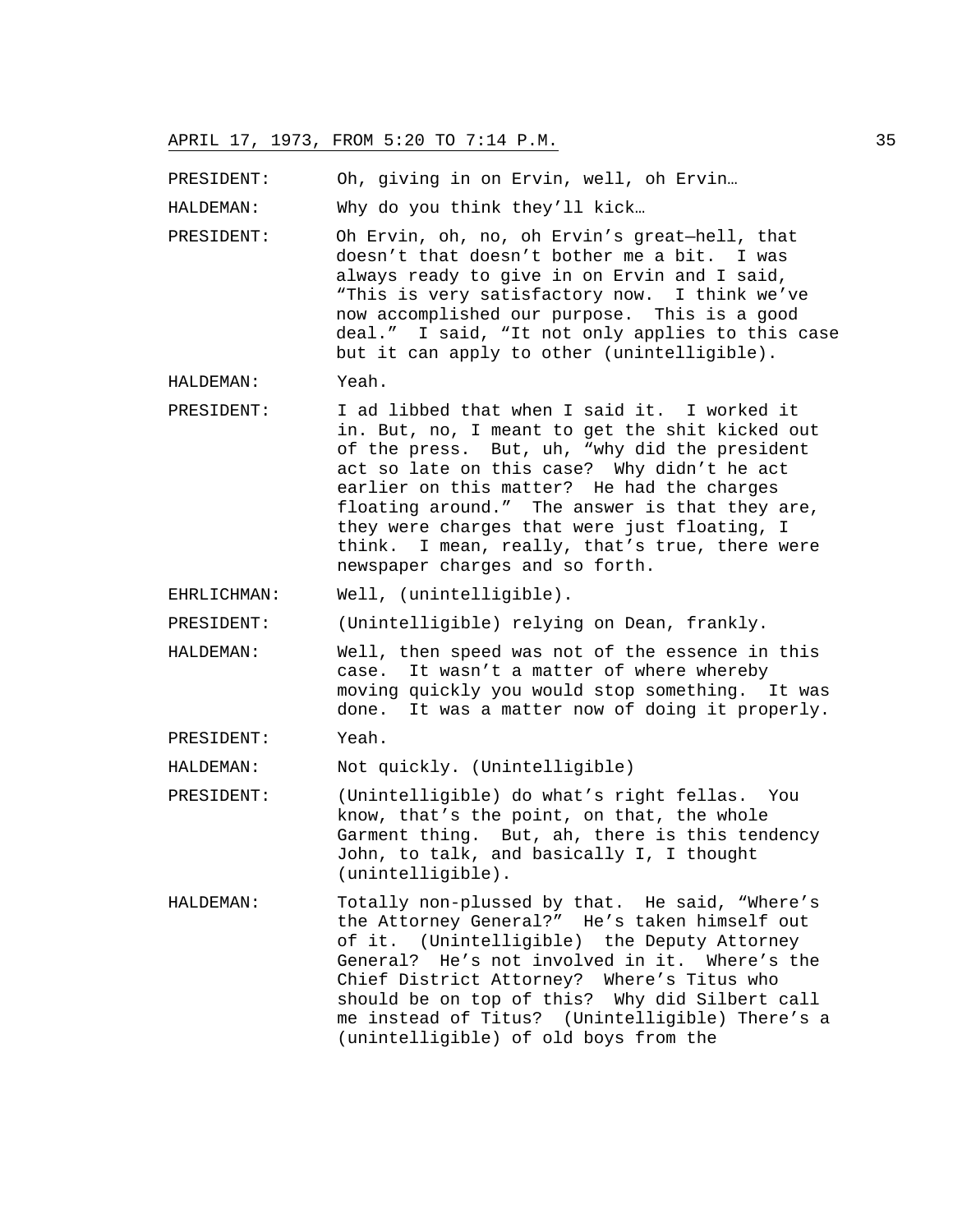HALDEMAN: Justice Department. Silbert, he's an old

- (CONT.) boy from the Justice Department, and others, and they band together." He said, "Did John Dean ever work for the Justice Department?" He also said, " I bet you those lawyers that Dean has and Magruder has both were old Justice Department types." He says that Glanzer is a very bad operator. He knows him well. He doesn't know Silbert, be knows Glanzer well.
- EHRLICHMAN: He knows Glanzer very well.

HALDEMAN: Says he's a Bad guy. (Unintelligible).

PRESIDENT: Well, don't you both agree though, John, Bob?

- HALDEMAN: He did it. But I would argue with the, the L.A. Times leak this morning. (Unintelligible)
- PRESIDENT: I knew about that leak, ah, it was going to come yesterday.
- HALDEMAN: No, I don't think it was intended as that. And I don't--not because it triggered us, but because it set the stage. It, It, let out ahead of time that the White House was going to move on something, And then, by God, you did.
- PRESIDENT: Well, did that story say the White House was going to move? Oh, oh, oh. Heads are going to roll. That probably, that probably came directly from Dean. I think Dean did that.
- HALDEMAN: "White House likely to admit some Watergate responsibility-—will make a dramatic admission on one or more high level officials, bear responsibility." It doesn't say White House officials. Now, uh, uh, uh, your action now, saying something, you know, substantial developments, and then when the Mitchell bomb breaks, that's all going to fit together rather, rather well.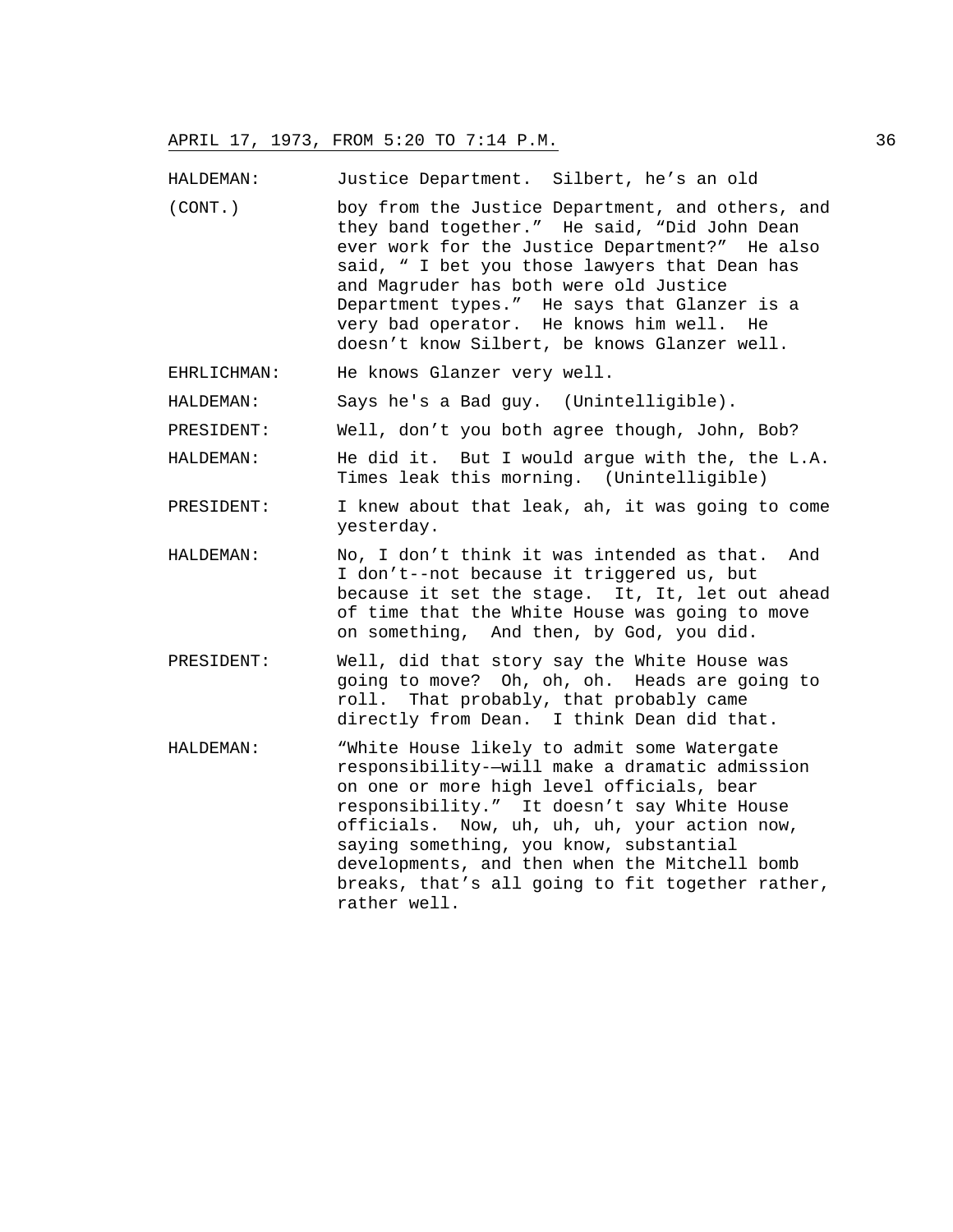PRESIDENT: Yeah. Yeah (unintelligible/**REMOVED**).

HALDEMAN: Yep.

PRESIDENT: (Unintelligible) make out. Tell us about that transaction and (unintelligible. (Unintelligible). It's about not letting (unintelligible).

- HALDEMAN: He said, he said it was the 22,000, was the difference in money material, into the case (unintelligible. Did he keep the money or was there something (unintelligible).
- PRESIDENT: Well, he called the same day, too, didn't he?

HALDEMAN: Called the next day. He called within twentyfour hours.

- EHRLICHMAN: That was the next day. Testified on Thursday and called on Friday. (Tape Noise) They are using every lever they can lay their hands on these guys that say that.
- HALDEMAN: I saw on ABC News tonight, which also fits into all this, possibly. It says "in he last three weeks in the White House, Haldeman has been coming down very hard telling everybody if you have anything to say, say it now. This was the message that was given to Mitchell Saturday at the White House. Haldeman evinced no protection and no apologies. Anyone and everything will be disclosed." It, it should have been Ehrlichman instead of Haldeman, or get out White House (unintelligible) for cracking down hard on the Watergate.
- PRESIDENT: That's not bad.
- HALDEMAN: It's a damned good position to be in. And when Ziegler talked to him he says, "I can't give you anything official on that but I can tell you off the record you are not going off base.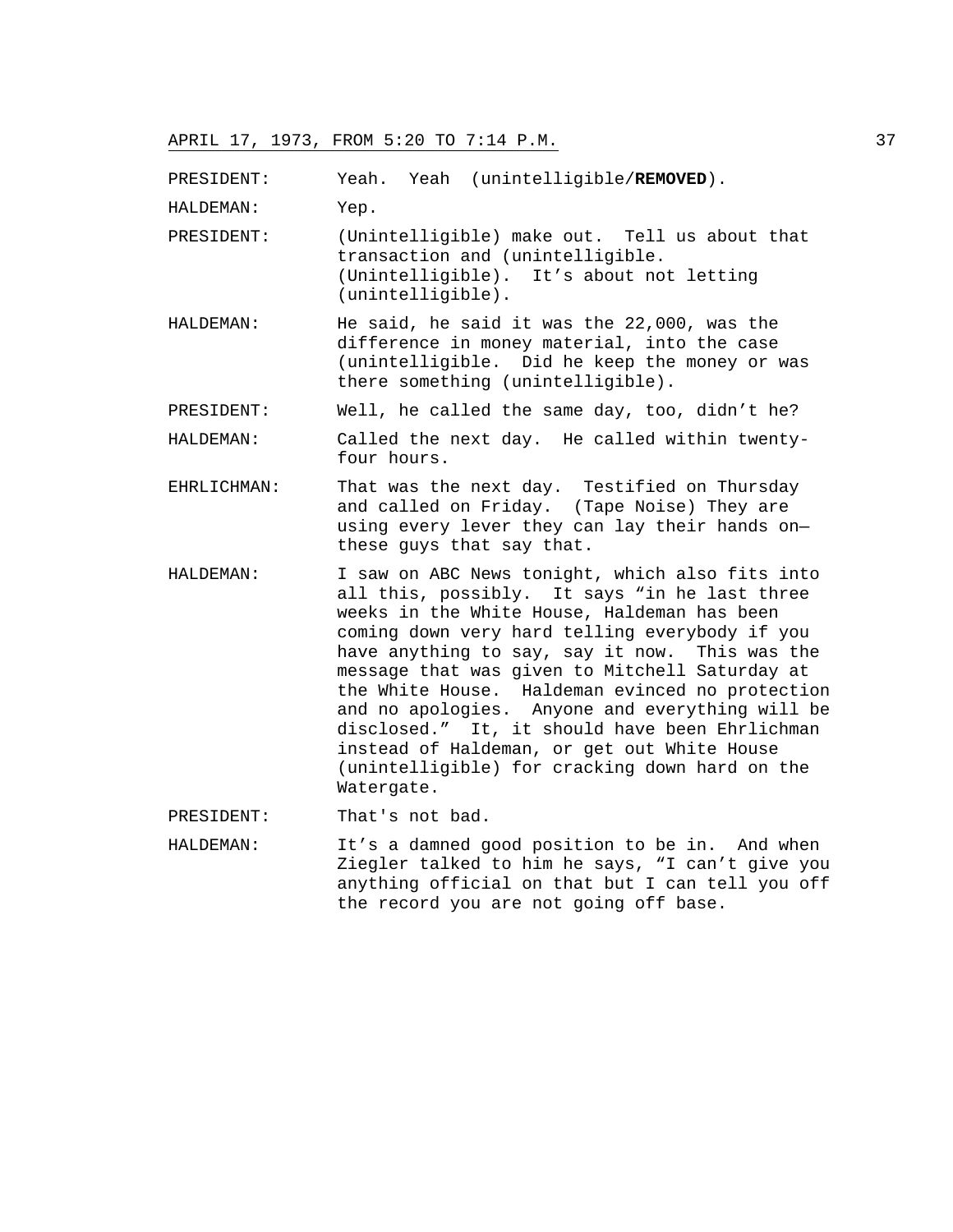PRESIDENT: Bill Gill was on last night?

HALDEMAN: No tonight. Gill called and asked for confirmation. Oh, said he was going with the story and he wanted Ziegler's comment. Ziegler said, "I can't give you any comment."

PRESIDENT: The story probably isn't even on.

EHRLICHMAN: (Unintelligible).

- HALDEMAN: Well, that's what I said to Ron, "Hold the statement until tomorrow, and looked up my story (unintelligible) was on. No. It will be on. It's on. There's another item.
- PRESIDENT: The right day too. We had to get it out. (Unintelligible).
- HALDEMAN: That's right. That's right. The Post won't put it in tomorrow. If the Post had something to go with tomorrow, I would say they wouldn't go. They'll hold up now and watch for—they're playing the long game. (Unintelligible).
- PRESIDENT: (Unintelligible) your point, John, about the (unintelligible), I think we, I think we have, we've, we've sped the process up. We're takin' a hell of a deep big cut. But this kind of, this, this kind of stuff here would have had stories for three or four months.
- HALDEMAN: That's right.

PRESIDENT: That Ervin. Right.

- HALDEMAN: Right.
- PRESIDENT: We get into the Grand Jury and then they get an indictment.
- EHRLICHMAN: Well, there's no question that it's the best way compared to the—better than the Ervin process. It's absolutely essential to go it this way.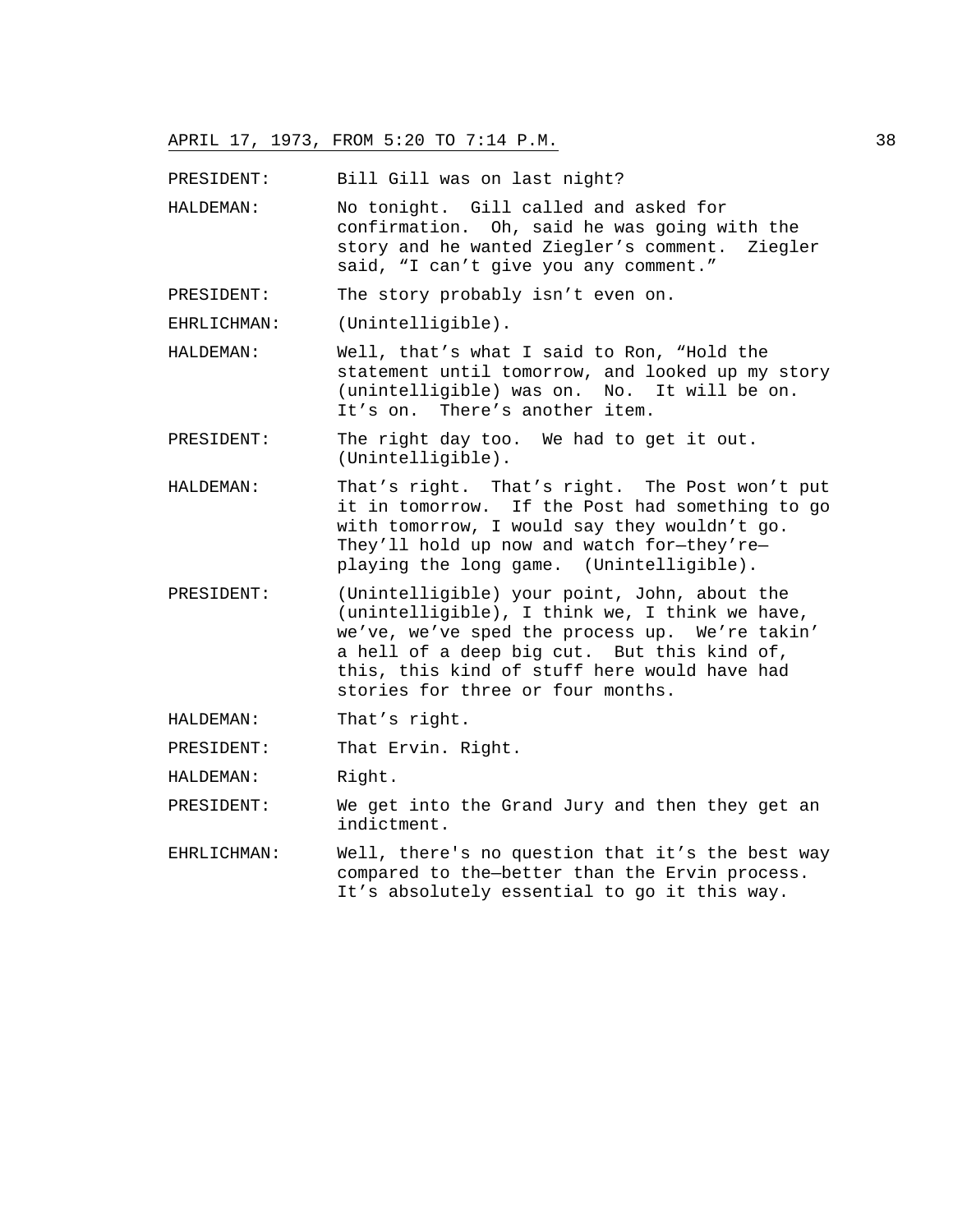PRESIDENT: That's right.

HALDEMAN: (Unintelligible)

PRESIDENT: If it weren't for the fact (unintelligible) possibility of indictments and so forth, it's been my theory (unintelligible) this God-damn thing to the Grand Jury.

EHRLICHMAN: Yep.

HALDEMAN: Right.

PRESIDENT: And ah, you know, I mean, and not, the…

HALDEMAN: We have to face the possibility of indictments and those would, those would have come anyway. They wouldn't have let you get away with (unintelligible)…

PRESIDENT: Well I think what would happen really, (unintelligible) with Ervin's problem, (unintelligible) I, we refer this to the Grand Jury.

EHRLICHMAN: They'd have murdered you.

HALDEMAN: Then they'd be out every night on television…

- EHRLICHMAN: They'd have murdered you
- HALDEMAN: …demanding that you fire everybody and demanding that you do that and that.
- EHRLICHMAN: Well…

HALDEMAN: (Unintelligible) that anyway.

- EHRLICHMAN: …as a matter of fact, you might have turned the set on some day and watched your White House Counsel crap—for the glorious television –as a complete surprise to you.
- HALDEMAN: That's right.
- PRESIDENT: Oh, (unintelligible) you got the (unintelligible)?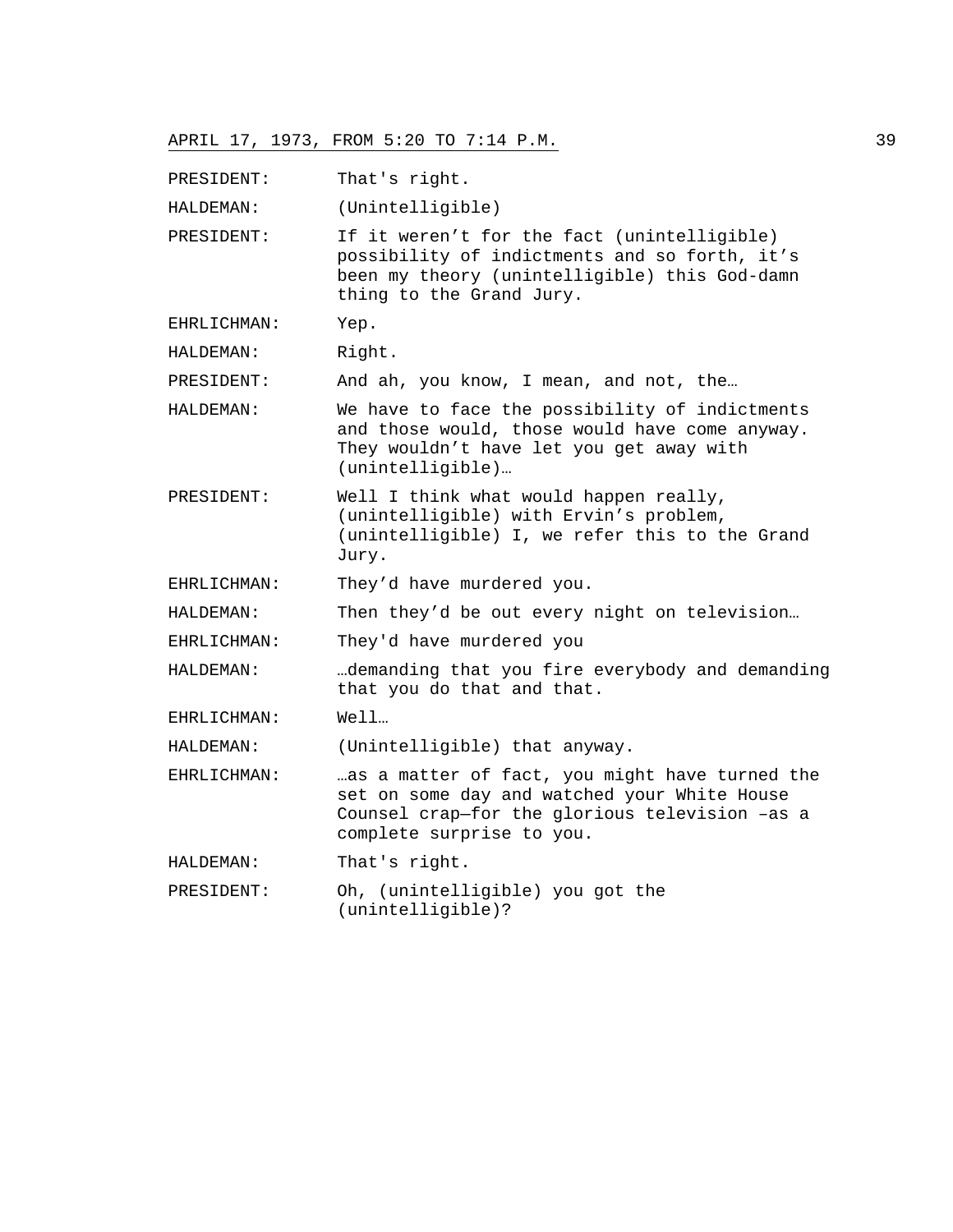HALDEMAN: Sure. He pulls it up there.

EHRLICHMAN: (Unintelligible). I would suggest that you immediately approve a new White House counsel. I have a candidate.

PRESIDENT: Good.

- EHRLICHMAN: And that's this guy Thompson who tried Kerner, (tape noise) high corruption. He's tough, bright, dedicated to public service, attractive, clean.
- HALDEMAN: (Unintelligible).

EHRLICHMAN: He's tried (unintelligible) three cases this year. He tried the Kerner case –that's what's gonna help him politically.

HALDEMAN: (Unintelligible)

PRESIDENT: No. Would he be loyal to the President?

EHRLICHMAN: He's, he's, he's got every reason to be. I—he was here today which is what made me think of him. Big, tall, good-looking guy, very robust. But, he's also just gives Daley fits because of his anti-corruption stand. He's the nation's leading corruption cleaner-outer at the moment. And he would be, he seemed to, to, to personify a new broom sweeping clean.

PRESIDENT: Could he be the director of the FBI?

EHRLICHMAN: Yeah, yeah, he could.

PPESIDENT: (Unintelligible)

EHRLICHMAN: He's worth waiting for but if you don't want to wait, you sure could go with this guy. He runs a great big office. There's 70 lawyers or something like that.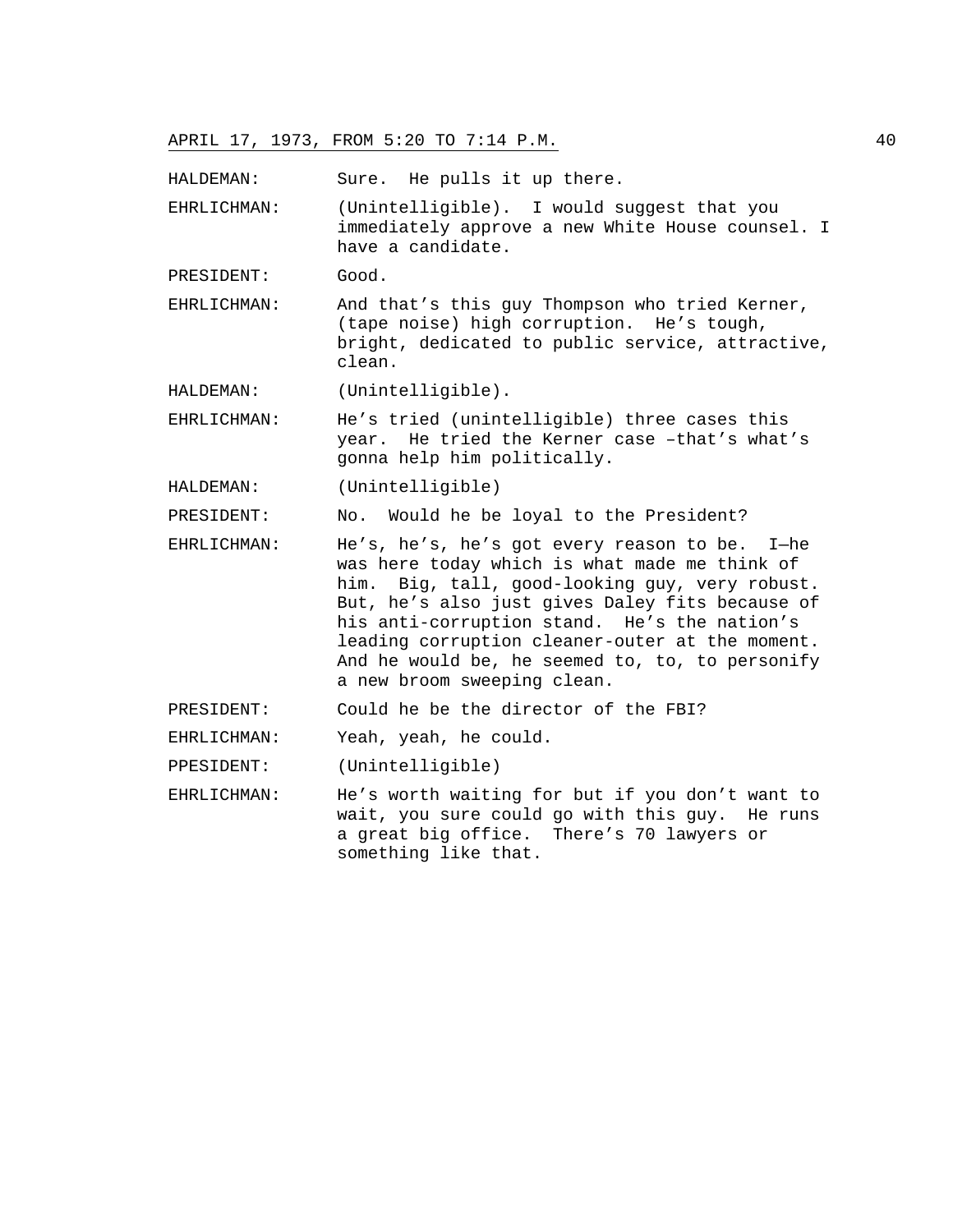HALDEMAN: It isn't, the point, though, is I know you don t think it's important, but the White House counsel is important.

PRESIDENT: Sure, oh, oh no, of course I know it's important.

- HALDEMAN: He's important at this, this, the uh, when it falls apart like this you see the importance. He handles a hell of a lot of stuff…
- PRESIDENT: Yeah.
- HALDEMAN: …on, on our behalf that is important if it goes wrong and it's totally insignificant as long as it goes right.
- PRESIDENT: Now, let's face it, up to this thing, Dean handled a lot of stuff well.
- HALDEMAN: That's right. Yes.
- EHRLICHMAN: I would, I would hate to have you appear in the position of not have—of sort of conditionally holding the job open much beyond the time that Dean is…
- PRESIDENT: I'll say, this. I think that one thing for sure, John, is (unintelligible, with tape noise) I would, ah, I think that I've got to play, I want to play—I know the Dean thing very well—we have played it pretty, fairly well. I think what we ought to do—make or deal or not with Dean this week. (Unintelligible) in all certainty (unintelligible). His, I don't see how Dean can possibly miss being in whatever they put out on Magruder.
- HALDEMAN: That's right.
- PRESIDENT: He can't miss being in it. And the way this guy talks, I think all of you, all of you, everybody (unintelligible).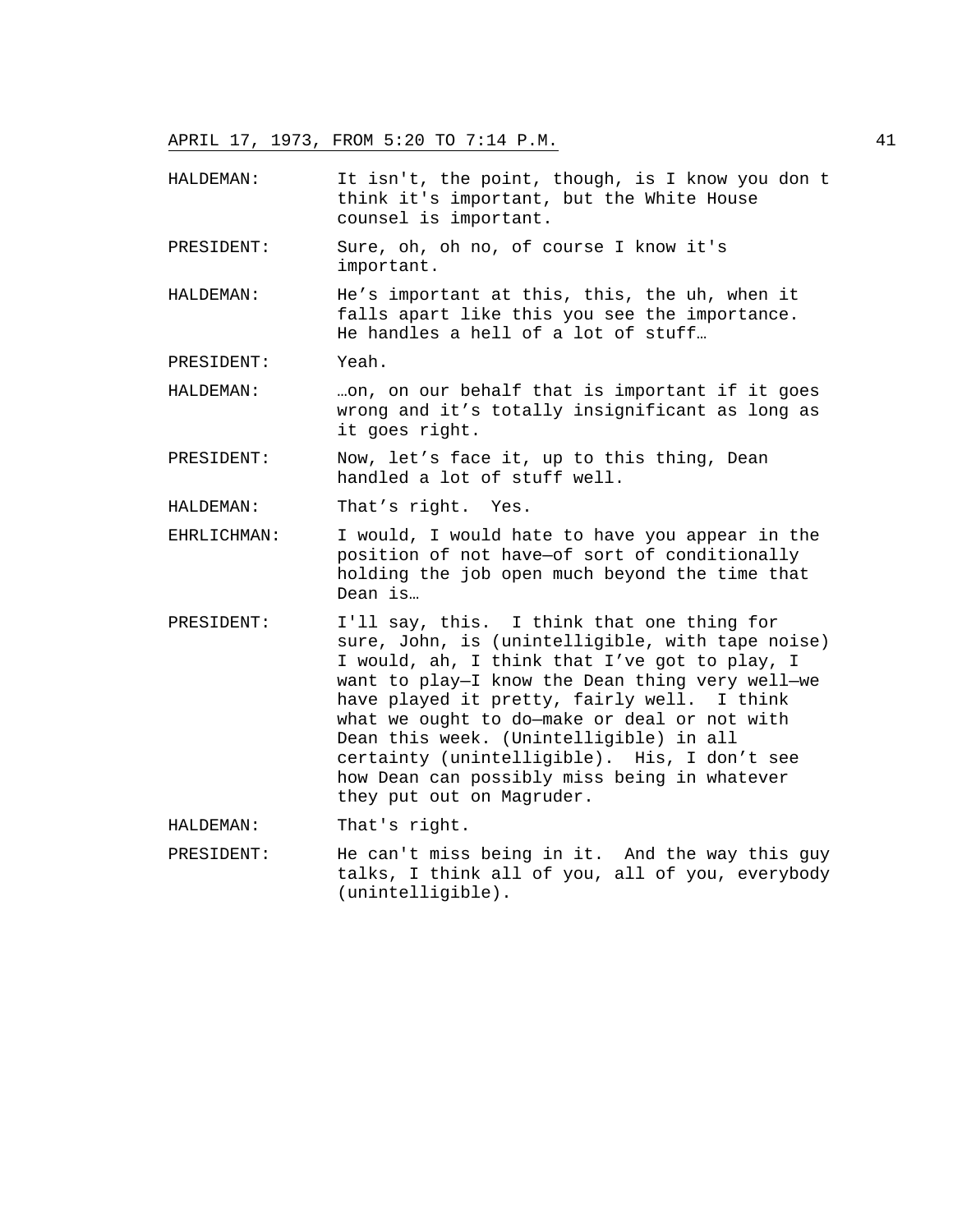- EHRLICHMAN: He may get it. We'll just have Mr. Wilson go around and talk with the U.S. Attorney types. (Unintelligible), and say, "Okay, you are about to, you're about to ruin these guys. I just want you to know that they are going to have to go out and protect themselves. You'll have, you are going to be, you're going to be, you're going to be in a problem." (Unintelligible) I mean. He has quite a close relationship with Titus. (Unintelligible) get much of a total on this. This statement, and he's going to make it, make it any thing he can--make a (unintelligible) press for--not immunity, but functional immunity, so-called, where he doesn't need to make a side deal with the boys and they can grant immunity. And uh, that, uh, that would be my hunch.
- PRESIDENT: All right, we shall go over—come in. In other words he'll try the, say the same old thing from now on.
- EHRLICHMAN: I would, I would assume so to justify or force him to go to Sirica to try to and get immunity (unintelligible)…
- PRESIDENT: (Unintelligible)
- EHRLICHMAN: …showing to the Judge what kind of a witness this is. So on, and get them off the hook of the Executive Branch by having the Judge grant the immunity. (Unintelligible)
- PRESIDENT: (Unintelligible/**REMOVED**). I think, the Judge can attach that statement. Really can.
- EHRLICHMAN: See, you're, you're putting yourself with the (unintelligible) on that.
- PRESIDENT: I am just saying that immunity is not granted to any major…
- EHRLICHMAN: I think that will be read as, as relating to Mitchell and, uh,…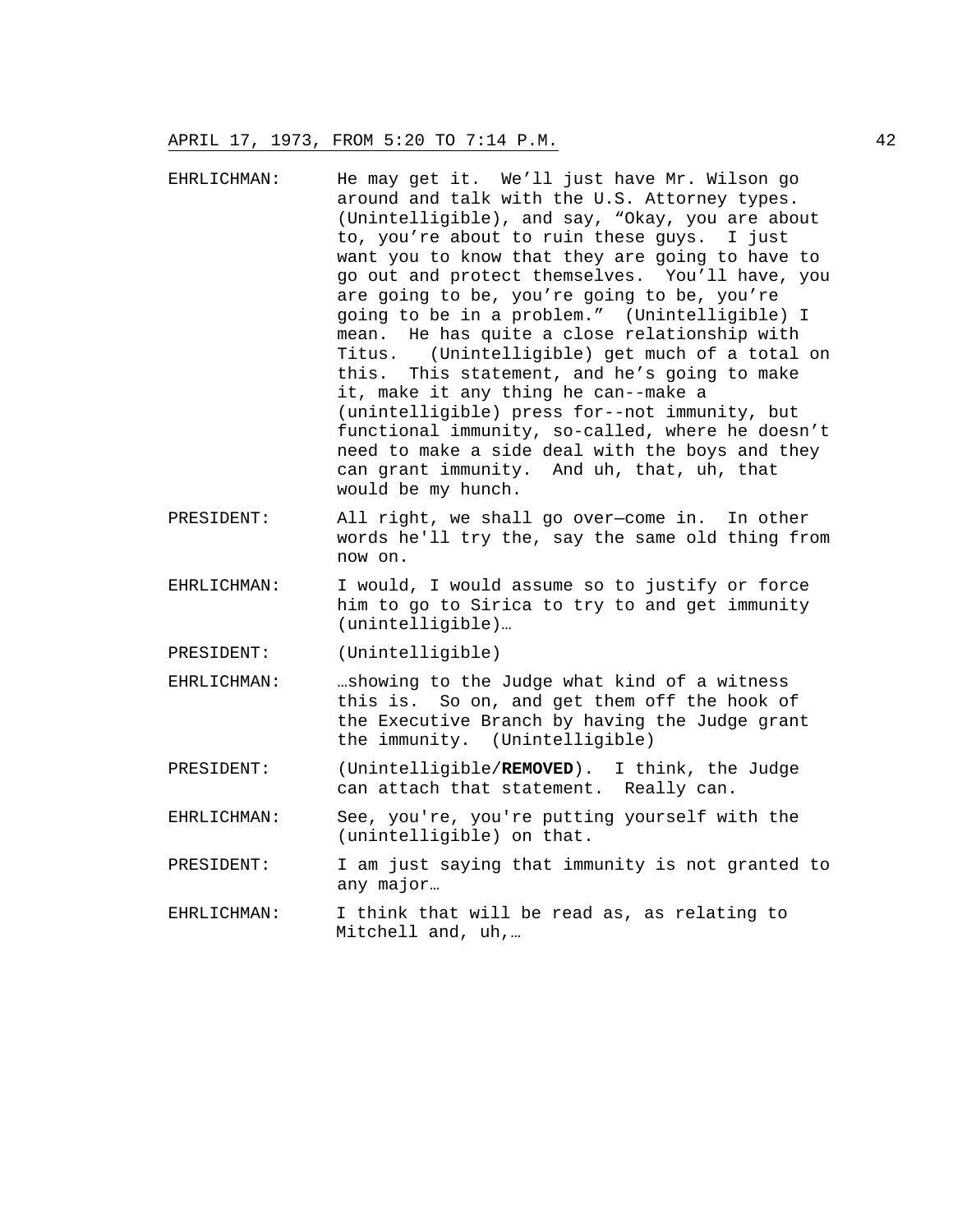| PRESIDENT:  | That's right.                                                                                                                                                                                                                              |
|-------------|--------------------------------------------------------------------------------------------------------------------------------------------------------------------------------------------------------------------------------------------|
| EHRLICHMAN: | people of that ilk as well.                                                                                                                                                                                                                |
| PRESIDENT:  | Oh, sure.                                                                                                                                                                                                                                  |
| HALDEMAN:   | They may decide not to read it as.                                                                                                                                                                                                         |
| PRESIDENT:  | That's right, that's the point.                                                                                                                                                                                                            |
| HALDEMAN:   | That's correct.                                                                                                                                                                                                                            |
| EHRLICHMAN: | (Unintelligible)                                                                                                                                                                                                                           |
| PRESIDENT:  | Dean'11                                                                                                                                                                                                                                    |
| EHRLICHMAN: | (Unintelligible)                                                                                                                                                                                                                           |
| PRESIDENT:  | Well                                                                                                                                                                                                                                       |
| EHRLICHMAN: | (Unintelligible)                                                                                                                                                                                                                           |
| HALEDMAN:   | But, uh                                                                                                                                                                                                                                    |
| PRESIDENT:  | No, I, I-but I, I have told the<br>(unintelligible), I told the Assistant Attorney<br>General, specifically, that nobody should be<br>granted immunity and that includes Dean.<br>(Unintelligible) Rogers agrees with this and<br>the, uh, |
| HALDEMAN:   | The other point that our attorney makes, which<br>is significant-hold on-that's right, the Judge<br>can grant immunity, but that in the Executive,<br>only the Attorney General can grant it. That<br>holds somewhere else too.            |
| PRESIDENT:  | (Unintelligible) Dean is the only one who can<br>sink Haldeman or Ehrlichman.                                                                                                                                                              |
|             | (Unintelligible)                                                                                                                                                                                                                           |
| EHRLICHMAN: | How am I going to explain it, after making this<br>statement? What do I do--say "Dean is some<br>little, little clerk?" He's my Counsellor, for<br>Christ sake.                                                                            |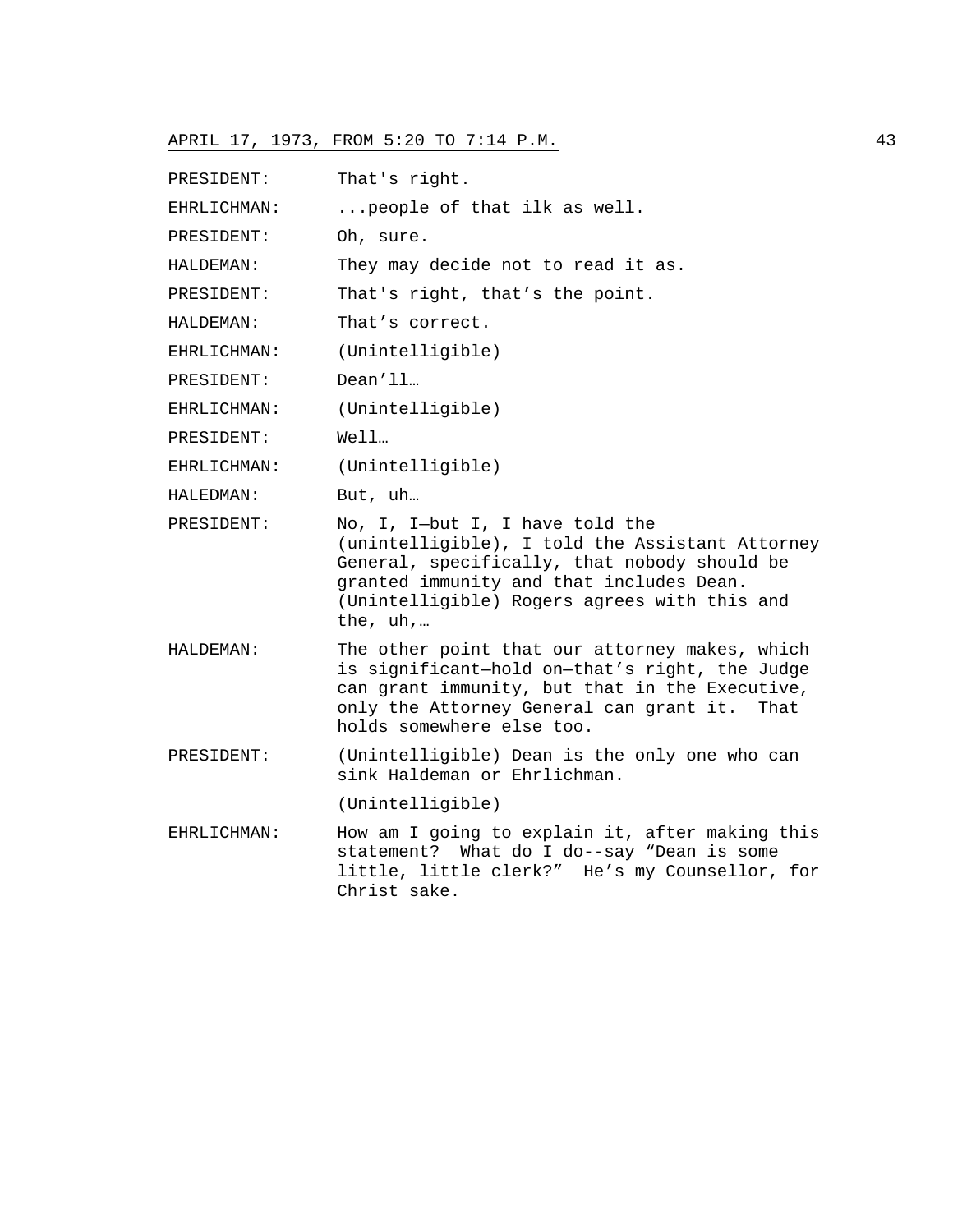- PRESIDENT: That's right, he's involved in the Gray thing. They are not going to throw the, throw the whole thing in there. (Unintelligible) no intention to see Dean again unless it's useful--I don't think you can control him, and uh, he's fanatic. I don't think, you, you feel, uh, I mean, it would be useful, let me know.
- EHRLICHMAN: I will tell you what is lurking in the back of my mind is that, based on the chain of circumstances, Dean may be provoked to make a public statement which is slanderous and hostile.
- PRESIDENT: Another thing. I would like the libel suits. I think both of you, and Bob particularly, you ought to have--get yourself a libel lawyer, Bob, and check the, or have Wilson--I'd use the most vicious libel lawyer there is. I'd sue every son-of-a-bitch (unintelligible). There have been stories over this period of time. That will make—--that also helps with the public, public opinion. Sue, sue right down the line. It doesn't make any difference now about the taking depositions and the rest, does it? The important thing is the story's big and I think you ought to go out and, uh, sue people for libel.
- HALDEMAN: Do you mean Senator Weicker?
- PRESIDENT: He's covered.
- EHRLICHMAN: Oh, he's not, (unintelligible) Issues and Answers.
- HALDEMAN: (Unintelligible) or using newspaper interviews.

EHRLICHMAN: That's right.

- HALDEMAN: It was not on the Floor, he's too fucking stupid. (Laughter)
- PRESIDENT: Well, well, well the point is though, did he—the thing with Weicker is, is whether he said (unintelligible). Was it libelous?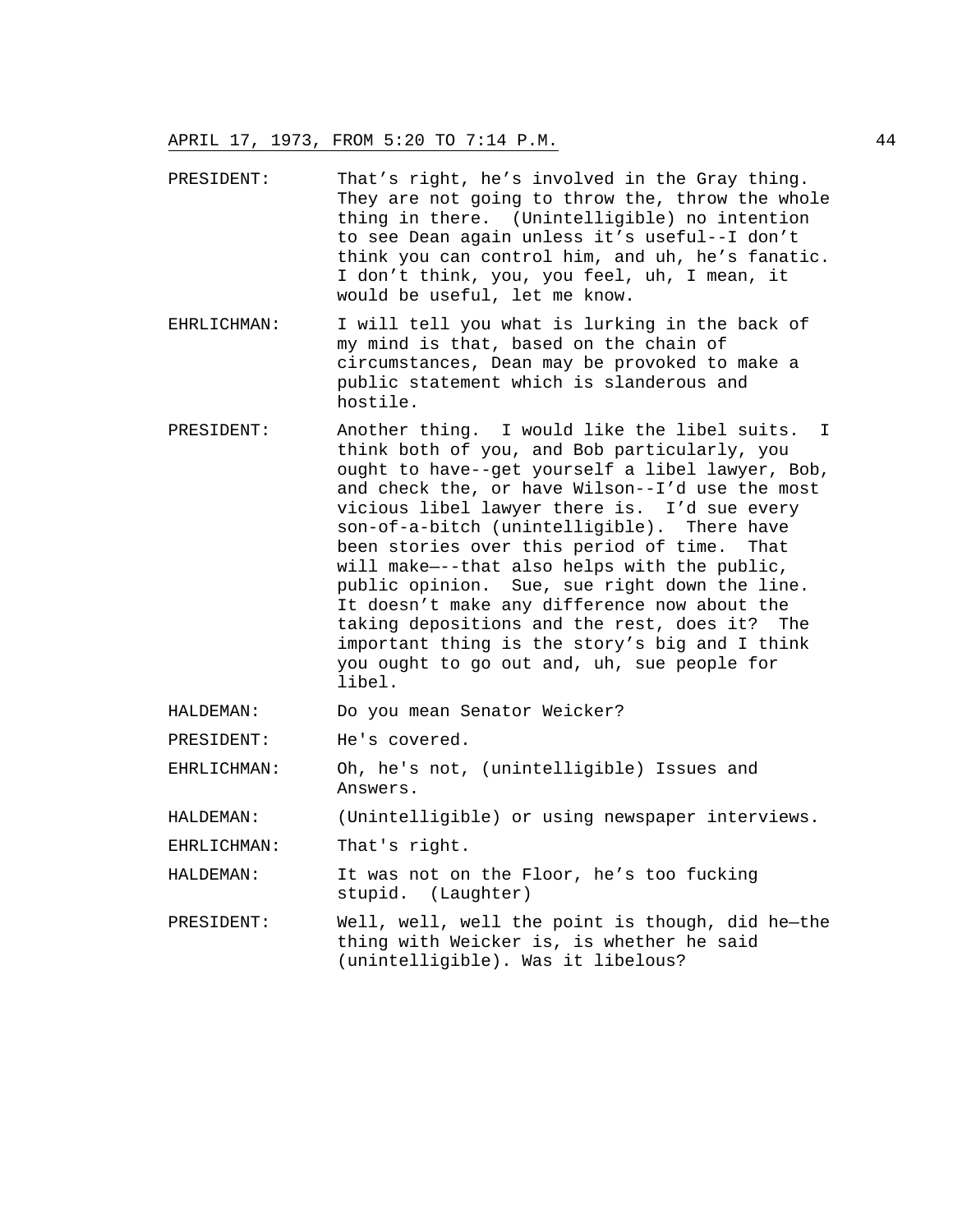(Unintelligible) PRESIDENT: Was he that specific… HALDEMAN: He was damned specific. PRESIDENT: ....that Haldeman knew? HALDEMAN: Yes. "That, that Haldeman directed and Haldeman was in personal command of all personnel." I repeat, "all personnel at the Re-election Committee." PRESIDENT: Good, sue him. EHRLICHMAN: I think we should.

HALDEMAN: Cer--, I think so. I better ask a lawyer.

PRESIDENT: (Unintelligible)

HALDEMAN: He said that I was in personal command of Liddy, I mean Hunt…

- PRESIDENT: I would sue Weicker.
- HALDEMAN: …and McCord...

PRESIDENT: I would sue Weicker.

HALDEMAN: I have never met or heard of him.

- PRESIDENT: I would sue Weicker and I'd depose him God-damn fast. Ask him about the 65 G's. John, this libel thing. You may as well get at the libel thing and have yourself a little, have yourself a little fun.
- EHRLICHMAN: Might make expenses.

EHRLICHMAN: Operating procedure-wise, we've got to main--,or my recommending, recommendation would be that we should maintain the facade of normal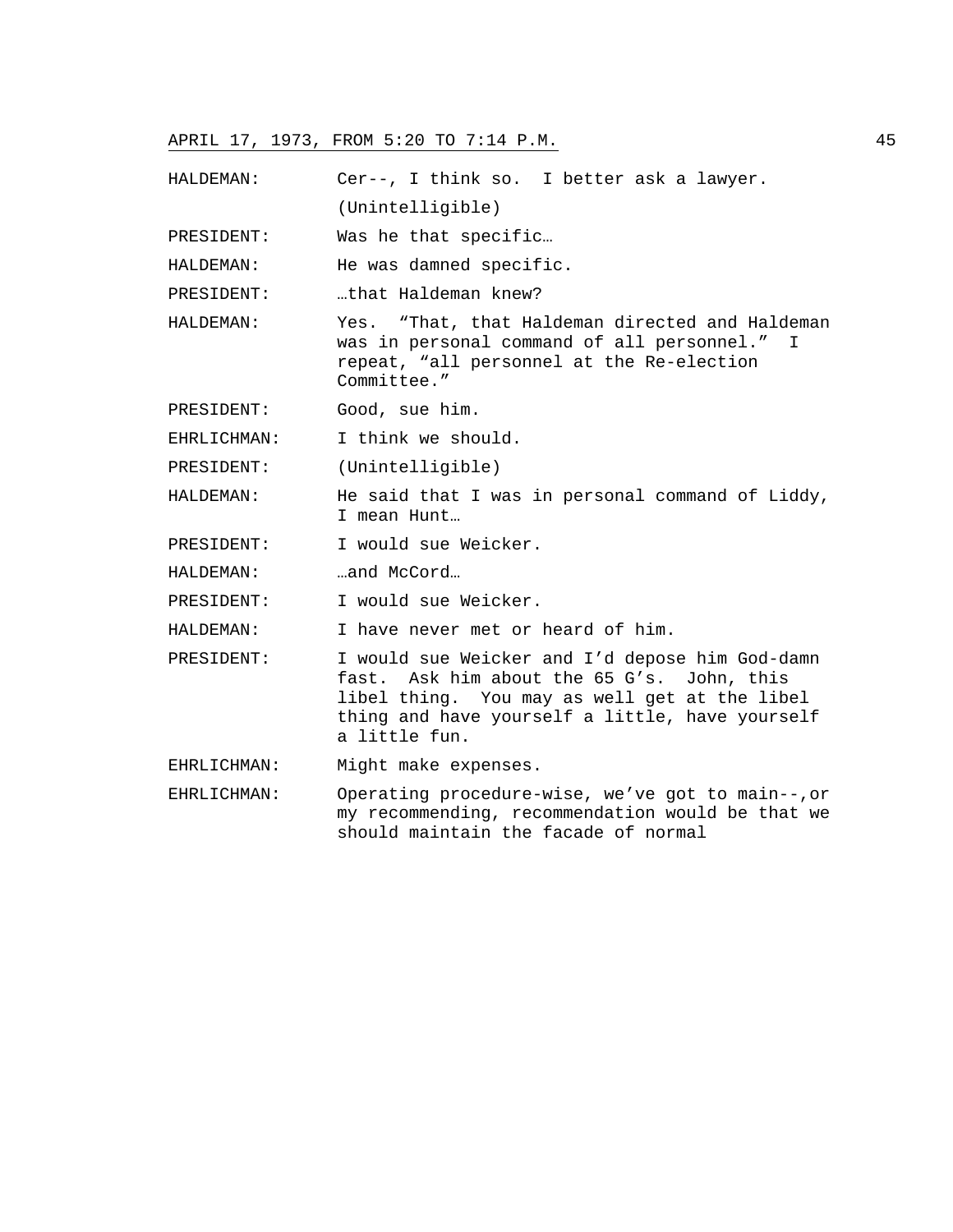operations as long as you've taken this position. I don't think we want to look like something is radically changed.

PRESIDENT: Nope.

HALDEMAN: Then I think we should come into the office at the normal time in the morning…

PRESIDENT: Right.

HALDEMAN: …and, uh…

PRESIDENT: Have your staff meetings,…

HALDEMAN: Right.

PPESIDENT: …plus you should at the meeting tomorrow with the energy conference and you should be at the ah, the, the, us, Quadriad meeting. You're Goddamn right.

HALDEMAN: Come and go and go as we go along.

PRESIDENT: Until, unless and until something happens.

(Unintelligible)

PRESIDENT: Now the only exception here is Dean.

HALDEMAN: Dean Should not. But nobody will know whether he does his normal job or not. But see that…

PRESIDENT: Well…

HALDEMAN: …nobody gives a damn.

PRESIDENT: The basic…

HALDEMAN: He is not visible, and he's been out of here for a month anyway.

EHRLICHMAN: Any objection to going to Florida this weekend, if you go?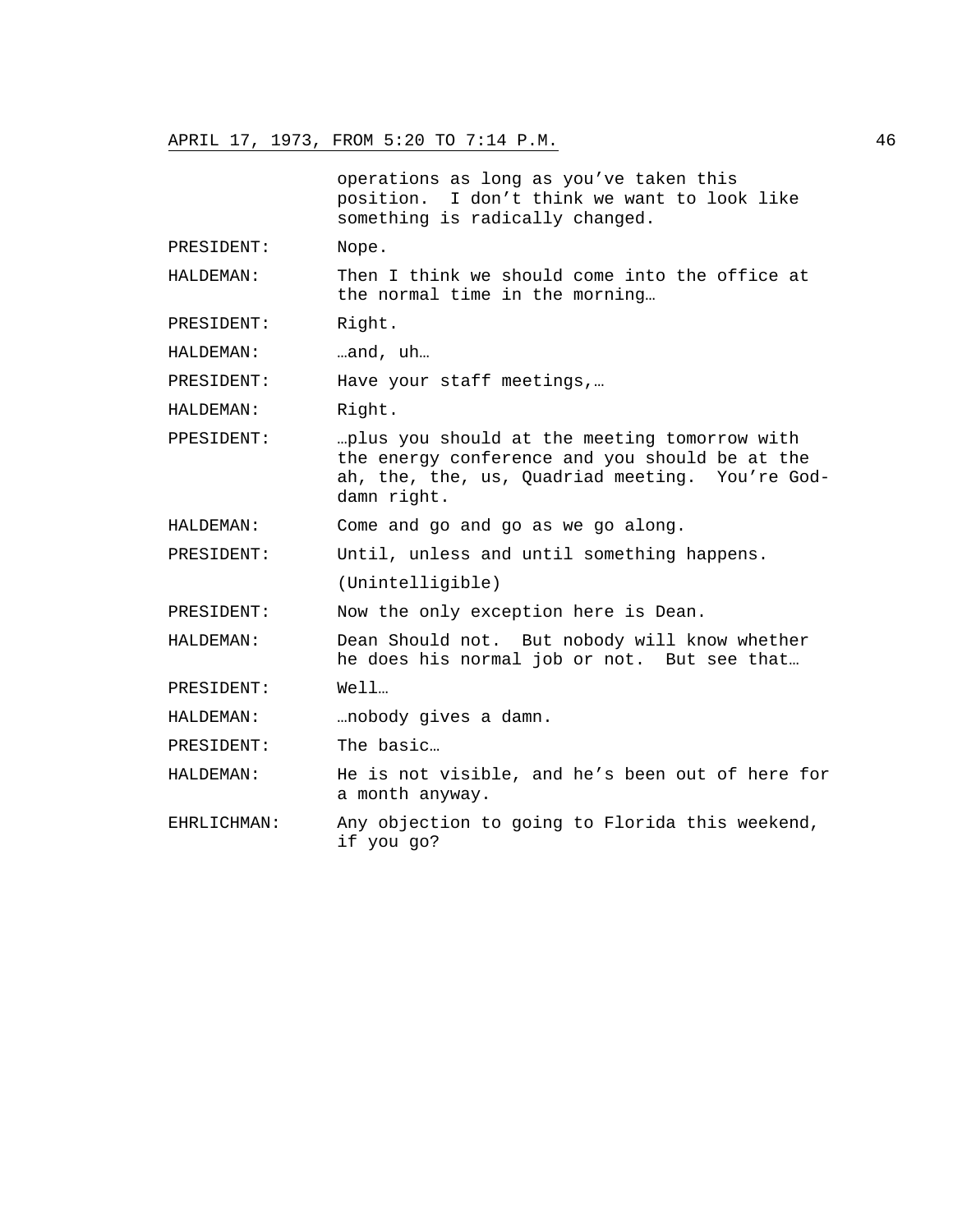| PRESIDENT:  | Would you like to goor?                                                                                                                                                                                                                                                                                                                                                                                                                                                                                                                         |
|-------------|-------------------------------------------------------------------------------------------------------------------------------------------------------------------------------------------------------------------------------------------------------------------------------------------------------------------------------------------------------------------------------------------------------------------------------------------------------------------------------------------------------------------------------------------------|
| EHRLICHMAN: | Yeah.                                                                                                                                                                                                                                                                                                                                                                                                                                                                                                                                           |
| PRESIDENT:  | Would you like to go?                                                                                                                                                                                                                                                                                                                                                                                                                                                                                                                           |
| HALDEMAN:   | I don't expect to get much sunshine, but                                                                                                                                                                                                                                                                                                                                                                                                                                                                                                        |
| PRESIDENT:  | (Unintelligible)                                                                                                                                                                                                                                                                                                                                                                                                                                                                                                                                |
| EHRLICHMAN: | It might help.                                                                                                                                                                                                                                                                                                                                                                                                                                                                                                                                  |
| HALDEMAN:   | I think we should unless, unless our lawyer<br>keeps us here and he could.                                                                                                                                                                                                                                                                                                                                                                                                                                                                      |
| PRESIDENT:  | Yeah.                                                                                                                                                                                                                                                                                                                                                                                                                                                                                                                                           |
| HALDEMAN:   | We normally would and I think we should.                                                                                                                                                                                                                                                                                                                                                                                                                                                                                                        |
| PRESIDENT:  | Oh, I think you should, Bob. Right.<br>Now<br>understand that, if they, if they crack this<br>openly                                                                                                                                                                                                                                                                                                                                                                                                                                            |
| HALDEMAN:   | Oh well, than that would be a problem.                                                                                                                                                                                                                                                                                                                                                                                                                                                                                                          |
| PRESIDENT:  | (Unintelligible) I think probably<br>(unintelligible) but, uh                                                                                                                                                                                                                                                                                                                                                                                                                                                                                   |
| EHRLICHMAN: | One concession that I would ask, and that is<br>that, that people on leave be considered for use<br>of Camp David occasionally.                                                                                                                                                                                                                                                                                                                                                                                                                 |
| PRESIDENT:  | Let me say what I had in mind. (Unintelligible<br>with tape noise) I want you to go forward and<br>if this thing comes out, which I can't believe,<br>I want you to go forward to beat the rap, at all<br>costs, to beat the God damned rap. They'll have<br>one hell of a time proving it. Yours is a<br>little tougher I think, uh, Bob, and uh, it<br>shouldn't be-three damned hundred and. That's<br>why I hope, I hope you could raise with the<br>Judge, and, your, your attorney--that, please<br>give, gave you the law on that point. |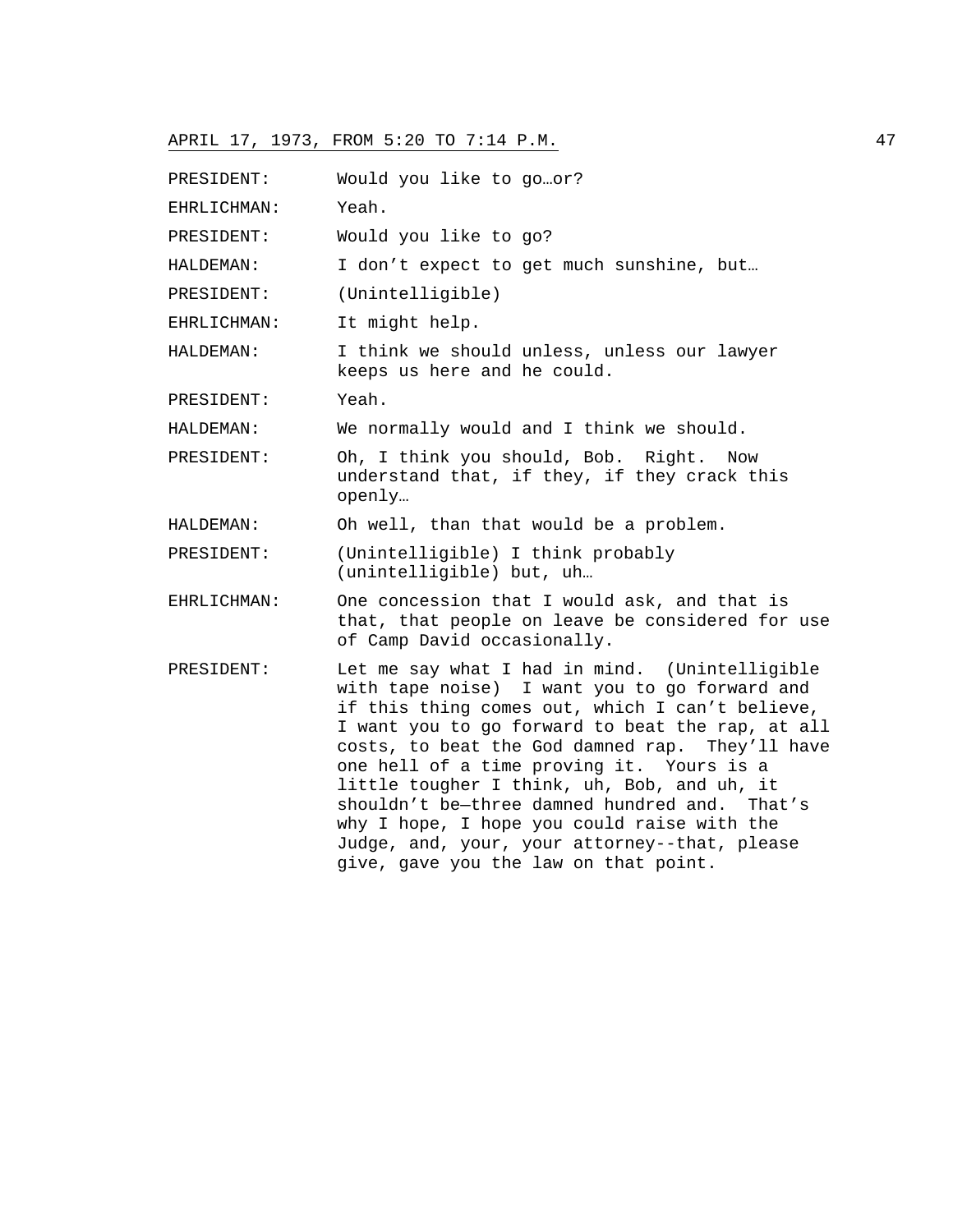- HALEDMAN: Yes sir. On that point, yeah. We haven't gotten into (unintelligible).
- PRESIDENT: What the hell is the law on obstruction of justice? Yeah.

EHRLICHMAN: He's briefing that tonight for us.

HALDEMAN: He says it's, it's damn tough, loose.

- EHRLICHMAN: He cites Glanzer as the major, leading authority on it. He uses it like a bludgeon.
- PRESIDENT: Only it it's a (unintelligible)

EHRLICHMAN: Oh, he hasn't given us that yet.

- HALDEMAN: He didn't, he didn't give us the opinion. He just said, "I'll, I'll tell you on, on, on the top that it's very tough. It's, it's loose, broad and cases go all the way."
- PRESIDENT: I hope he has an opinion sometime on (unintelligible).

HALDEMAN: Why the hell (unintelligible).

- PRESIDENT: Remember I was a little suspicious of Chuck. I was not—after all, I said, "Dean it, uh, what's he talking to these people for? And remember the way I put it is, "He was saying, "gee, I've talked to these guys and they're mind –picking." And I said…
- HALDEMAN: Well, they're not in error.
- PRESIDENT: And I said, "I think they are taken." Remember? I said that.
- HALDEMAN: Sure did.
- PRESIDENT: Well, I don't—-I think he was being taken (unintelligible).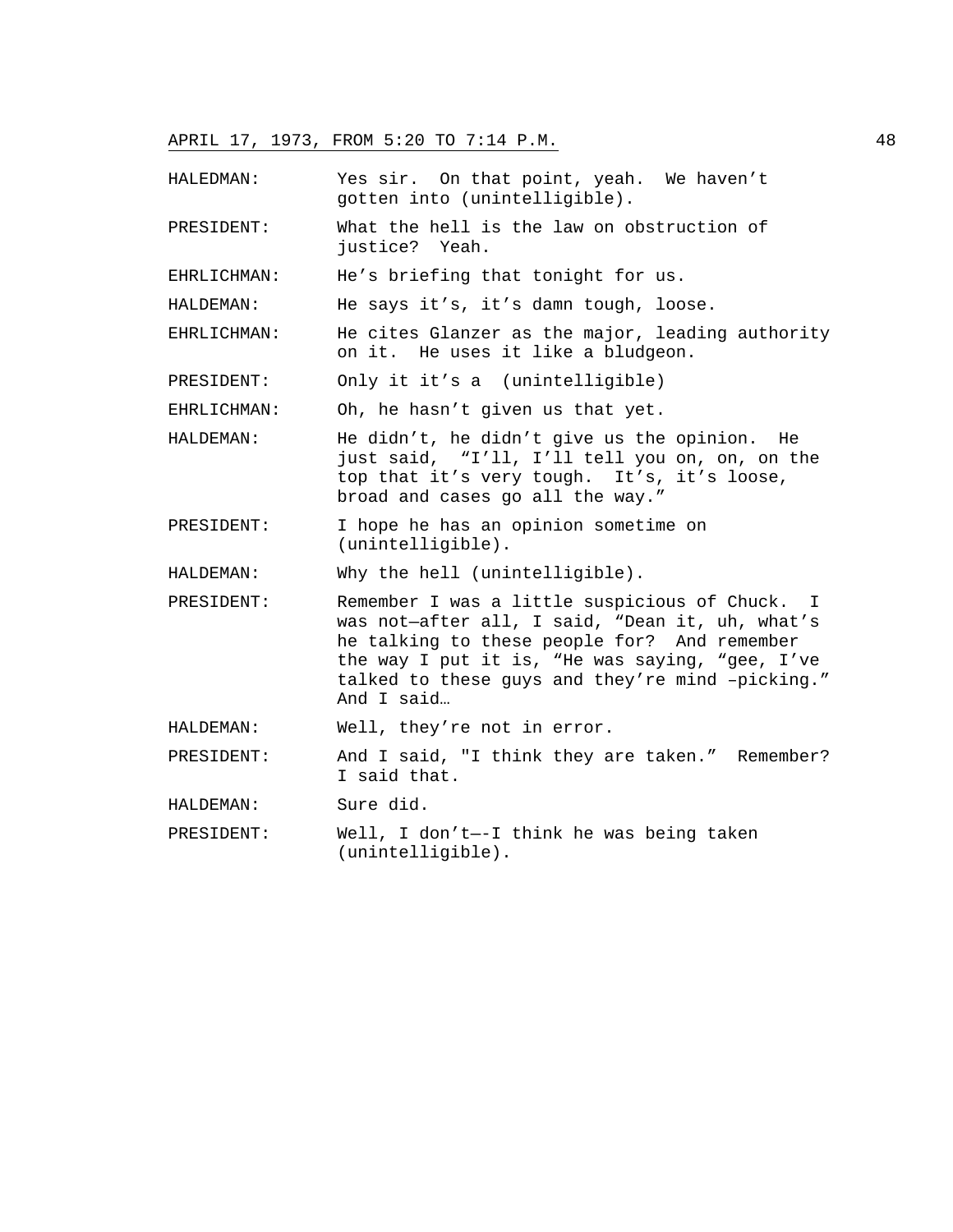EHRLICHMAN: Well I think he figured rape was inevitable so he was going to enjoy it.

PRESIDENT: Remember, Bob, remember, I said, "I think they are taking Dean."

HALDEMAN: Sure do.

EHRLICHMAN: Well, as I said before, we beat the rap but we're damaged goods.

PRESIDENT: That's right. You can't go back in the government, but I will tell you one thing you can do (unintelligible). ( 10 second pause ) You're not damaged goods as far as I am concerned. And ah, it's one hell of a thing. The point is that--and let's wait and see what happens

HALDEMAN: Sure. Of course.

EHRLICHMAN: See where we are.

PRESIDENT: We ought to expect the worst but I think that, that what I would like both of you to consider, uh, 50% of your time also for editing, etc., and so forth and so on, with the Foundation. The Foundation is going to be a hell of a big thing, it's gotta be. These first four years are terribly important and so forth. And, uh, I mean, uh, after all, you understand, that if looking down the road, looking down the road, as far as uh,--you say your Dad was good at looking down the road?

HALDEMAN: Yep.

PRESIDENT: If you are indicted and tried and found innocent, it washes away.

HALDEMAN: Well…

PRESIDENT: Agree?

HALDEMAN: I don't…

PRESIDENT: …for government service, I mean.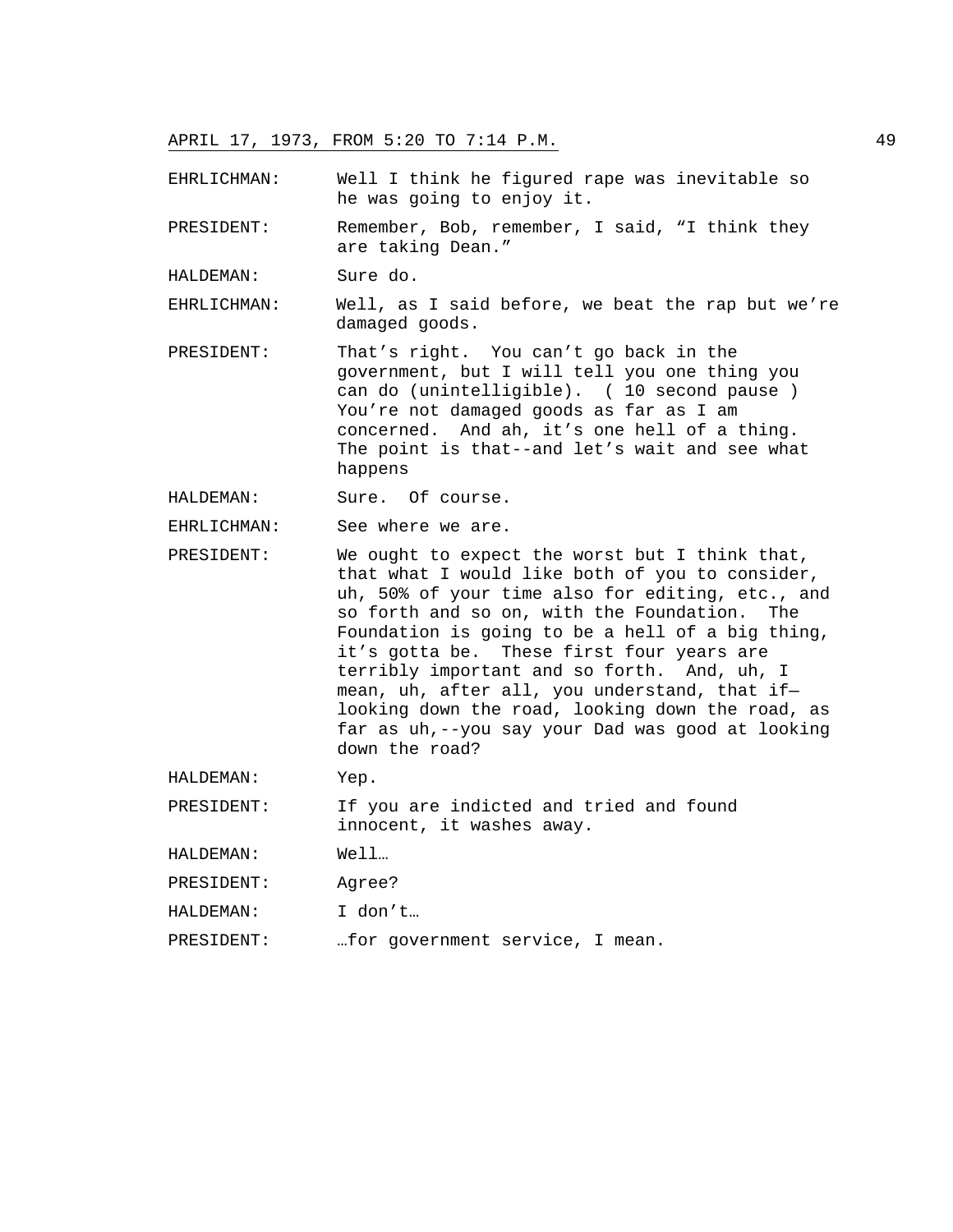| EHRLICHMAN: | On, or for the practice of law.                                                                                                                                                                                                              |
|-------------|----------------------------------------------------------------------------------------------------------------------------------------------------------------------------------------------------------------------------------------------|
| PRESIDENT:  | (Unintelligible)<br>Really.                                                                                                                                                                                                                  |
| EHRLICHMAN: | (Unintelligible)                                                                                                                                                                                                                             |
| HALDEMAN:   | That isn't true, John.                                                                                                                                                                                                                       |
| EHRLICHMAN: | It depends on the circumstances.                                                                                                                                                                                                             |
| HALDEMAN:   | Yeah, it does.                                                                                                                                                                                                                               |
|             | (Unintelligible)                                                                                                                                                                                                                             |
| EHRLICHMAN: | There is nothing I can be discouraged about at<br>this point. But it's, ah, I think we've just<br>about had it. I think the odds are against it.                                                                                             |
| HALDEMAN:   | (Unintelligible)                                                                                                                                                                                                                             |
| EHRLICHMAN: | Well I'm not (unintelligible) traffic cases.                                                                                                                                                                                                 |
| PRESIDENT:  | The hell with the traffic cases. Well,<br>(Laughter)                                                                                                                                                                                         |
| HALDEMAN:   | (Unintelligible) traffic violation.                                                                                                                                                                                                          |
| EHRLICHMAN: | Yup.                                                                                                                                                                                                                                         |
| HALDEMAN:   | Well, looks nice.                                                                                                                                                                                                                            |
| PRESIDENT:  | What are they doing?                                                                                                                                                                                                                         |
| HALDEMAN:   | Well, there's all kinds of things we could do.                                                                                                                                                                                               |
| EHRLICHMAN: | (Unintelligible)                                                                                                                                                                                                                             |
| PRESIDENT:  | Well, the Foundation. I just think it's very<br>(unintelligible). (Unintelligible) found<br>somebody to do it. It's terribly important.<br>Incidentally, it is terribly important that poor<br>Kalmbach who's getting screwed in this thing. |
| HALDEMAN:   | I think he's all right.                                                                                                                                                                                                                      |
| PRESIDENT:  | How could he learn? Did you talk to him there?<br>Did, did Dean call him about the money?                                                                                                                                                    |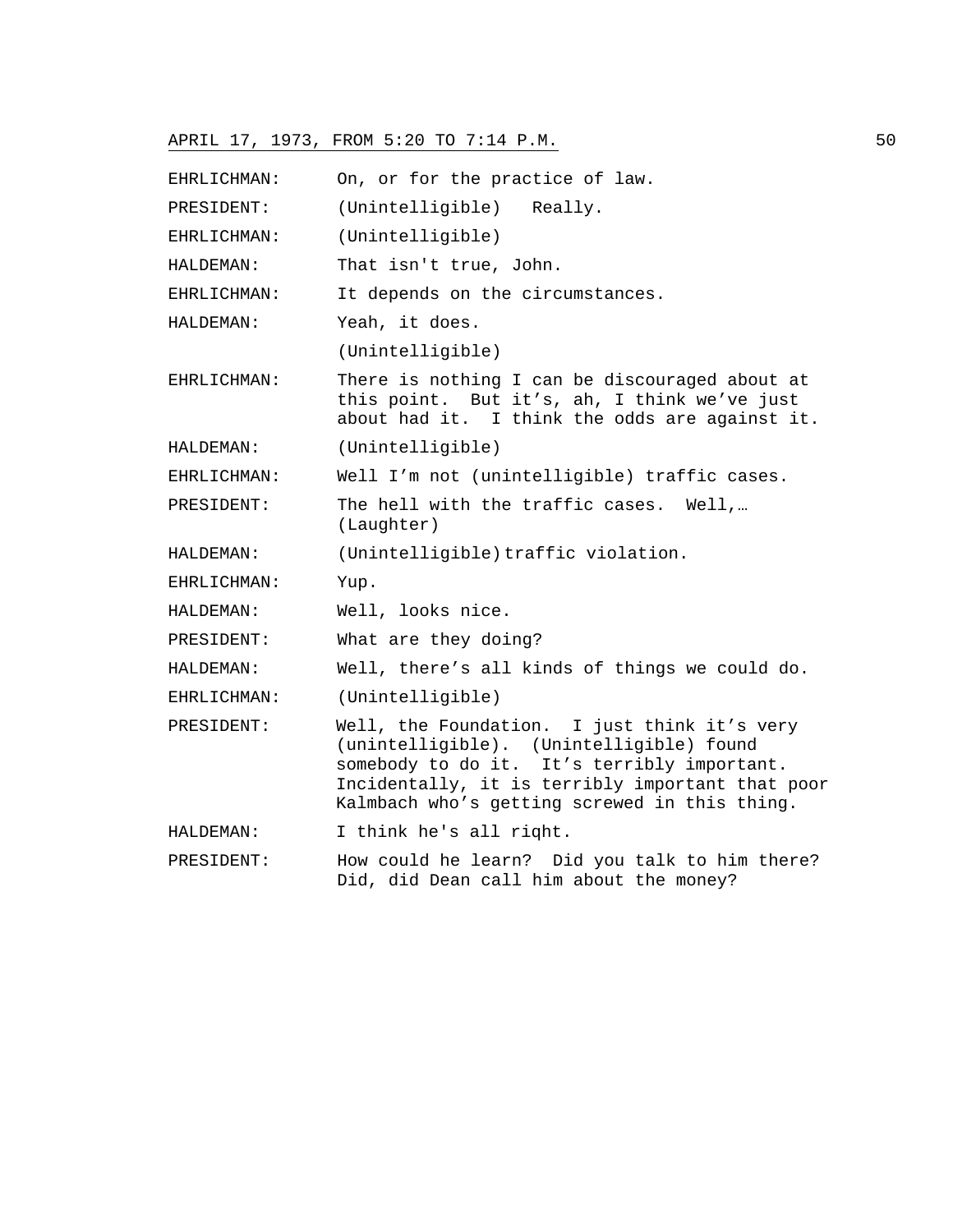HALDEMAN: Yes, sir.

PRESIDENT: Does he say what Dean said?

EHRLICHMAN: Dean told me that he didn't tell Herb what it was for. I don't believe him but that's…

PRESIDENT: Why does…

EHRLICHMAN: Herb, Herb said that he just followed instructions; that he just went ahead and did it and sent the money back and, uh…

PRESIDENT: They said they needed it for...

EHRLICHMAN: I don't, I don't even know it they told him what for. It was an emergency and they needed this money and ah, I don't know whether he can get away with that or if it's more specific than that.

PRESIDENT: You can corroborate then, Herb, on that one.

EHRLICHMAN: I can if Dean is the accuser. I certainly can.

PRESIDENT: If Dean is the accuser, you can say, you-that he told you on such and such a date that he did not tell Herb Kalmbach what the money was for.

EHRLICHMAN: Or as he has told me—that he has told me, uh…

PRESIDENT: That's right.

HALDEMAN: (Unintelligible).

PRESIDENT: That's right. That's right.

HALDEMAN: Incidentally, at this point, (unintelligible), we're we're going to have (15 second unintelligible). If we have to get out of here, I think the Foundation (unintelligible). I hope to get funding for (unintelligible).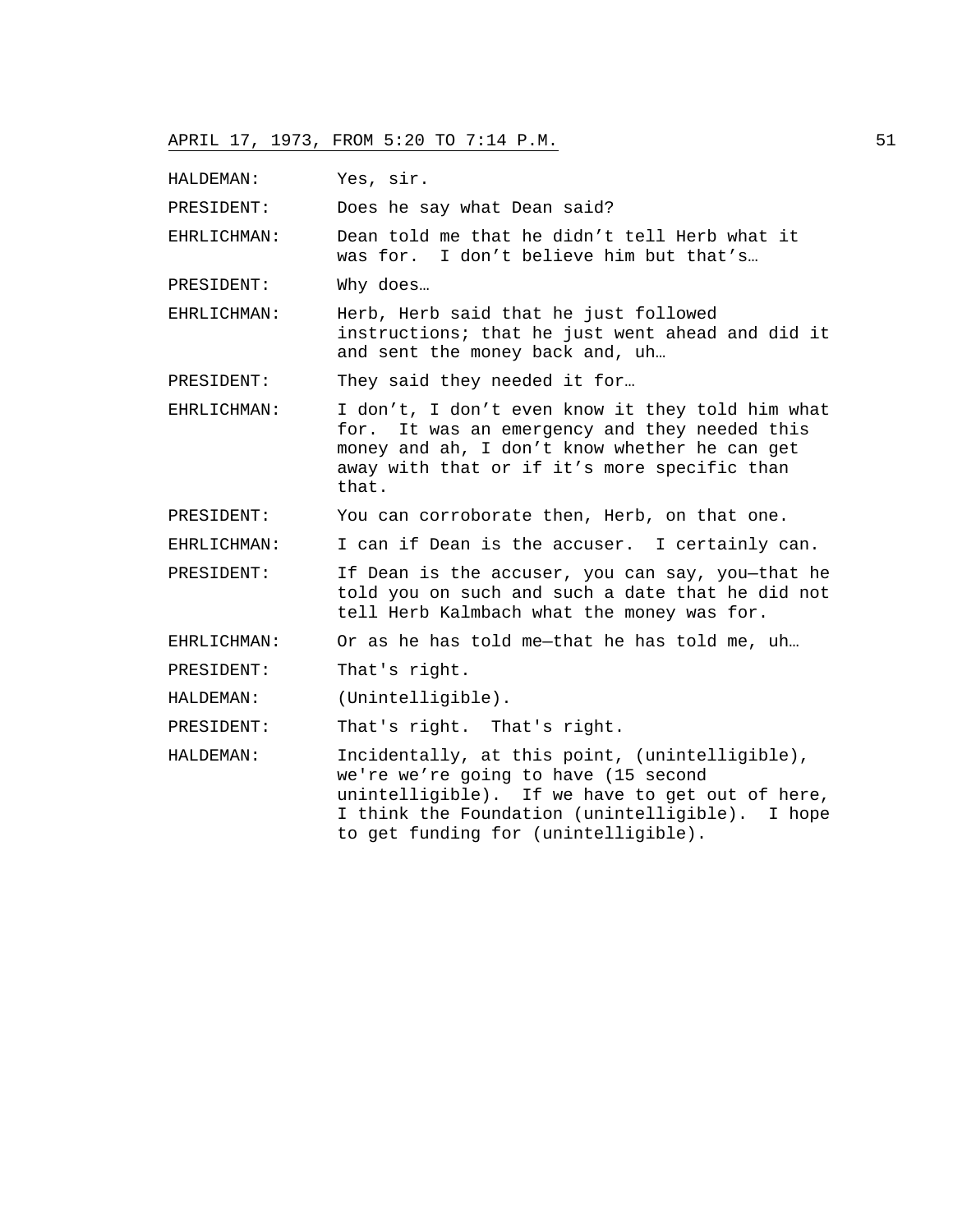Spend the rest of my life destroying what (unintelligible/**REMOVED**)

- PRESIDENT: Let me ask you this, uh, (pause). Legal fees will be substantial (unintelligible). It is not important, it (unintelligible)—John Dean is a lawyer (unintelligible) (tape noise) But there is a way we can get it to you, and, uh,--two or three hundred thousand dollars. (Unintelligible) Huh? No, no. Now, let me tell you now. I know the problems with families and all the rest. Just let me handle it. Now how could we do it?
- EHRLICHMAN: Let's, let's wait and see if its necessary, this—that whole ting, I, I, it may not be nec--. This guy is like he's doing a public service coming over here right now and he'd probably he…
- PRESIDENT: Let me say, it would be investigations, legal, that will load,--you will find that you, you have to do it in cash.
- EHRLICHMAN: Yeah.
- PRESIDENT: That you got a civic, you got, you got a government duty. (Unintelligible) important thing.
- HALDEMAN: (Unintelligible)
- PRESIDENT: (Unintelligible stuttering) To strain. Doesn't come outta me. I didn't, I never intended to use the money at all. As a matter of fact, I told B-B-Bebe, uh, basically, he sure that people like, uh,--who, who have contributed money over the contributing years are, uh, favored and so forth in general. And he's used it for the purpose of getting things out, paid for in check and all that sort of thing.

HALDEMAN: Um hum. Um hum.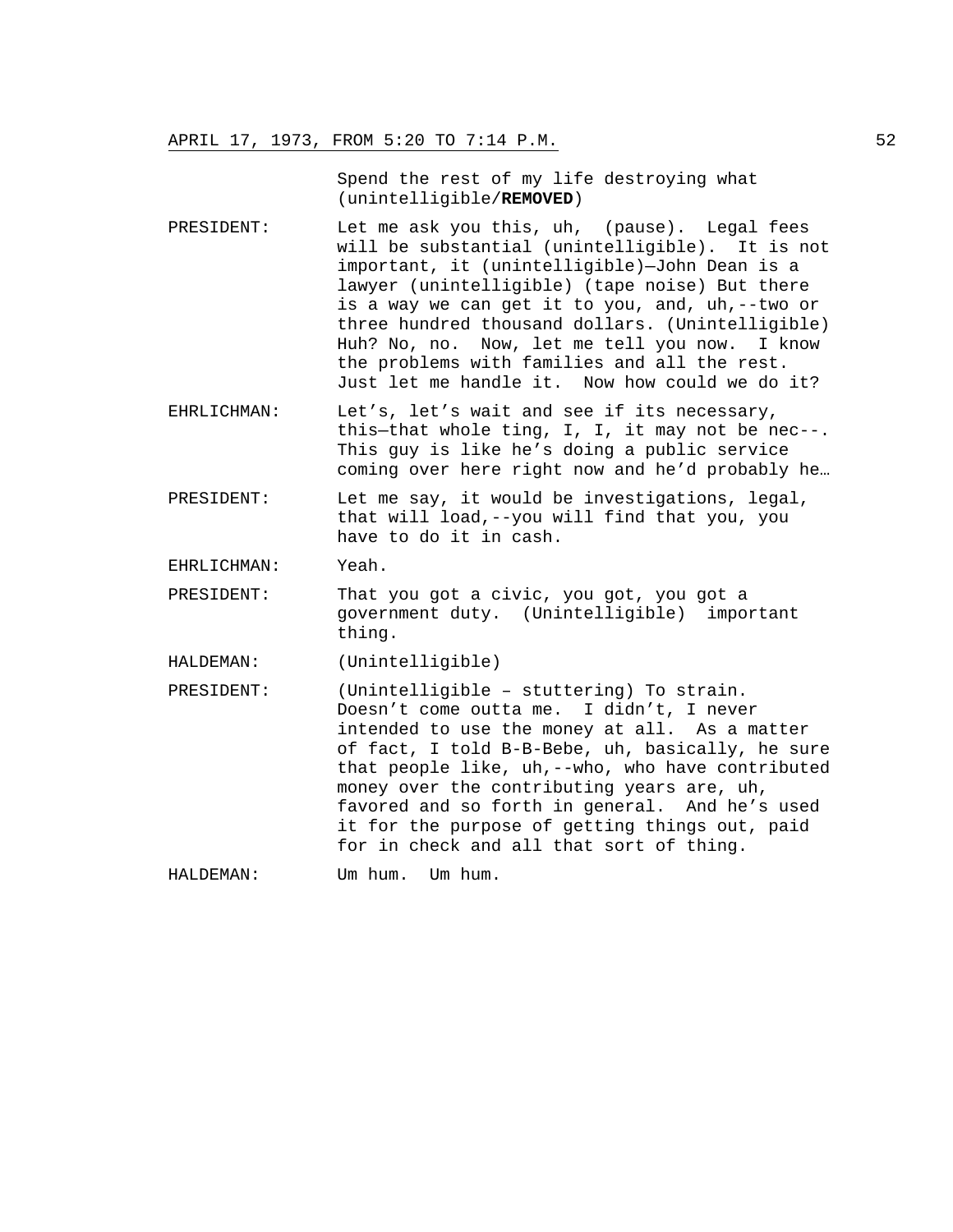- PRESIDENT: Very substantial. Uh, Bebe could, uh, we could, uh, if this is available and, uh,--I had thought that we'd just throw it in the campaign of '74 with you handling it. Sure. We probably, will make the candidates who are gonna be around in '74.
- HALDEMAN: (Laughs)

PRESIDENT: I think so.

- HALDEMAN: I'm not so sure.
- EHRLICHMAN: I think you can take a very strong position on this thing. Throw a lot of distance between anybody that's named in this thing and you'll be that much stronger.
- PRESIDENT: A great case on obstruction of justice. I guess the, the real torpedo turns out to be Dean because, because I have stopped teaching and that's their case.
- UNIDENTIFIED: No, no, no, no, no.
- HALDEMAN: Yeah, the President, had to (unintelligible)...
- PRESIDENT: I understand. I understand.
- HALDERMAN: …(unintelligible) can't do that.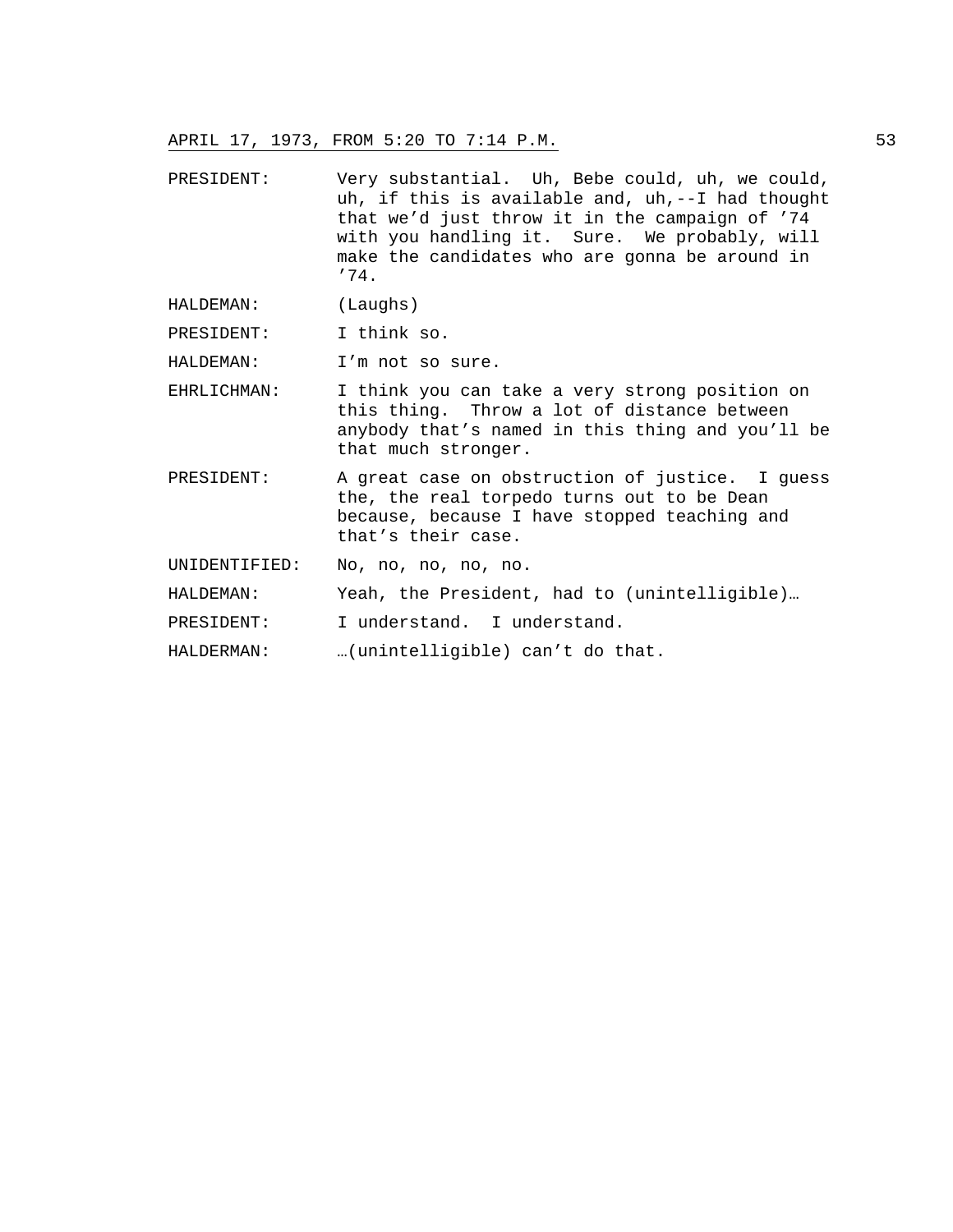- PRESIDENT: I understand. Well, I'll tell you one thing. (Unintelligible) guilty (unintelligible). (Unintelligible) give immunity. You know. It isn't really much (unintelligible) privilege around.
- EHRLICHMAN: Colson undoubtedly (unintelligible) John Dean they, they could give him immunity for a (unintelligible) thing.
- HALDEMAN: See, that's the point, they could give him all the immunity they wanted on this. We give 'em. We charge (unintelligible) on everything else.
- EHRLICHMAN: Chuck's got another thing in his bag of tricks. Apparently Dean's thing--and, ah…
- PRESIDENT: Chuck got that—Watergate lawyers?
- EHRLICHMAN: Well, Chuck has Watergate (unintelligible).
- HALDEMAN: (Unintelligible)
- EHRLICHMAN: Yeah, yeah.
- PRESIDENT: Yeah.

EHRLICHMAN: I think he wants to lay out there in the weeds but, uh, uh, he, uh, he, he'd be somebody…

- HALDEMAN: (Unintelligible)
- EHRLICHMAN: He'd be somebody that you could talk to but you can't. I don't, uh I don't—uh, I'll tell you, my feeling on this is that, I may be an optimist, I'm just not willing to believe that the process will result in a indictment and (unintelligible). I just can't, I just can't accept that.

HALDEMAN: You've gotta have faith that the system works.

EHRLICHMAN: Well, I've seen it work for a lot of times, yeah, and, ah,…

PRESIDENT: Except the thing that gets us, concerns Nixon. (Unintelligible) Glanzer is a great obstruction of justice man.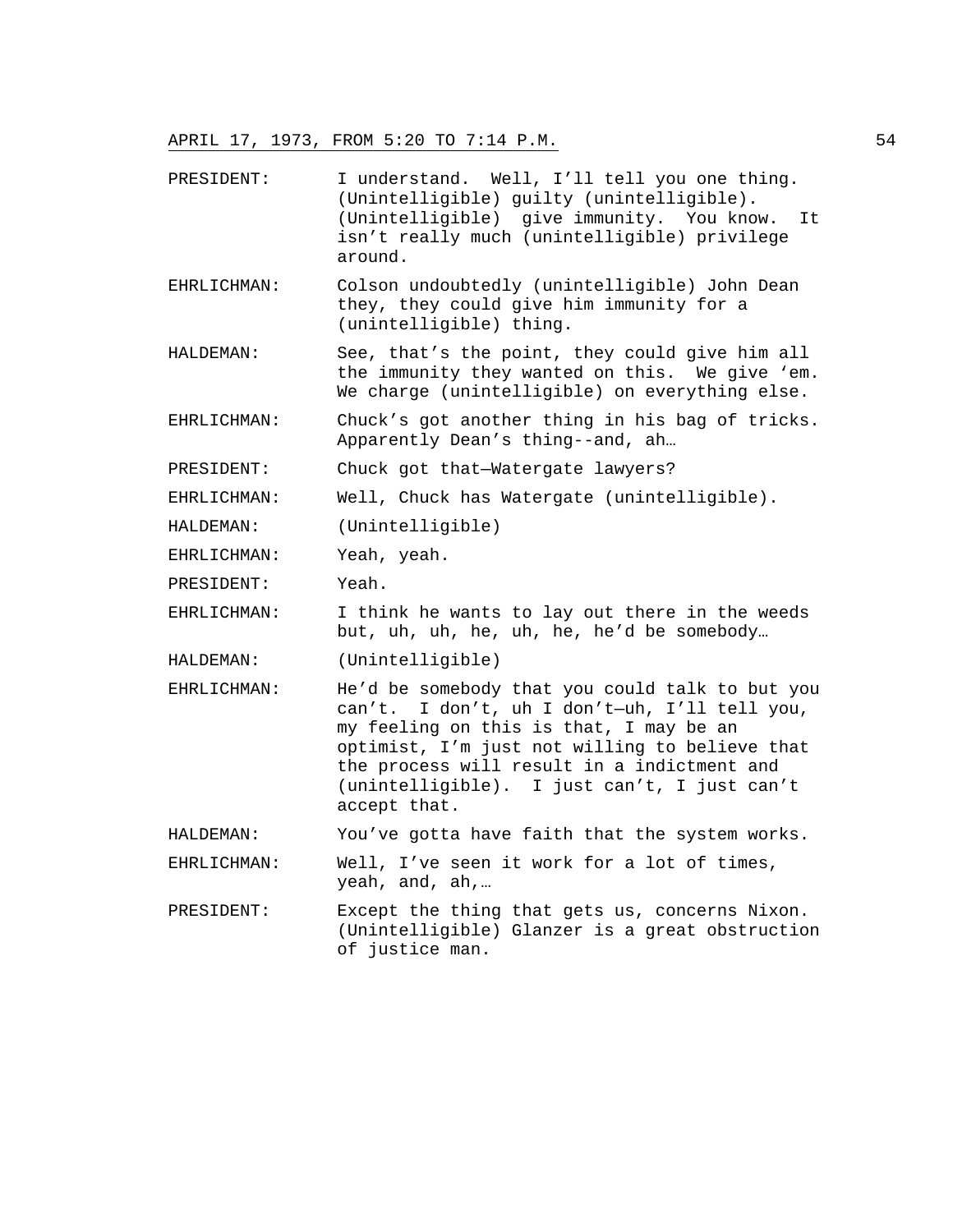EHRLICHMAN: Oh sure, it's ah, and that's, that's why that--

PRESIDENT: But he still has to prove it.

- EHRLICHMAN: He's got to have some facts, and he does work for this fellow Titus and, uh, and he's got to get by him. Glanzer can't do this all by himself. And their checks in this thing are not overwhelming, but they're there and he has just got to find the right buttons to, ah, push to make it come out right. For that reason, while we maintain the façade for participation (unintelligible) realistically (unintelligible).
- PRESIDENT: I understand that, I understand that. We'll work, we'll work whole now, we, we talk about our (unintelligible)…
- HALDEMAN: Keep some face.
- PRESIDENT: Keep some face.
- HALEDMAN: (Unintelligible)
- PRESIDENT: We'll have a we'll have the God damnest party at Camp David, now here, let me say, you, I think…
- EHRLICHMAN: Well I have got to do the leadership thing in the morning, that's…

PRESIDENT: You gonna do the leadership thing?

- EHRLICHMAN: …that's with Dean.
- PRESIDENT: Then do the Watergate.

EHRLICHMAN: Then do the Watergate thing.

PRESIDENT: That's right.

EHRLICHMAN: And then I think I'll sort of fade from there. I talked to Shultz and said, you know, I wasn't going to be available (unintelligible). I talked to Ken and said he's gonna have to carry a heavier load.

PRESIDENT: We'll have to get recommendations (unintelligible).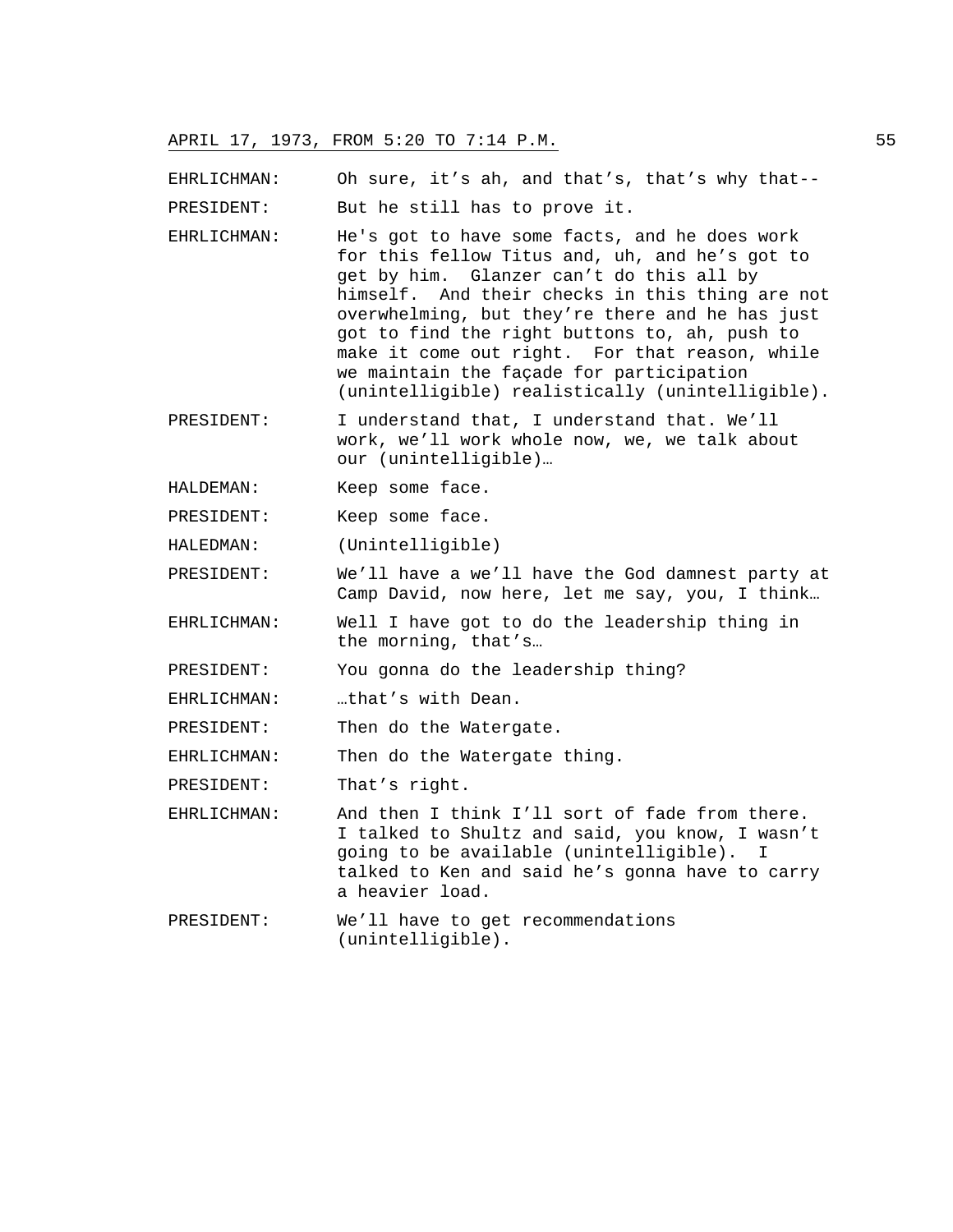EHRLICHMAN: The one problem is Shultz has got a half-a-dozen trips lined up.

PRESIDENT: For himself?

ERLICHMAN: For himself. One to Latin America, to some Inter-American Bank and, uh…

PRESIDENT: Oh shit.

EHRLICHMAN: A bunch of stuff so he might.

HALDEMAN: Get him to ask Simon to handle the stuff.

EHRLICHMAN: Well, yeah Simon said he (unintelligible). War veterans (unintelligible). Ah, maybe we just might get a, our statements judged. (Unintelligible) well, anyway, that's something we'll work on.

EHRLICHMAN: Henry passed me in the hall today and I could have sworn I had a spot of leprosy. (Unintelligible) – Kissinger had a long look on his face, he greeted me like my wife had just died. Ah I'm (unintelligible). He's taking this very much to heart, he's being very supportive and it's troubling him very much.

PRESIDENT: I am told.

EHRLICHMAN: And uh, he doesn't know what to do. He really doesn't know what to do. I have said, "Henry…

PRESIDENT: I'm sure, I'm sure Garment's (unintelligible).

- EHRLICHMAN: Yeah, he did. And I said, "Henry call me at home." I said, "Henry the best thing you can do for the President is just staying clear of the thing, and serving, uh, in, in places—Keep everything else clean.
- PRESIDENT: Where do we put Garment at this point? I'm just wondering.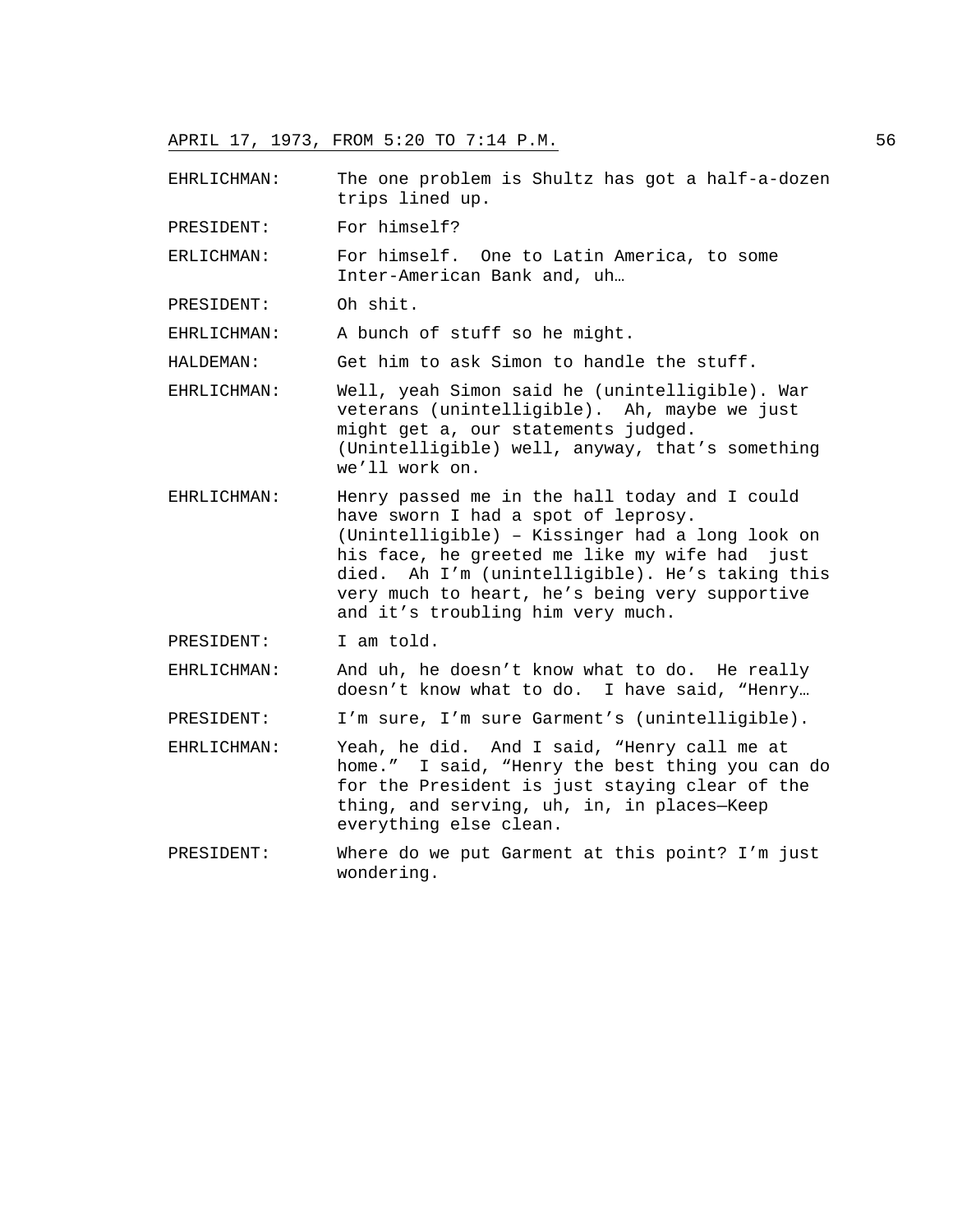EHRLICHMAN: I think he's eligible for a trip. I think maybe you ought to send him to Ceylon or some place.

PRESIDENT: No, I'm on, on Garment (unintelligible) usefulness. He, he was in (unintelligible).

UNINDENTIFIED: (Unintelligible)

EHRLICHMAN: Yeah, and, ah, I…

PRESIDENT: He probably (unintelligible).

HALDEMAN: Yes, sir.

EHRLICHMAN: Not, not in the, I'm only speaking of it in the terms of our situation.

PRESIDENT: Yeah.

EHRLICHMAN: I'm thinking of-—in terms of his relationship to Dash and the Committee, uh, where really he comes into play. Ah, that's, that's frankly, that's another reason why I like to see you get a tough aggressive guy.

HALDEMAN: I'll have a coke.

SANCHEZ: Want a coke?

EHRLICHMAN: Two please

PRESIDENT: Well I'll have a coke too, Manuelo. Three cokes.

SANCHEZ: Si, Senor, three cokes.

EHRLICHMAN: Ah, that's another reason I'd like to see you get a tough aggressive guy in here, ah, like Serelli or Thompson or somebody like them. Uh, to supercede that problem because if you had somebody like that then you would say, well thanks Len, that was great, uh, this guy's gonna take over. And ah…

HALDEMAN: There's no real rush on that is there?

PRESIDERNT: Oh, no.

HALDEMAN: Don't we, yeah really believe…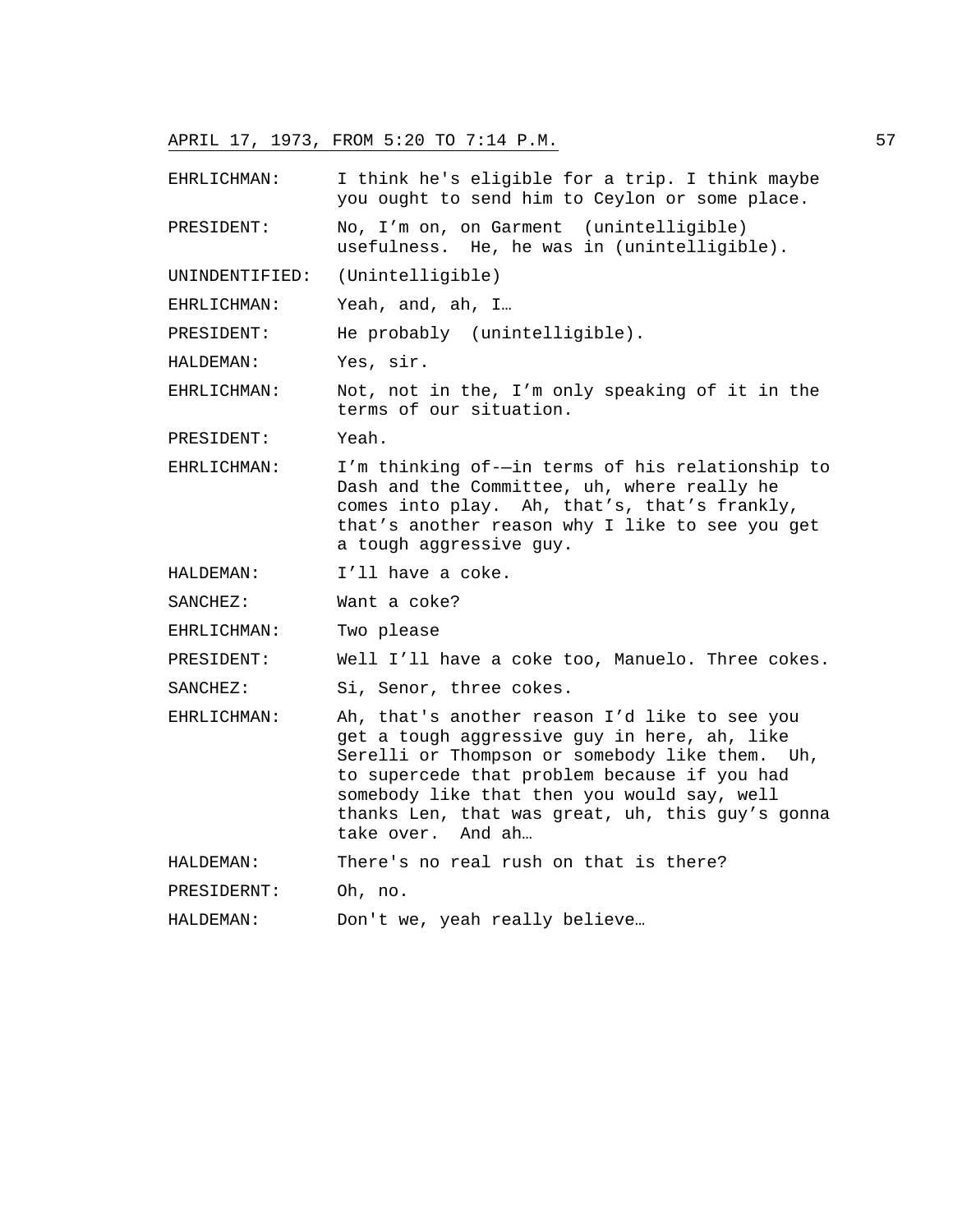PRESIDENT: I think they're gonna...

HALDEMAN: …that's Ervin's down the tubes for six months anyway.

EHRLICHMAN: Yeah, that'd be my opinion.

PRESIDENT: Ervin?

EHRLICHMAN: Maybe.

PRESIDENT: The, the point is that I think before we could get, uh…

EHRLICHMAN: (Unintelligible) Mitchell.

PRESIDENT: …by Dean and Magruder,

(25 seconds unintelligible, pause, unintelligible).

EHRLICHMAN: Yeah. Attorney general.

PRESIDENT: So we have to think of that job, too.

EHRLICHMAN: Yeah, we probably could (unintelligible).

PRESIDENT: Hmm. Have my lawyers there, my lawyers here. Could John do, do little things (unintelligible) accomplish—say you were looking at a possible Attorney General and, ah, Thompson (unintelligible).

HALDEMAN: (Unintelligible) White House counsel should not give, uh—That's one of our problems with Dean. You've got a guy who, who, ah (unintelligible) over his head, (unintelligible). (Unintelligible) young man is (unintelligible).

PRESIDENT: You have a great responsibility.

HALDEMAN: But they've got to be supervised and he wasn't adequately supervised.

PRESIDENT: That's the same problem, that's the same problem with Magruder and Mitchell. Magruder is a young fellow.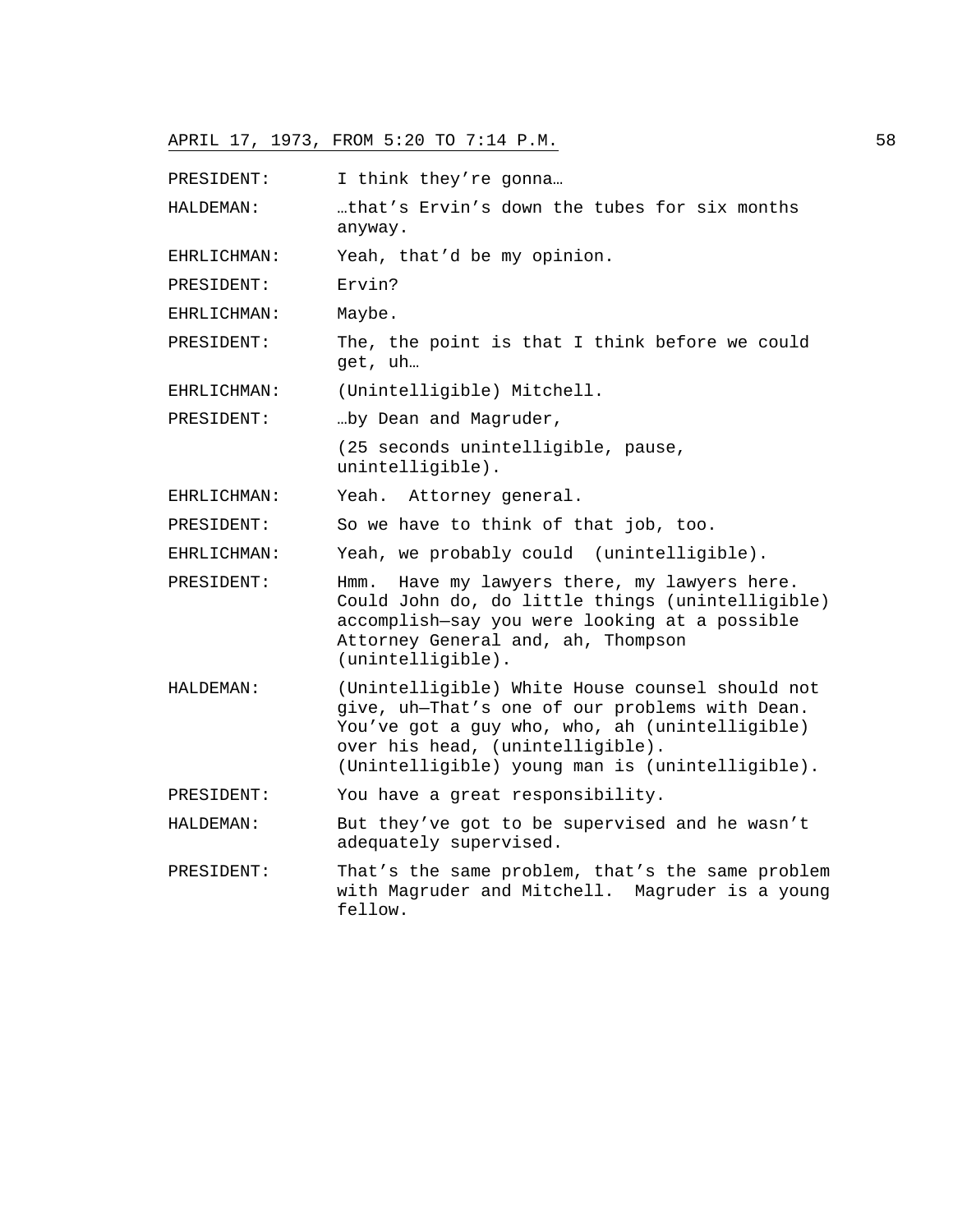HALDEMAN: Except, no, they disagree. Magruder was adequately supervised, he was a hell of a guy and think that we can handle (unintelligible).

(Unintelligible/**REMOVED**)

- PRESIDENT: But ah, you think about the Attorney General, cause I think Kleindienst is (unintelligible/**REMOVED**) I think Kleindienst (unintelligible/**REMOVED**)
- EHRLICHMAN: I guess it's just too traumatic. (Unintelligible).
- HALDEMAN: I don't know, I think it might be just in time. Trauma is what you want at that point.
- PRESIDENT: (Unintelligible) Thompson over there (unintelligible). How old is he?
- EHRLICHMAN: Look like he's about in his late 30's.

HALDEMAN: (Unintelligible) general.

- EHRLICHMAN: How about constitutionally (unintelligible)?
- PRESIDENT: How about moving Len over there and getting hold of the guy there in New York? (Unintelligible)
- EHRLICHMAN: That's, that's the best parlay that's occurred to me, (unintelligible).

(Unintelligible/**REMOVED**)

PRESIDENT: Quite technically we can do it.

EHRLICHMAN: It's reported as saying that I never thought the President was very comfortable with the phrase "guaranteed annual income". (Laugh) And, us, sure wasn't the fact. (Laugh) Said he wondered if I would mind just writing a sort of an epilogue to the whole episode by, uh, telling him how I felt personally about the family assistance plan, in view of my remark. I just got into a five foot file of unanswered personal correspondence.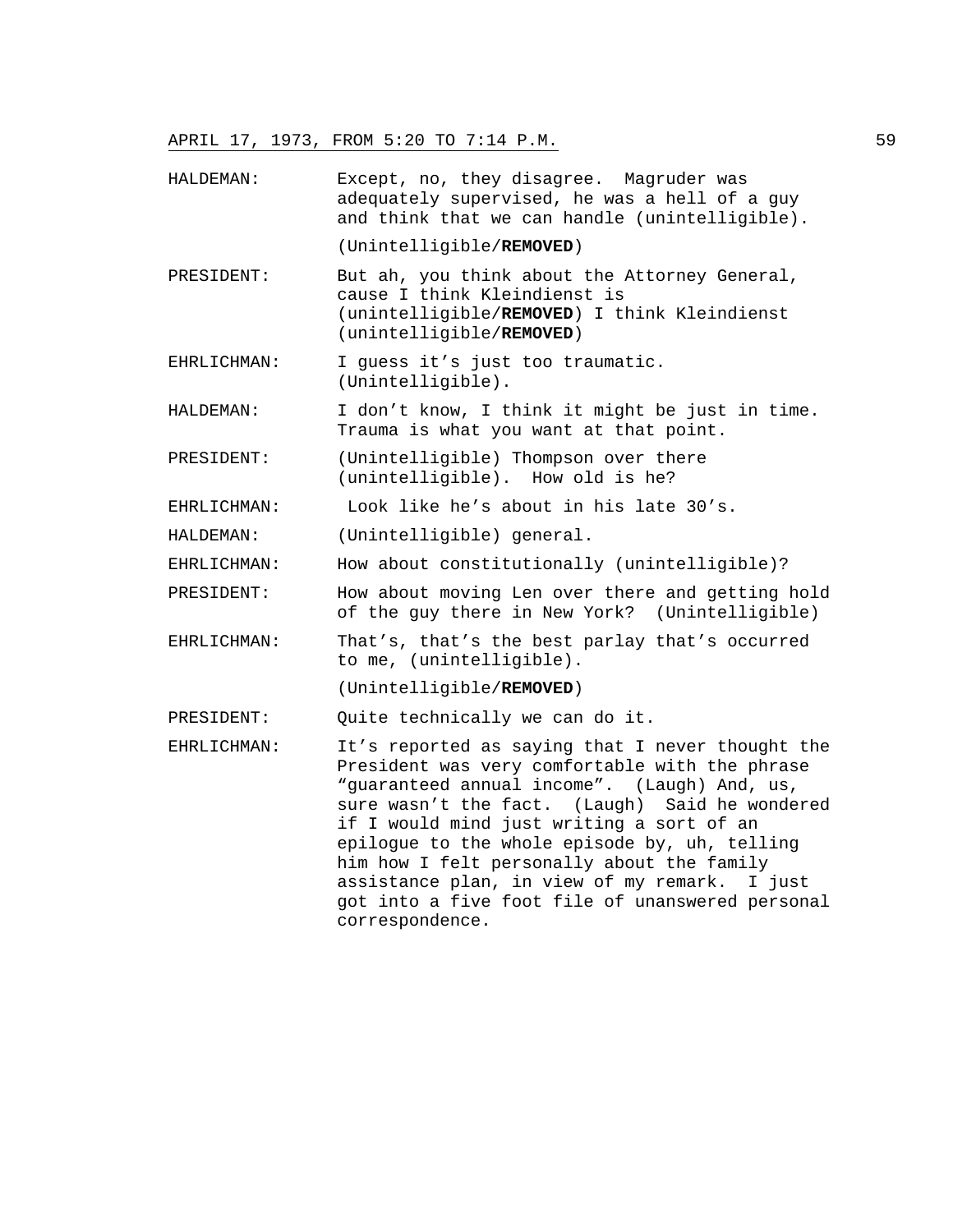PRESIDENT: In a way, I suppose that, uh, the President, I think, is handling this without fear of avoritism.

EHRLICHMAN: Sure.

HALDEMAN: Yup.

EHRLICHMAN: (Unintelligible/**REMOVED**) on that I guess (unintelligible). The concern I would have since you are handling it is, is who's helping you and how much you (unintelligible).

PRESIDENT: Yeah, I know.

EHRLICHMAN: And, uh, Petersen is…

PRESIDENT: I, well, I, I know. I know Petersen is not, I've, I've made up my God damned (unintelligible) but…

HALDEMAN: But as compared to who in a way, cause you've got to have somebody, don't you John. Now maybe the thing that you could do, John—is, is find somebody like this Thompson or somebody else.

PRESIDENT:

HALDEMAN: **RESTRICTED-"D"** PRESIDENT: EHRLICHMAN: So at least it isn't anybody, he isn't anybody you ought to lean heavily on. PRESIDENT: I get the point. EHRLICHMAN: **RESTRICTED-"D"**

PRESIDENT: Yeah.

EHRLICHMAN: **RESTRICTED-"D"**

HALDEMAN: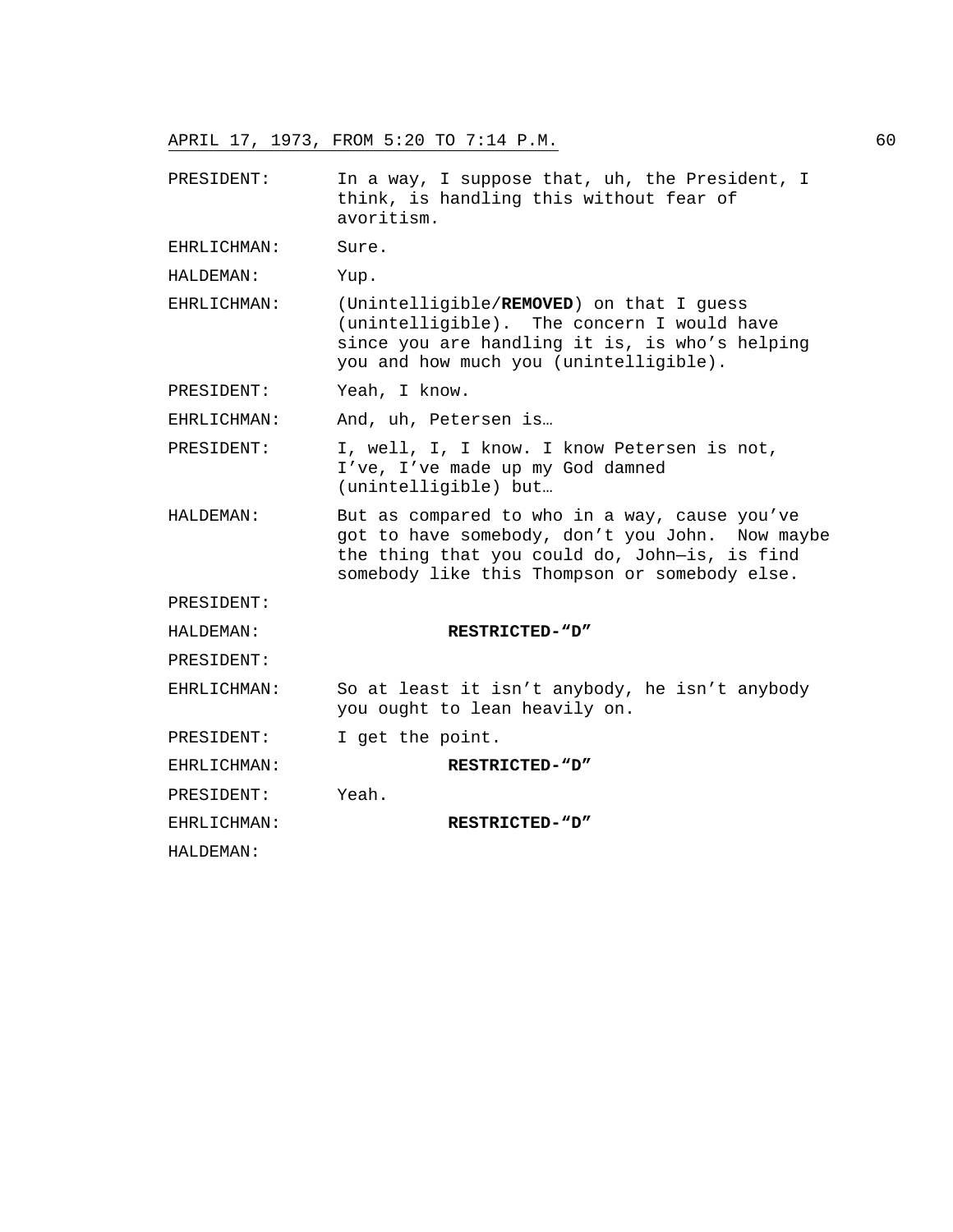| EHRLICHMAN: | RESTRICTED-"D"                                                                                                                                                                                                                                                                                                                                                                                          |
|-------------|---------------------------------------------------------------------------------------------------------------------------------------------------------------------------------------------------------------------------------------------------------------------------------------------------------------------------------------------------------------------------------------------------------|
| PRESIDENT:  | (Unintelligible).                                                                                                                                                                                                                                                                                                                                                                                       |
| EHRLICHMAN: | RESTRICTED-"D"                                                                                                                                                                                                                                                                                                                                                                                          |
| PRESIDENT:  | I didn't think so.                                                                                                                                                                                                                                                                                                                                                                                      |
| EHRLICHMAN: | He's kind of invisible. But if you were to<br>elevate him                                                                                                                                                                                                                                                                                                                                               |
| HALDEMAN:   | (Unintelligible).                                                                                                                                                                                                                                                                                                                                                                                       |
| EHRLICHMAN: | Yeah, if you were to elevate him, might be<br>trouble.                                                                                                                                                                                                                                                                                                                                                  |
| PRESIDENT:  | Now I know, so I need somebody around here as<br>counsel.                                                                                                                                                                                                                                                                                                                                               |
| HALDEMAN:   | And Attorney General.                                                                                                                                                                                                                                                                                                                                                                                   |
| PRESIDENT:  | I need a Director of the FBI.                                                                                                                                                                                                                                                                                                                                                                           |
| EHRLICHMAN: | Boy, I got a, I got a marvelous letter about my<br>firm from, uh, of all things a Harvard professor<br>but uh, ah, Republican type Harvard professor.                                                                                                                                                                                                                                                   |
| PRESIDENT:  | Wilson?                                                                                                                                                                                                                                                                                                                                                                                                 |
| EHRLICHMAN: | No, it's a different one (Unintelligible) who<br>has known Matt Byrne from the days when they wee<br>both on the staff of the commission that he<br>headed that uh, Scranton commission. This guy<br>said that Byrne is the leader and, uh, inspiring<br>and down the middle and judicious, non-partisan<br>leader as he could be. I never saw such an<br>endorsement. He's really, uh, bringing in the |
| PRESIDENT:  | John and Bob, if you have to be replaced who the<br>hell would we put in your spot?                                                                                                                                                                                                                                                                                                                     |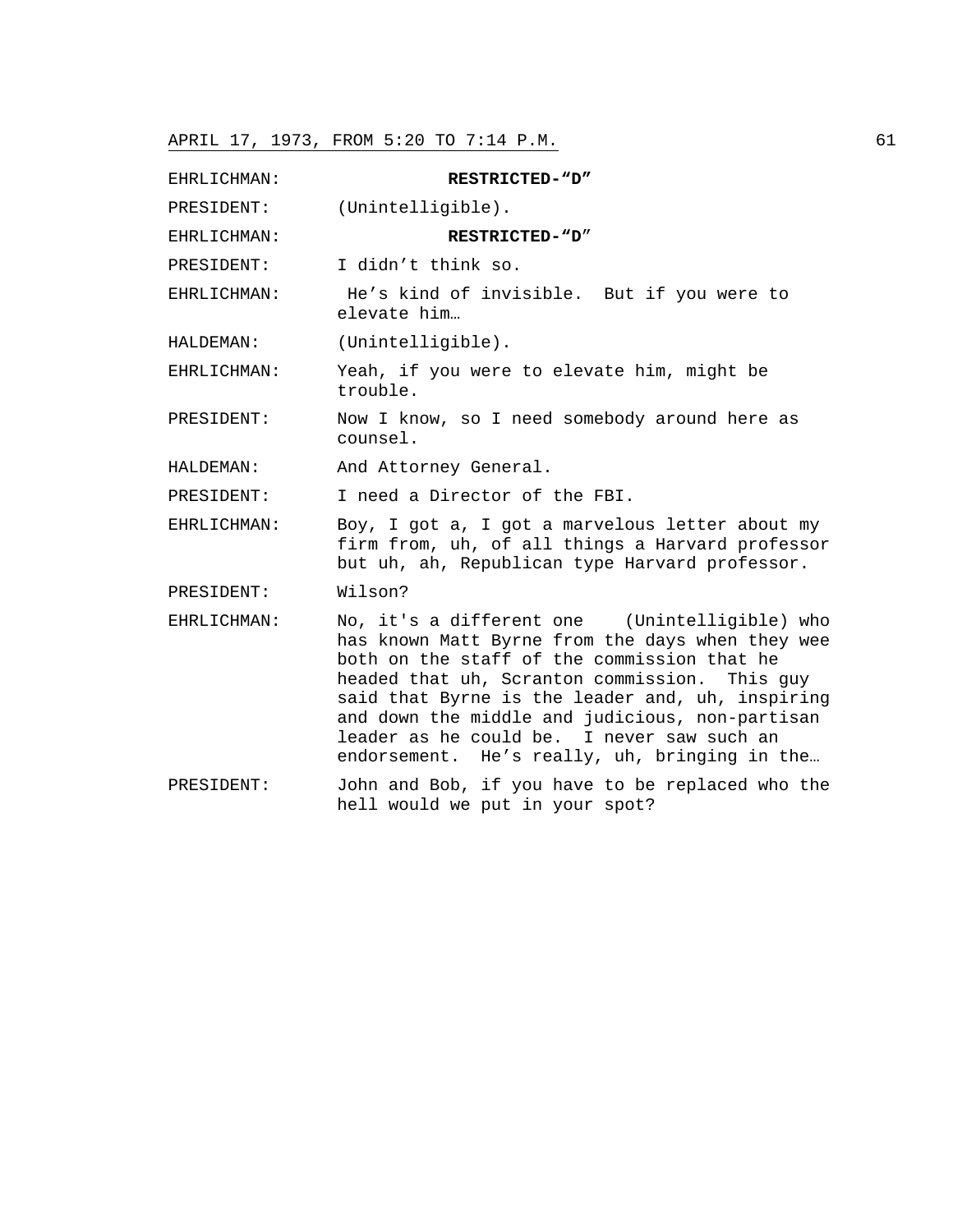HALDEMAN: I would suggest that you not try to do that. I don't think you handle the segments of it, we just have to… PRESIDENT: (Unintelligible) uh, Parker (unintelligible). HALDEMAN: You segmentize the minor areas and then, uh, (unintelligible). EHRLICHMAN: I think very shortly they'll question who was where. PRESIDENT: (Unintelligible) I think he'd be under five minutes and then if he does (unintelligible). Yeah, I was just kidding. REEL 3 BEGINS EHRLICHMAN: He can't PRESIDENT: I think we've got it. HALDEMAN: We just change structure, that's all. (Unintelligible). PRESIDENT: I think we change the structure. You've got Parker, you've, you've got Bull. As a matter of fact (unintelligible) that way. (Unintelligible) I guess we'll have to (unintelligible). (Unintelligible with tape noise) EHRLICHMAN: See some of those object papers, that you have been seeing. (Laughs) (END OF REEL 2) PRESIDENT: I don't know. EHRLICHMAN: **RESTRICTED-"D"** 

PRESIDENT: Is it too tough?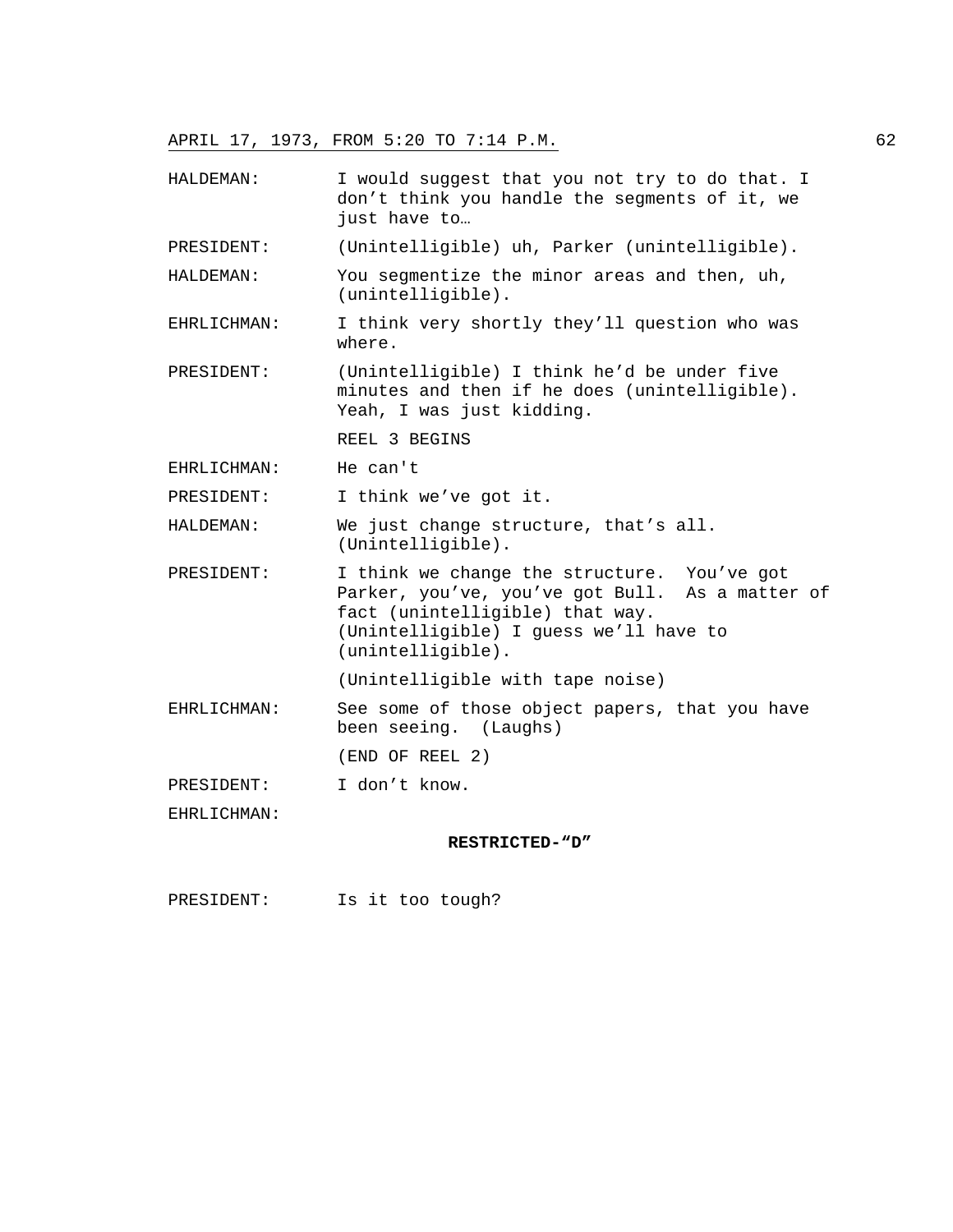EHRLICHMAN: I can put him down. Ken can't. He was their, their (unintelligible) his, his peers.

PRESIDENT: (Unintelligible)

- EHRLICHMAN: I mean he's, he's moving to, ah, moving to ah, well, first I'll give you a example. Ah, we were announcing in the energy message tomorrow this three-man committee in the White House on energy, Kissinger, Shultz, and me, as a substitute for this thing thay they want in the Congress now. Ash wouldn't sign off on it because he wanted to be on the committee. And, uh, so, uh, he held 'em up for four days. So finally DiBona and, uh, somebody else came to me and he said, "Jesus, this holdin' up the whole thing." So I said (unintelligible) sign off, we go ahead and do it. Ah, now, Ken can't get away with that. And so you'll find yourself refereeing, I'm afraid, uh, moves like that from time to time.
- PRESIDENT: (Unintelligible)
- EHRLICHMAN: No sir, but I, uh, I mean, uh that's the kind of thing that, that, uh, I can get away with that, uh, nobody, uh, else around here can.
- PRESIDENT: Show Ken how to do it. I want him to referee everyone with the greatest of (unintelligible). (Unintelligible like, like hell (unintelligible) (Unintelligible)
- PRESIDENT: It doesn't make a God damn bit of difference what happens most of the time.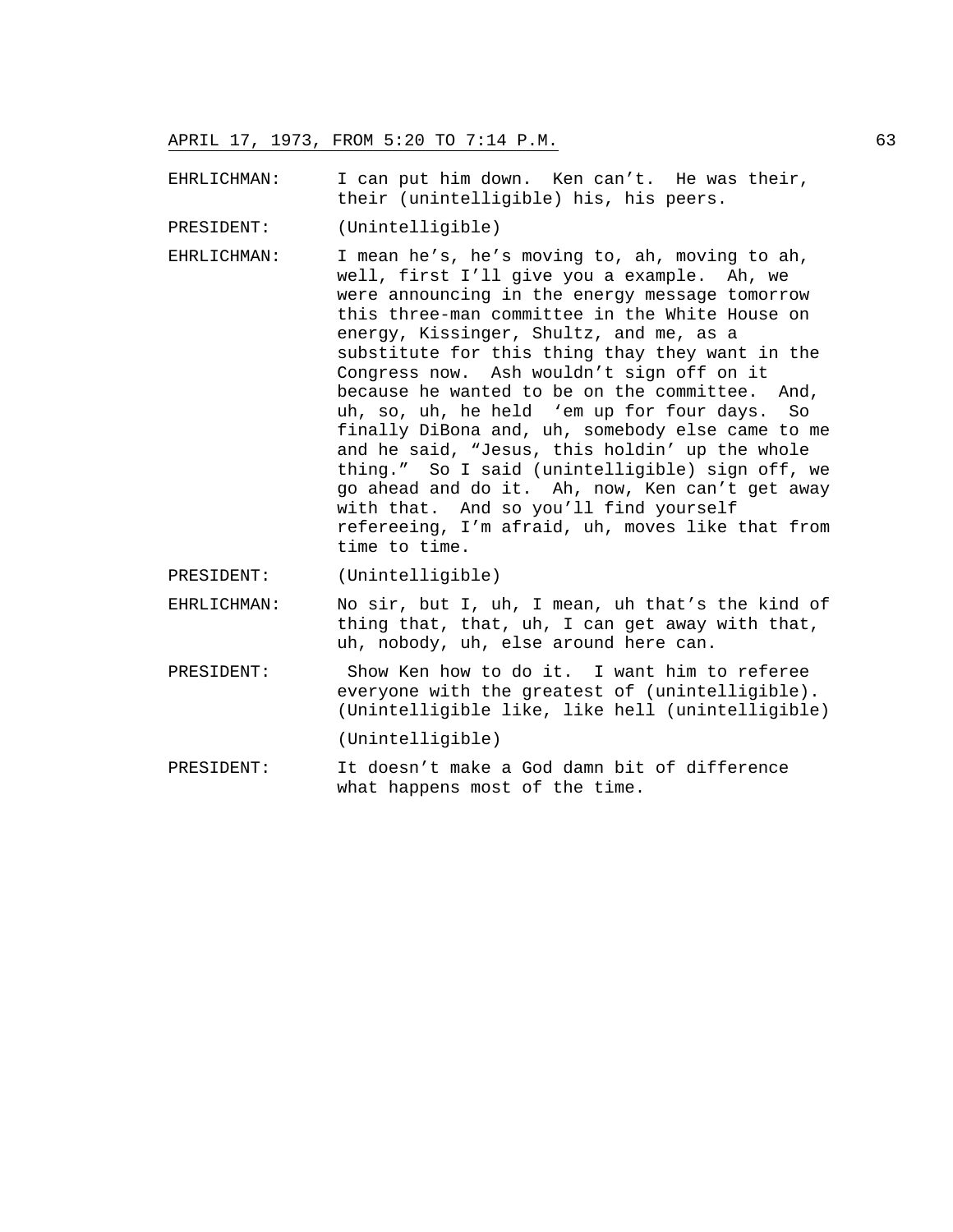HALDEMAN: Well we're, we're still here for a while.

PRESIDENT: That's right, yeah I can still...

HALDEMAN: We could get him at his (unintelligible) position thought. And if it works out that we can stay that's that's advantageous…

- PRESIDENT: Yeah.
- HALDEMAN: …because we could, we could move out of some staff it would be more useful. And if it works out that we can't stay, we'll work (unintelligible)
- PRESIDENT: I want you to uh, I hope you'll let me know about the money. Understand, you, there's no, uh, better use for it. Okay?

HALDEMAN: No, I appreciate it very much.

PRESIDENT: Now for a libel lawyer, for example…

PRESIDENT: …and so forth.

EHRLICHMAN: Those bandits usually work (unintelligible) a foe as long as it's any kind of a case.

HALDEMAN: You think there'll be any?

PRESIDENT: Promise to get one okay, the best reason (unintelligible) perhaps, and so forth, let me say that, uh…

EHRLICHMAN: But, if we get into a trial phase…

PRESIDENT: …trial phase…

EHRLICHMAN: …I would go out of town and hire the best Goddamn trial lawyer in the world.